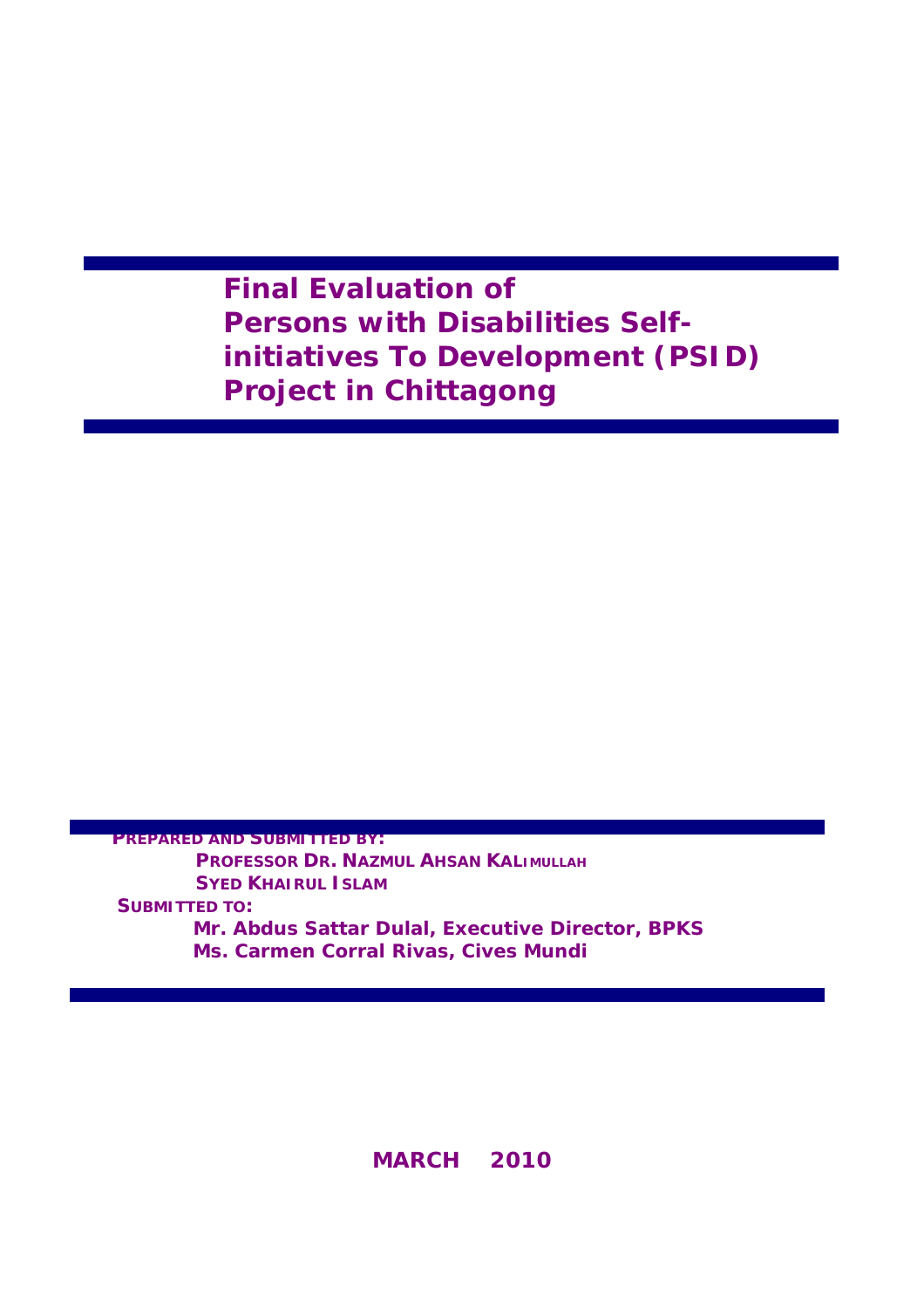## **Table of Contents**

| 2.1                                                                 |
|---------------------------------------------------------------------|
| 2.2                                                                 |
| 2.3                                                                 |
|                                                                     |
| 3.1                                                                 |
| $3.2^{\circ}$                                                       |
|                                                                     |
| 4.1                                                                 |
| 4.2                                                                 |
| 4.3                                                                 |
| 4.4                                                                 |
| 4.5                                                                 |
| 4.6                                                                 |
| 4.7                                                                 |
| Chapter 5: Analysis of Results, Conclusions and Recommendations  26 |
| 5.1                                                                 |
| 5.2                                                                 |
| <b>Annexure:</b>                                                    |

| Annex-2: Degree of Implementation of Chittagong PSID against Targets |  |
|----------------------------------------------------------------------|--|
|                                                                      |  |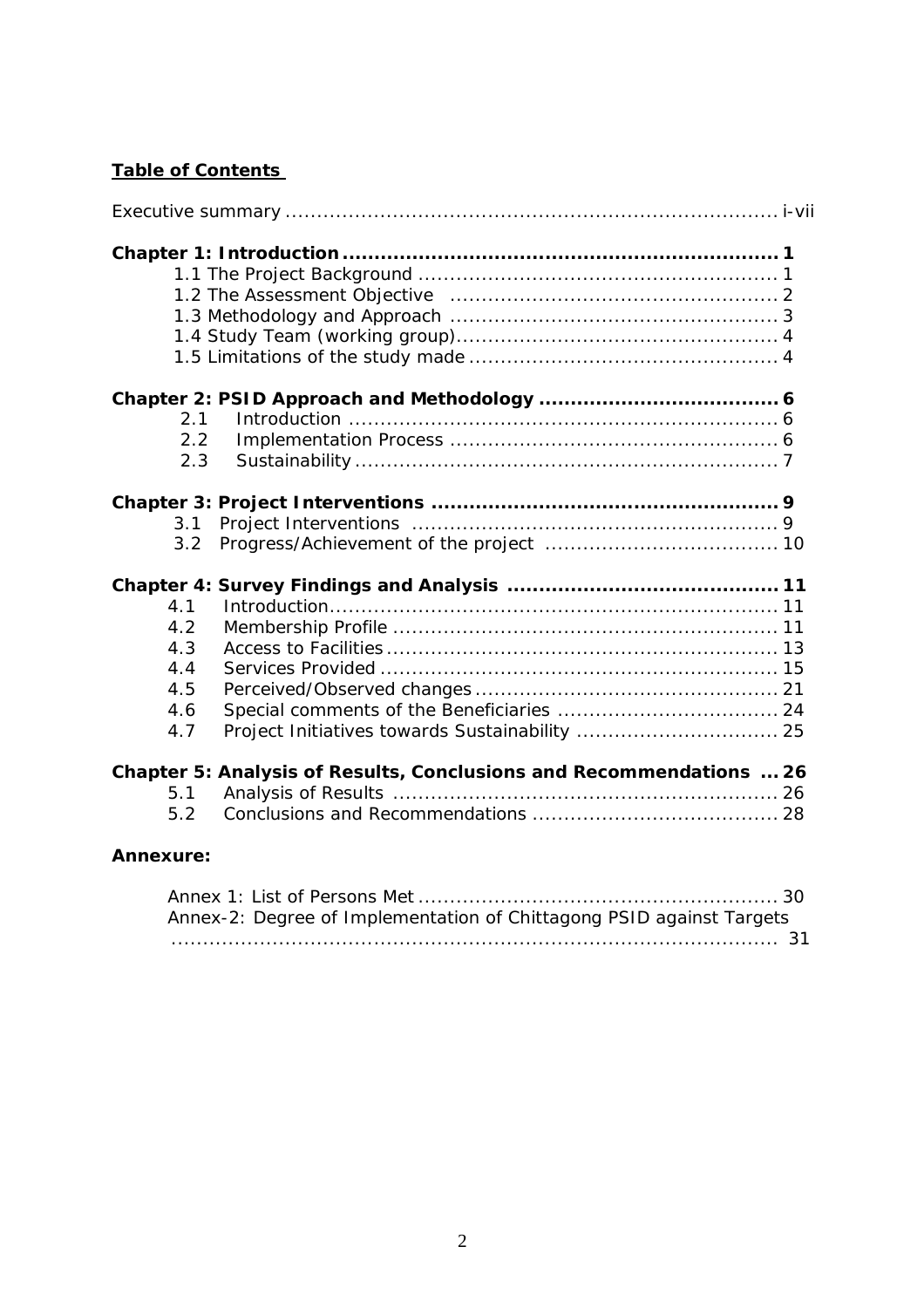## **List of Tables**

| Table 1.2: Information on project beneficiaries by area and type of disability (as   |  |
|--------------------------------------------------------------------------------------|--|
|                                                                                      |  |
|                                                                                      |  |
|                                                                                      |  |
| Table 4.4: Average Family size by Area and Type of Disability  13                    |  |
|                                                                                      |  |
| Table 4.6: Present versus Past Drinking water Facilities (%) 13                      |  |
|                                                                                      |  |
| Table 4.8: Currently Studying Children and Adolescents (%)  14                       |  |
|                                                                                      |  |
|                                                                                      |  |
|                                                                                      |  |
|                                                                                      |  |
|                                                                                      |  |
|                                                                                      |  |
|                                                                                      |  |
|                                                                                      |  |
|                                                                                      |  |
| Table 4.18: Change of Attitude of Family and Community towards PWDs (in percent). 22 |  |
| Table 4.19: Change in Awareness at Family and Community Levels (%)  22               |  |
|                                                                                      |  |
|                                                                                      |  |
|                                                                                      |  |
| Table 4.23: Average Monthly Income of the families and participation of PWDs23       |  |
|                                                                                      |  |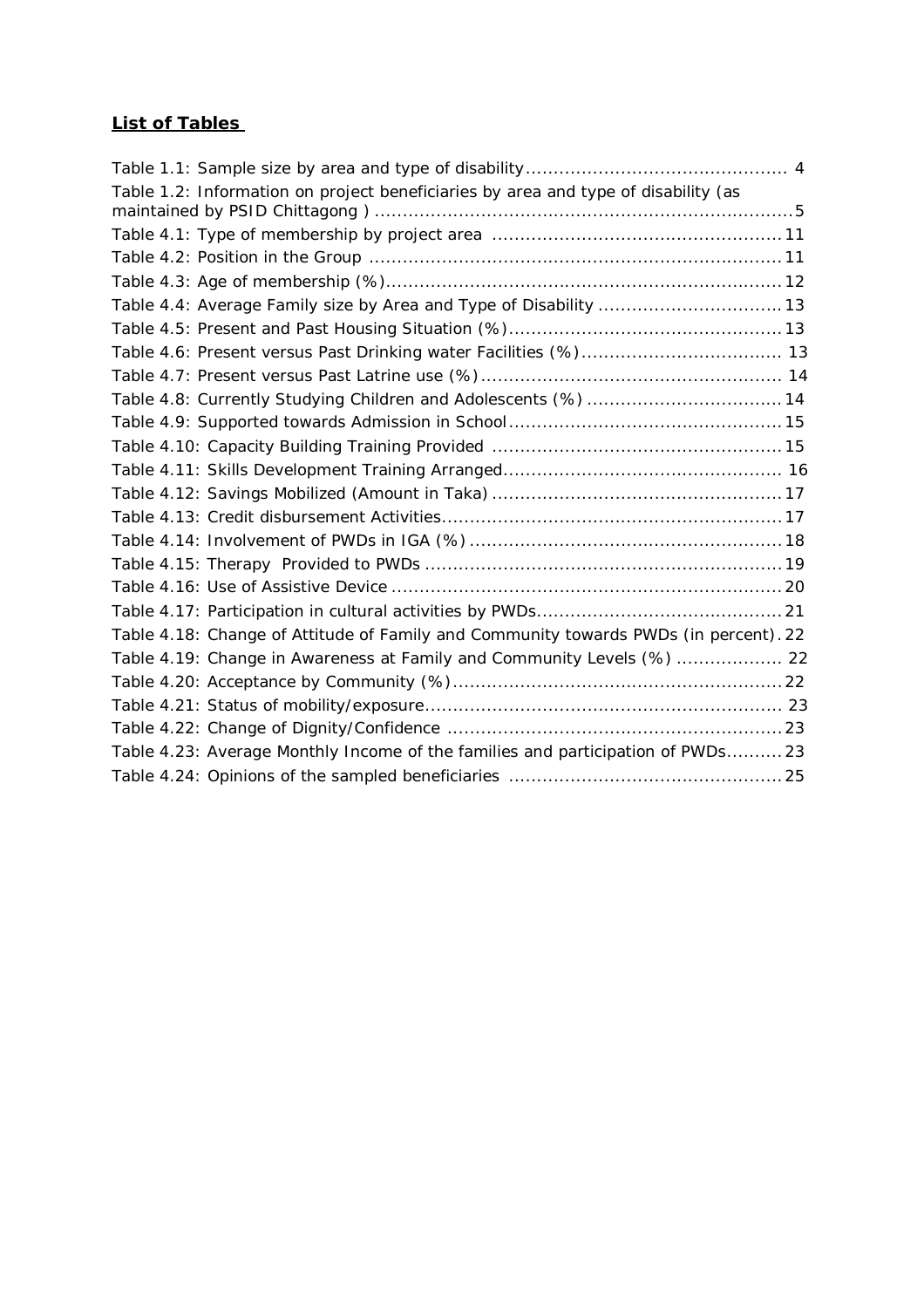# Executive Summary

#### **Introduction**

Bangladesh Protibandhi Kallyan Somity (BPKS) has implemented the Chittagong Persons with Disabilities Self-Initiatives to Development (PSID) for 18 months (December 2007 to June 2009) with the overall objective of empowering Persons with Disability (PWD) economically, socially and politically, thanks to the support of Spanish Cooperation (Cives Mundi). The Chittagong PSID's direct target groups include all categories of PWDs (numbering 854) in the 27 wards of two areas of Chittagong (9 wards of Chittagong Metropolitan area and 18 wards in Boalkhali Upazila) with special focus on women and children. Besides PWDs, their family members and the community people including public representatives and the GO-NGO officers are the indirect and secondary stakeholders. The total fund received from Spanish Cooperation for implementation of the project was 189, 00 euros (Taka17, 230, 852).

BPKS, established in 1986, is a NGO of PWDs in Bangladesh working to ensure equal rights, opportunities and mainstreaming the PWDs, following an approach called PSID since 1996. PSID is a consumer driven; rights based holistic approach that empowers all types of PWDs. After the support of 3 consecutive Seeding years by National Resource Organization (NRO)/BPKS, the PSID continues to function on it's own in the operational area. The PSID Seeding process witnesses creation of local Grass roots Disabled People's Organization to Development (GDPOD), the base structure that ensures the consumers lead all types of initiatives; and regional Disabled People Organization to Development (DPOD) which works to guarantee the actualization of barrier-free service system across all sectors and the area, and the National Alliance for Disabled People's Organization (NADPO) responsible for oversight and advocacy for the fulfillment of rights from the local to national level. As the actions and approach of BPKS were successful in other districts, the Chittagong PSID followed the same approach, but for a period of 18 months instead of 3 years.

Regional Disabled People Organization to Development (DPOD) implements multi sectoral development activities as per need of the PWDs in the area. This organization also works in the area as focal organization to safeguard the rights and interest of the disabled peoples in the area. It does advocacy and leads the social movement in the area with commitment to improve the quality and dignity of the disabled peoples in the area.

Following completion of implementation of the PSID Chittagong, BPKS and Cives Mundi has agreed to conduct the final assessment of the PSID through engaging a consultant with the overriding goal to analyze the results and effects of the project, to learn from the experience and systematize the results and apply them to other countries and/or similar projects. The evaluation, as indicated in the ToR, has especially looked into the issues of Efficiency, Effectiveness, Appropriateness, Impact, and Sustainability of the project.

A two-member consulting team with the support of a Field Investigator carried out the Evaluation during February-March 2010 following a combination of methods namely questionnaire (sample) survey, FGD, Key Informants Interview, Direct Observations and Case Studies. The findings generated from different methods were analyzed, synthesized and presented adding value judgments of the consultant team where necessary.

#### **Physical Progress**

According to the progress report of the project, the major achievements of the project during the implementation period are: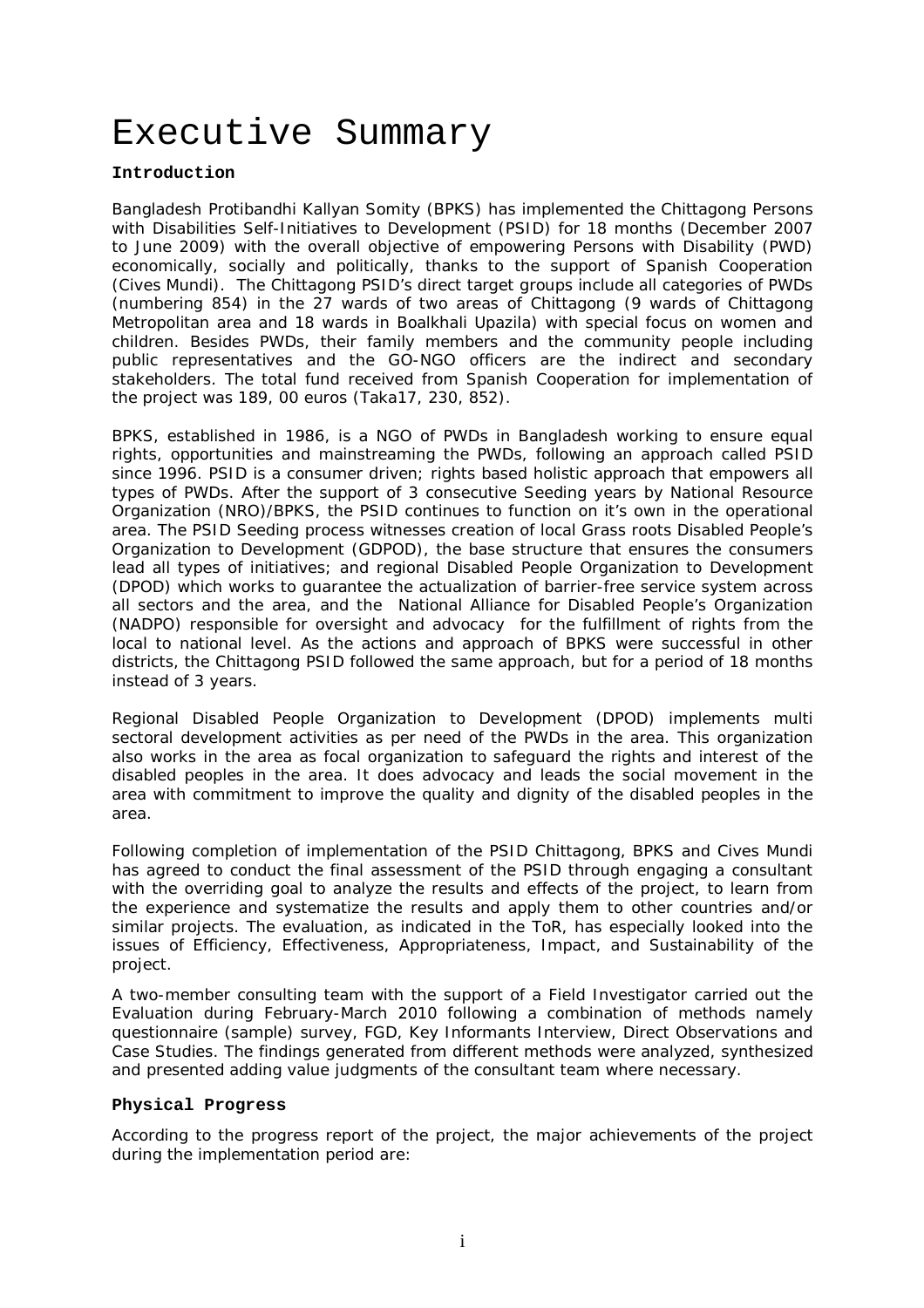Carried out of a baseline survey; Organized 27 GDPODs at 27 Wards comprising 854 PWDs (Adult Women-246, Men 295 and Girls 171, Boys 161); Chittagong DPOD established and registered: a 27 Member General Council and a 9 member Executive Council and a 9 member Women With Disabilities committee formed and made operational; 2 PWDs from the project area elected as representatives to the National Council of BPKS; Weekly Saving Fund (WSF) & Management & Development Fund at GDPOD level established as well as Program Accelerating Fund and Management & Development Fund at DPOD level created. CDPOD also submitted the application to gain the membership with NADPO.

Land amounting to 3485 sft acquired, PSID Resource Center (PRC) constructed in Boalkhali (as of Feb 2010 the utility services and setting up of the office was progressing); 14 ramps 18 latrines installed at different wards.

So far 189 PWDs received economic support for engaging in IGAs; 137 PWDs engaged in entrepreneurial activities; 21 PWDs received therapy services through various equipment and 343 received assistive devises support; Two types of health camps (ENT & intellectual) organized to provide primary and referral health support; 61 CWDs newly enrolled in mainstream schools; at lest 13 types of trainings arranged to develop PWDs capacity; 2400 awareness related posters prepared and distributed; and network and linkages developed with local individuals and GO-NGO offices. As learnt (from ED,BPKS) BPKS likes to continue another 10 month support to the localized organization – Chittagong and Chapai Nowabganj disabled people organizations to development from when project period is over.

#### **Analysis of Study Findings and Results**

Three types of members are enrolled in the GDPOD, namely Basic, Learner and Associate. Of the total members, two-thirds have association of maximum 1 year with the project and one third has membership for 1 to 2 years. The group members conduct the weekly meeting and write minutes on their own, with no or little support from the project staff.

Eighty eight percent families are presently living in their own houses against 51% in the baseline suggesting that lesser number of beneficiaries is now living in rented house. In case of female PWDs, as high as 91% are living in their own house. Drinking water facilities have improved significantly: none use surface water as source of drinking water against 24% household during baseline. At present 73% household have access to sanitary latrine against only 28% in the baseline, and none now does open defecation compared to 25% in the project starting period. Access to mainstream education and integration of children has improved significantly. The rate of drop out from schools has decreased while interest of starting afresh has increased.

Capacity building training coupled with other advocacy and motivational activities helped the stakeholders understand and sensitize the disability issues and the project approach, goal etc. Most of the training events are of 3 day duration and mostly module-supported. Members also received various Skills development training broadly categorized as home based (organized at home or workplace) and institution based (training from resource centre and project help linking them up. So far project has established collaboration with Department of Agricultural Extension (Farming training), Department of Women Affairs (Tailoring training) and some vocational Institutes. The demand of skills training is ever increasing and mostly unmet.

The project, like all other group formation/development activities in Bangladesh and elsewhere, promotes mobilization of savings among the group members for building own capital. The members are motivated to save @Taka 12-13 per week; overall 73% members are found to have been saving money almost on a regular basis. The project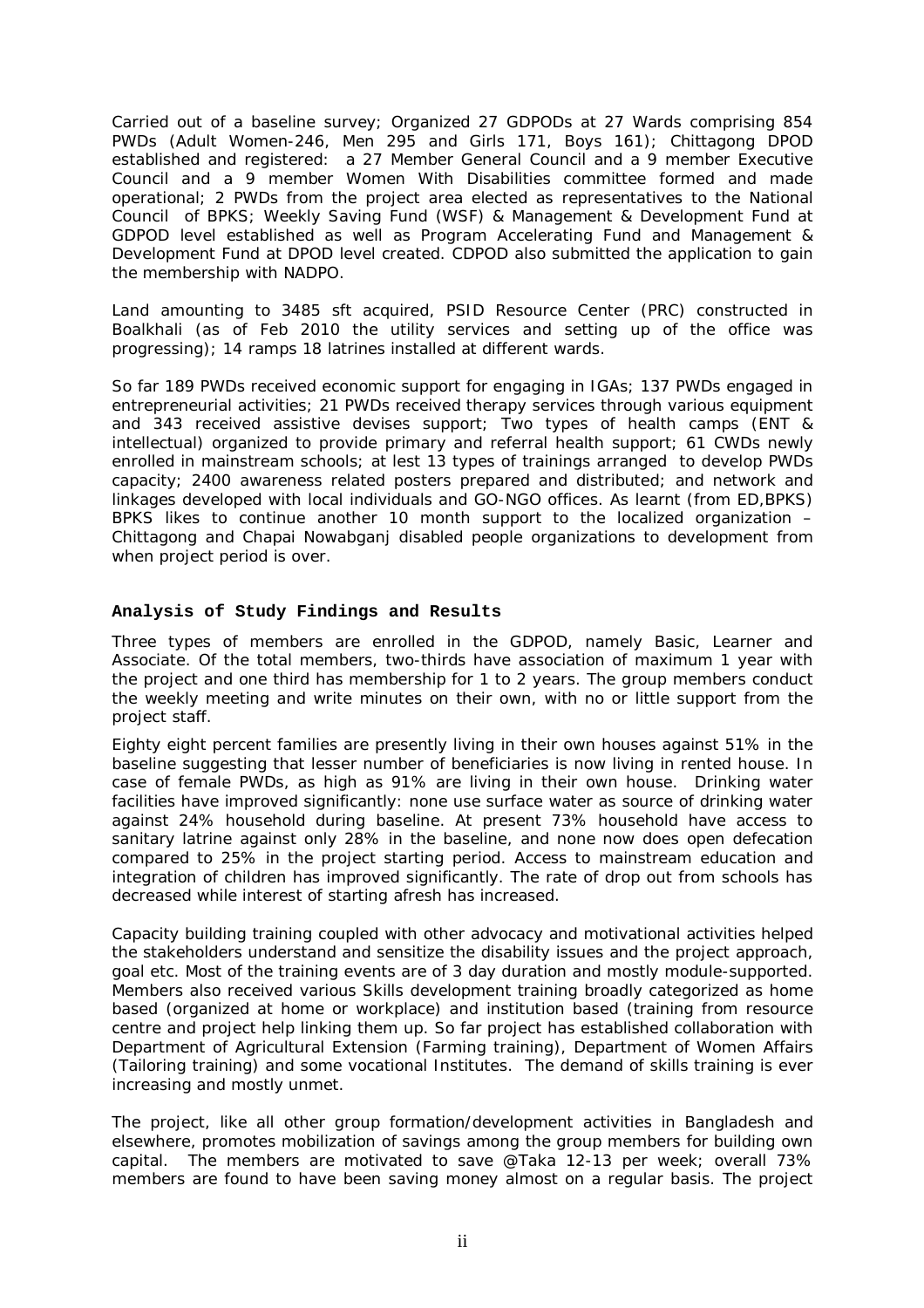allows utilizing the savings fund for routine purchase for stationeries (Taka 3 out of 13) and withdrawal for operating IGAs and meeting emergencies. They deposit the savings on their own in a nearby bank where they maintain an account, this is very uncommon in Bangladesh as in majority organizations staff used to do that without involving beneficiaries.

Against uphill demand for credit, 18% PWDs (14% female) have so far received credit, average loan size being Taka 5,700 (5,000 for Women Borrower). Loans are disbursed from 3 sources—Group Savings, Project Assistance fund and from other agencies. The project has been up to now successful to arrange 4 loans from external sources (3 from Social Welfare and 1 from Department of Women Affairs), each @10,000 Taka. Utilizing the loan and skills training (supported by project or from family or other sources) PWDs are operating different types of IGAs. A total of 48% members are operating IGAs and providing livelihood support to their family. This is 8% higher than the members involved in IGA during Baseline.

Average monthly family income of the members has increased by 21% (from Taka 4,825 to Taka 5849) during the project period. Contribution of PWDs towards family income has increased by 29% (from Taka 3100 per month to Taka 4000 a month), likewise the number of concerned PWDs has also increased. Average monthly income of the female PWDs and contribution of them towards family income has also increased at a satisfactory level.

The project on its own and through referral system provides therapy to the beneficiaries in the project area. Overall 23% of the total respondents received the services during the project period, except intellectually disabled persons. Women were found relatively privileged in receiving Therapy (50%). Therapists from Dhaka office visit project sites periodically with prior notice and provide therapy directly or refer beneficiaries (direct and indirect ones)to specialized clinics/hospitals. Recently, project has organized Therapy Training for two local youths (1 male and 1 female) and deployed them in two project sites.

The project also provided assistive devices such as wheel chairs, crutch, white cane, optical glass etc. At present 38% beneficiaries (27% women) use devices, compared to only 4% during Baseline. As observed by the consultants, all sorts of hardware including assistive devices are poorly maintained and quality of the devices was found as medium. Some beneficiaries mentioned poor follow up/compliance of therapy services. The demand/need for therapy and assistive device is ever increasing.

Before commencement of the project, majority community people's and family members' attitude was negative towards PWDS, very few were positive, let alone very positive. Currently of the total family members, 20% claimed to be very positive and 80% positive, while none with negative attitude. Quite opposite to the past, the situation has changed remarkably at community level also. Majority PWDs (86%) claimed to enjoy positive attitude from community and 7% very positive attitude and still equal proportion of people (7%) are negative too.

Awareness about the issues of disabilities and development of PWDs has positively changed at both family and community levels -- 93% respondents mentioned that awareness of family members significantly increased while at community level it increased at 85%. About 7% respondents informed maintaining status quo at family level and 15% at community level. That is though the situation is changing still there is room for sensitization at both levels. Like the change in attitude and increase of awareness, overall acceptance of PWDs by the community has increased by 87%. Still 13% respondents believe that no change occurred (status quo is being maintained).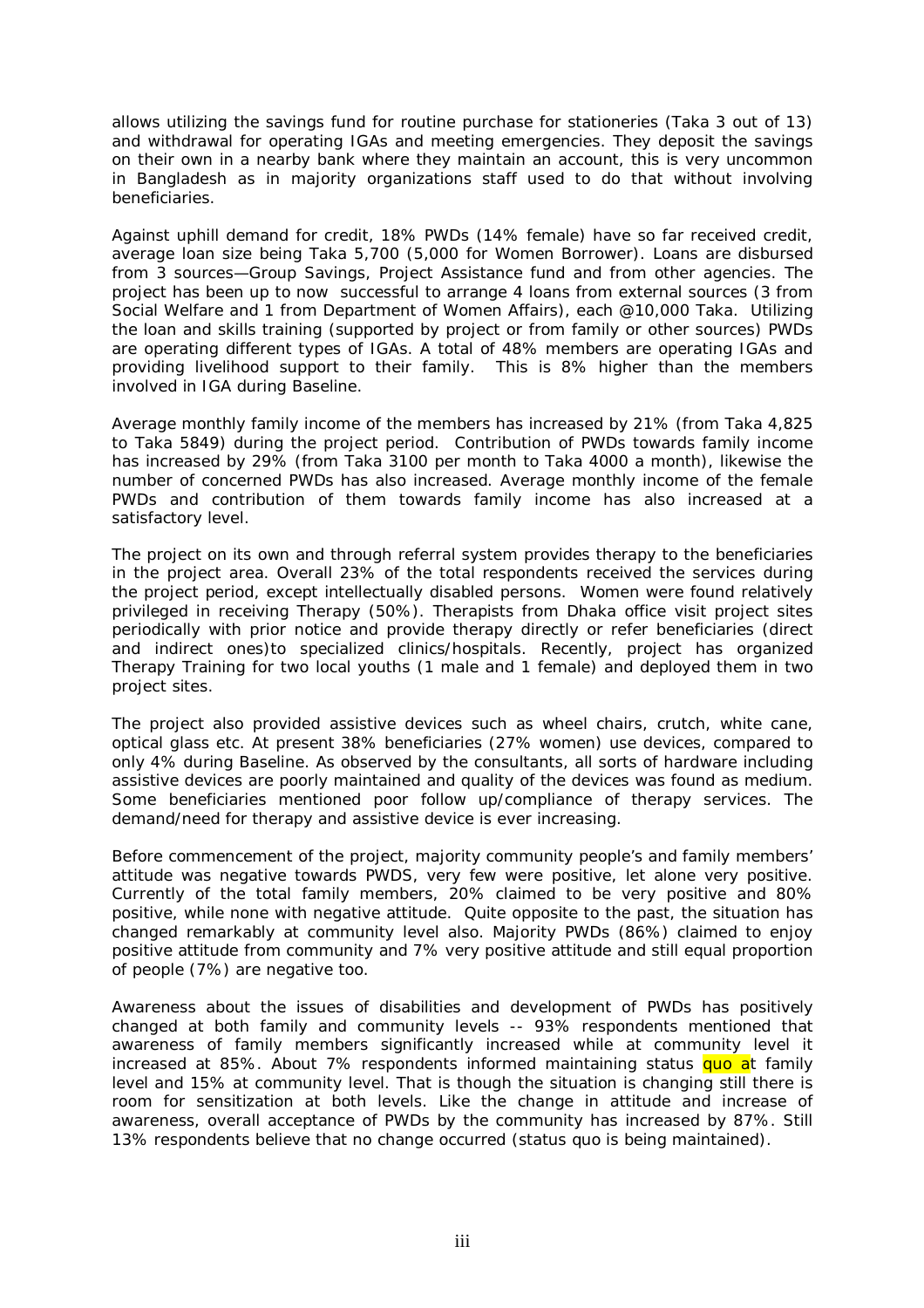The PWDs who were confided at home before, now feel much more comfortable to move outside home. Women reportedly are enjoying more freedom than their counterparts in terms of going outside home. Through increased encouragement of the project, the target groups also participate in various cultural activities (music, drama, sports etc) and observance of special national and international day including international disability day. Each area has a cultural team, and there is a central cultural team, and they themselves usually compose and perform the show (music, dance or drama including street drama) where people from all walks of life (including local high ups and NGO-GO officials) attend and enjoy their performance. The PWDs of Chittagong PSID participated in two programmes of Bangladesh Television on issues of PWDs and took part in one competition in a private TV channel (Bangla Vision).

Majority of the respondents, including women and children, claimed increase of their confidence and dignity during the project period. Overall 50% claimed a moderate increase, 25% significant increase and 20% little increase of their dignity while 5% said that it remained unchanged.

The project has developed commending network and partnership with the concerned people and GO-NGOs in the area. It helped not only in sensitizing all categories of stakeholders but also will contribute the project in attaining sustainability in days to come.

In addition to above, the project has undertaken a number of steps to sustain the project activities such as transferred most management and maintenance responsibilities to the groups (GDPOD); completed major formalities including registration of PSID (Chitttaogng DPOD) from competent authority; Provided training to both project staff and beneficiaries to increase their capacities; Mobilized local resource (savings, for example) to provide credit and IGA support activities (including skills training) for the beneficiaries: Established network, partnership and collaboration with all concerned; Engaged local staff for extending therapy service; Deployed one Fund Raising staff for local resource mobilization and Constructed own office building.

#### **Analysis of Results**

**Effectiveness:** The project through a host of activities has to a great extent been able to address the basic needs of the target population, the PWDs in the project areas, helped understand and by and large ensure the human rights situation and improved their overall status in the family and the community as well, and finally empowered them. These people before formation of GDPOD were isolated and confined at home with no or limited exposure and mobility, always discriminated and their voices unheard; whereas now they are united, know each other and the community, and gained the courage to talk about their rights.

The important factors behind their achievements include: creation and existence of an organization of their own (the GDPOD) to know each other and share their ideas and feelings; the family and the community are simultaneously motivated, partnership and network with relevant organizations and individuals are established, they are much more empowered and capacitated.

**Appropriateness/Relevance:** Most project activities and strategies followed by PSID in achieving the project goal and objectives were found appropriate and relevant as far as the needs and contexts of the beneficiaries are concerned. The beneficiaries are the most marginalized and vulnerable people in the society, they are the poorest people of today and the poorest of tomorrow, and the project area was found very poor, having no overlap with other similar project. Since inception, as an overall approach, the project has pursuing development of the target people, both individually and as a group (jointly), and developing social capital through linking with local bodies and facilities.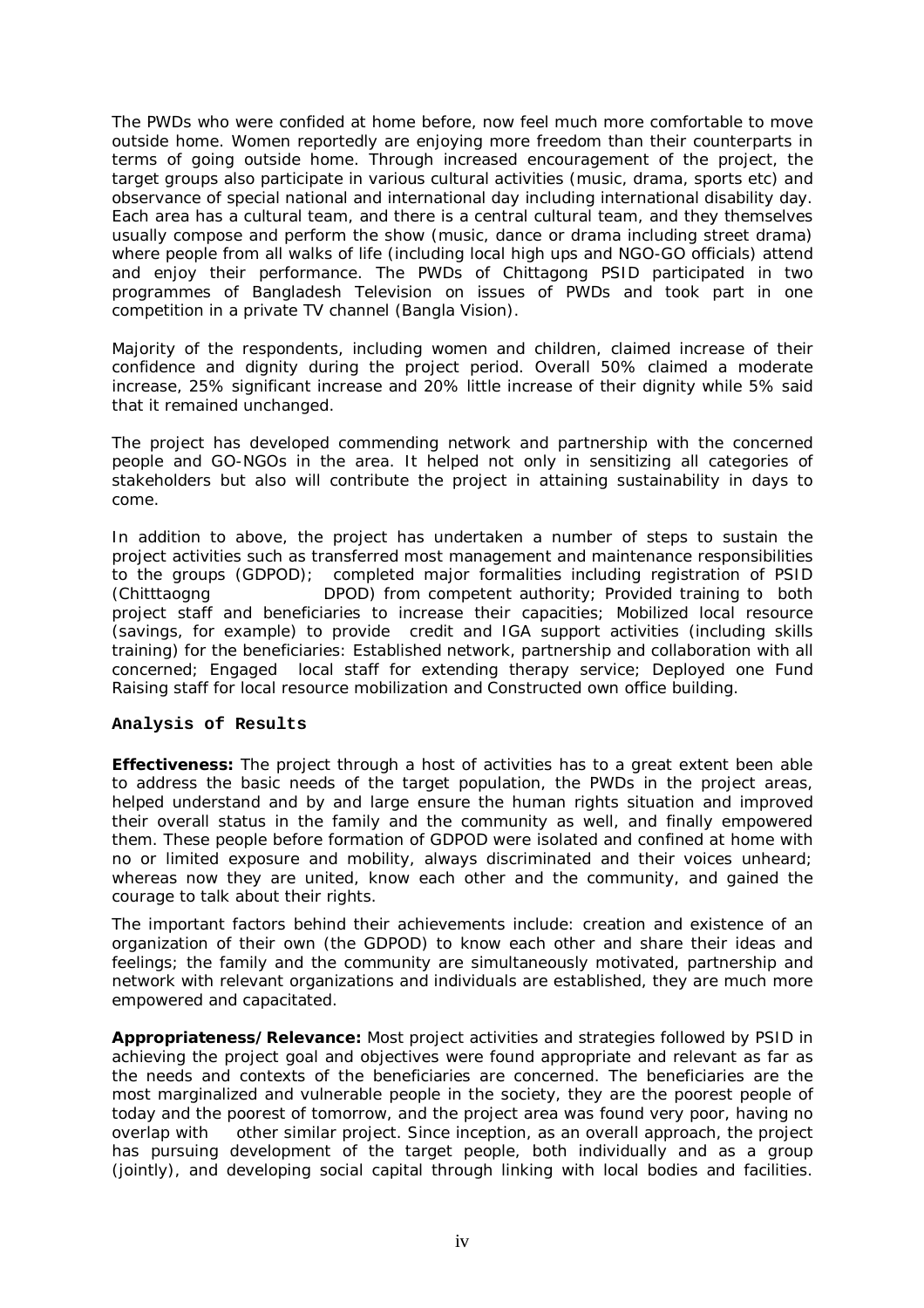Starting from planning to implementation and follow up of any activity was very much participatory in nature.

With few exceptions the service delivered, both soft and hard ones were very much suitable for the target beneficiaries. The office building, with ramp and other fitting arrangements and facilities, are PWDs friendly. Most of the ramps developed in the project areas are appropriate; the latrines are user-friendly, though the maintenance is not up to the mark. Despite some reservations about the quality, the assistive devices are locally made and generally suitable. The duration of the project in reference to the question of sustainability seemed inadequate. The appropriate time of handing over should be at least 3 years.

**Efficiency:** Most of the project targets were achieved in time; some of them well in advance too. There were 854 direct target beneficiaries in 27 GDPOD; and including indirect ones the total beneficiaries include 1380. With 3 staff members at grassroots level (Facilitators) for beneficiaries comprising PWDs, their parents, community etc it seems that human resources were efficiently utilized, or over utilized. The workload has definitely increased with the withdrawal of one Facilitator in recent days from the field. The deployment of two local Therapist (after training from HQs) and one fund raising person will hopefully improve the overall performance and efficiency of the project.

**Impact:** The project has definitely created a host of positive impacts among the direct target groups and the other stakeholders. The important ones are increased access to facilities and basic needs, confidence and dignity, mobilization of local resources (savings in particular), increase in income, exposure and mobility, creating positive attitudes among family members and community, increase in awareness at all level, etc.

The target group members, compared to their baseline situation, are now living in their own house in large number; almost all members have access to safe water compared to 75% in the baseline; none defecates in the open space against some 25% before; access to education, which was a very difficult venture in the past, is on the rise; access to avail the services of therapy and assistive device has increased significantly. The drop rate of CWD from school has reduced and those dropped out earlier are planning to go to school anew.

Against total or overwhelming confinement at home in the past, mobility of PWDs has increased notably. They now participate in local and national level cultural programmes including those of Television. They write their meeting minutes, open and maintain their own bank account. They are more accepted in the community, schools and offices. They have started raising their voices and those seldom go unheard now.

Income of the concerned families and the PWDS is increasing, so the contribution of themselves. Though not a large number, they have started getting involved in IGA through utilizing the savings they are depositing, availing credit from the project fund and other sources, and skills training received from different sources with the support of the project. The people who never thought of having their own savings, now some of them including women (18%) are saving @taka 12-13, and average saving is accumulated at Taka 5,000.

Attitude of both family and community toward the PWDs has changed towards a positive direction, and so the century-old mind set of the people (full of prejudices). Awareness of people (at family and community levels) about various issues of disabilities including their rights have significantly increased.

The project was able to creating effective demand for skills development training, fund for credit and other IGA support activities. The beneficiaries now do not like to sit idle and live at the mercy of others. It has enhanced the dignity and self respect of the beneficiaries manifold.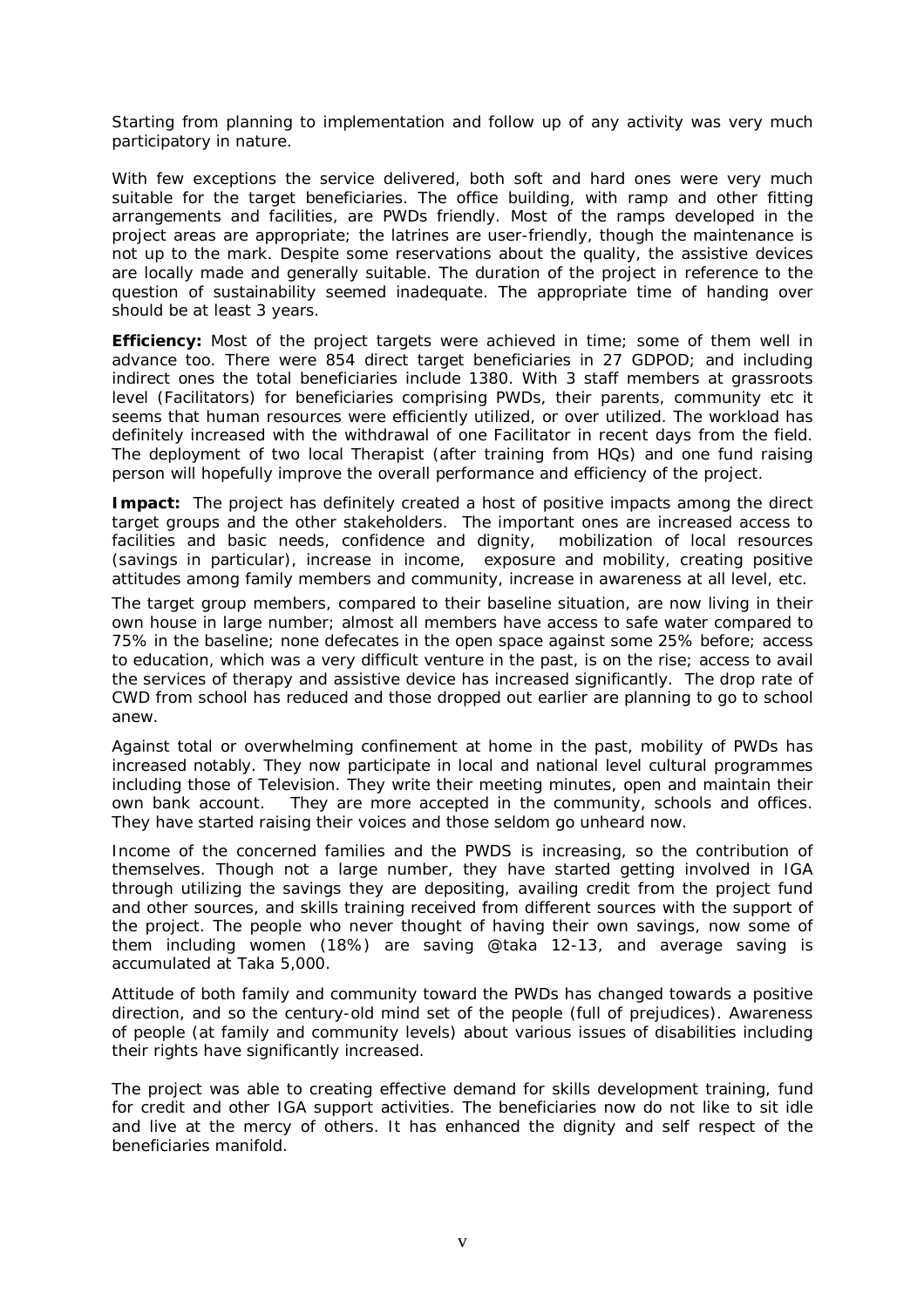Women and girls are moving hand in hand with their counterparts, have due contribution in creating and gaining the benefits. Most importantly, a total of some 850 persons with different types of disability, now have the organization developed and managed by them; they now know each other, share their happiness and pains, failures and success; and trying best to moving forward towards sustainability.

**Viability/Sustainability:** Though, by any standard, the duration of the project was relatively shorter to make the beneficiaries and their activities continue on their own, still some signs of sustainability are visible. It is therefore believed that for moving forward and keeping the pace of development of the Chittagong PSID, supports and cooperation of BPKS will be required for sometime more.

The target members have been capacitated not only on Disability issues but also on management of an organization (of the PWDs) thus enabling them to be self-sufficient. The project beneficiaries now have their own organizations (GDPOD) with the Executive Committees; have an apex body with Executive committee too at district Level (DPOD) duly registered with concerned local authority. The members are found active and enthusiastic, and very keen to proceed further. The PSID and a good number of members have established network and interaction with local representatives and administration, resource organizations and NGOs. Despite a long way to go, the increased awareness and positive changes of attitude, acceptance of the beneficiaries by family and community, the confidence developed among the PWDs, etc are undoubtedly signs of sustainability of the project activities.

The project has trained two local persons on therapy and deployed them in the project. One woman has been recruited to mobilize funds for operation of the PSID activities. It has already established its own office.

#### **Conclusions**

The central theme of PSID is to develop grassroots organizations (called GDPOD) of the target groups---the persons with disabilities with an apex body (named DPOD) in the 'Seeding' process over a period of 3 years; and after that PSID operates on its own. The Chittagong PSID was implemented only in 18 months (about half of the stipulated "Seeding' time) having the same objective of functioning independently. Summarily speaking, the Chittagong PSID, even with the shorter period of time, is by and large a successful one. The project has undertaken a host of appreciating initiatives to make the activities sustainable

The positive change in family and community in terms of attitude, increasingly sensitized level on disability issues and increased acceptance by community and family and increased mobility and enhancement of confidence together made the PWDs politically, socially powerful than ever before. Their access to facilities and resources have increased manifold and now in a group or individually they can go to high ups for establishing their rights in most cases without any hindrance, and their voices are now heard by many.

Though not all were implemented at a full and fast track, but majority were successful and effective if considered the situation of the project area, the target beneficiaries and most importantly the duration of the project. By any standard, the project duration is shorter to attain the sustainability of the project, even if it is compared with periods of other PSID so far implemented by BPKS.

However, there are some issues of concern (weaknesses and limitations of the project). Those include: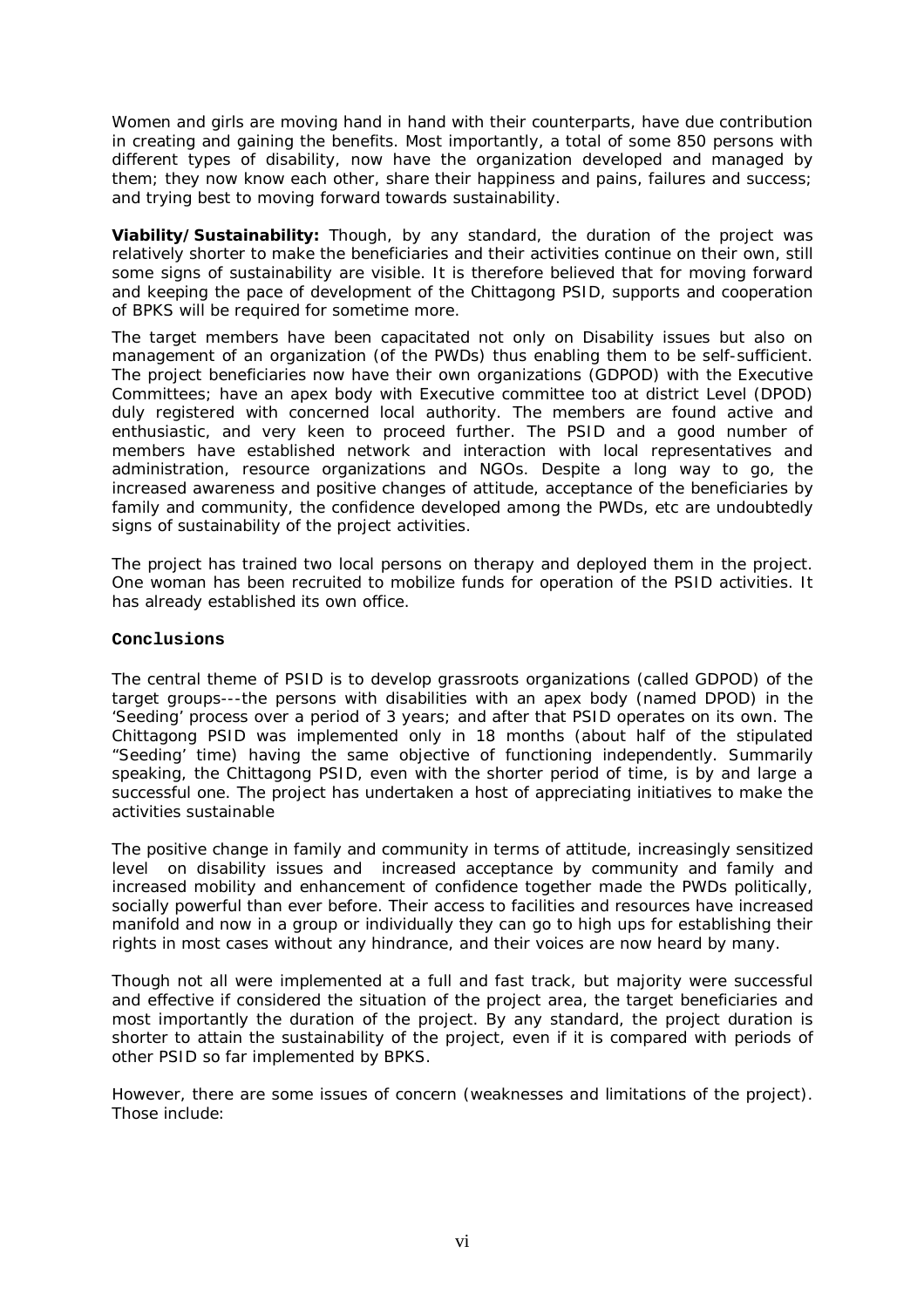- 1. Though there is good on-site monitoring (rather supervision) of the project, it is relatively weak in off-site (written) monitoring and organizing/maintaining information. The project also lack required data organizing and managing skills.
- 2. Vacancy of one Facilitator may affect the supervision and overall performance of project activities.
- 3. One important reason for small gaps and shortages of the project in achieving its objective may be attributed to relatively poor salary and benefit of the project staff in comparison to other NGOs (working in the field).
- 4. Compared to the demand, the project has not been successful in providing adequate credit and skills training of the target group.
- 5. Likewise there are unmet demands of therapy and assistive device.
- 6. A good number of members have not yet started depositing savings.
- 7. Some families and community people are still maintaining status quo in terms of attitude and awareness about issues of disability, some still cannot accept the PWDs.
- 8. The benefit package provided to the staff is not commensurate with those works in similar organizations. The staff members are working in a city such as Chittagong where the cost of living is very high.

#### **Recommendations**

- 1. Training for target groups and staff as well should continue further along refreshers' one. Network and partnership with concerned individuals and agencies should continue and if possible be strengthened with an objective to furthering the capacitating process.
- 2. Monitoring, especially off-site morning, should be introduced/improved.
- 3. Vacant position of one Facilitator should be immediately filled in. If otherwise feasible, salary and benefits of staff should be made commensurate to other organizations.
- 4. Target group should be motivated and facilitated to save and increasingly involved in IGA. Explore more to provide credit and income generating supports including skills training.
- 5. More therapy services and assistive devices should be provided with regular follow up.
- 6. As the project has been implemented for shorter period which is generally stipulated for other PSID, the Chittagong PSID, the immature baby of the BPKS, should be especially supported and overseen by BPKS for some period of time. The project submitted by ED for supporting another 10 months should be approved and implemented.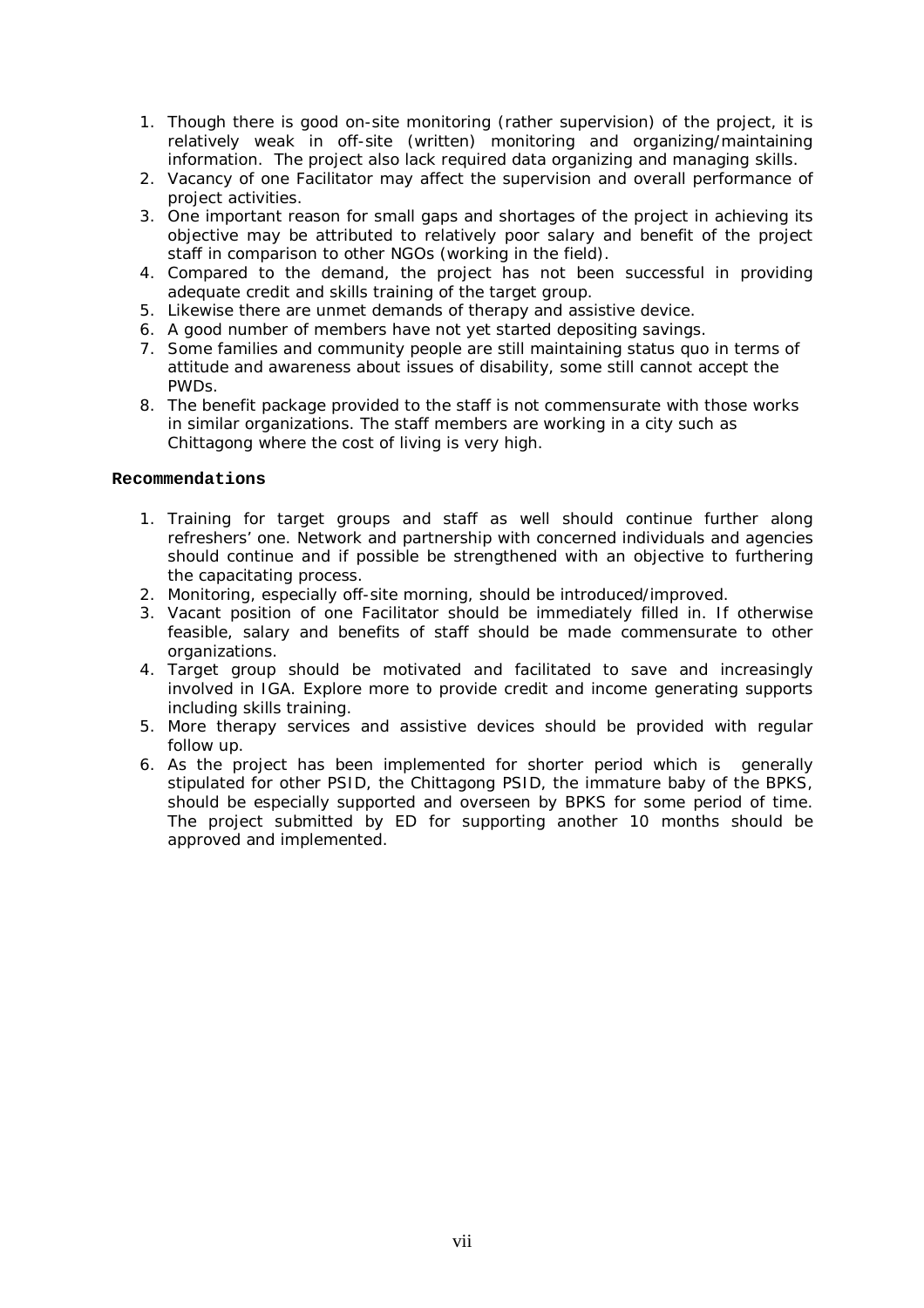# 1. Introduction

## **11. The Project Background**

**The context:** Bangladesh has a population of more than 150 million with a population growth rate of approximately two percent. The country, and its development, continues to be challenged by ineffective governance systems, a high population density, high levels of poverty, deficient and ineffective services and infrastructures, and high child mortality (51 for 1000). Bangladesh's rural areas have very little infrastructure and social service development. With existing services in the country seriously lacking in quality, quantity and population coverage, people are in dire need of basic services that address their health, educational and productivity needs. They face many challenging social issues, including poverty, illiteracy, unemployment, lack of health awareness and health services, and the denial of many basic human rights. Potential constraints in Bangladesh include the frequent occurrence of natural disasters, political instability, technological limitations, lack of public awareness and understanding regarding human rights, and an economic environment that does not independently support human livelihoods.

In Bangladesh People with disabilities (PWDs) comprise an estimated ten percent of the total population and are among Bangladesh's most underprivileged, disadvantaged and vulnerable groups. PWDs are those who have long-term physical, mental, intellectual or sensory impairments which in interaction with various barriers may hinder their full and effective participation in society on an equal basis with others. PWDs in general are acknowledged to be among the poorest of the poor. PWDs in the country are invariably viewed with disdain, and are often neglected and deprived of even the most basic of their needs and human rights. Due to this, PWDs suffer from poverty, disempowerment, gender discrimination, illiteracy, malnutrition and poor health at disproportionate levels to the general population. They continue to suffer as a result of traditional attitudes which see disability as a charity rather than human rights-related issue. PWDs have limited access to mainstream economic, development, education, vocational, health and community services and opportunities.

Due to the way in which government authority is distributed between the national and local level in Bangladesh, local government lacks effective authority to serve the people at the local level, especially the marginalized groups namely PWDs, persons living in the slums and to some extent the tribal people, among others. Because of limited resources and capacity the national government alone is unable to implement programs and services that sufficiently address the population's needs. Therefore non-government organizations (NGOs) often are assuming the role of service provider within the country.

Chittagong, located in the south-east part of Bangladesh, is one of the most underdeveloped and under-serviced areas, where population density and poverty levels are comparatively high, and availability of infrastructure, services and facilities are comparatively low. It is a challenging hilly region near the Bay of Bengal. A significant number of ethnic minority groups (locally known as tribal community) are part of this population. Additionally, floods, cyclones and other natural and humanitarian disasters are all-too-common phenomena challenging lives in the area. Most of the year, people here battle the most common and challenging disasters, cyclones, tornadoes, erosion of hills and widespread flooding. A significant portion of the population in the area are grossly disadvantaged and lack services and opportunities including shelter, health, education, training, employment and economy. Slum dwellers live in an inhuman socioeconomic situation with little opportunity of access to urban facilities. Among the whole population under Chittagong area, tribal community is more vulnerable in all respects.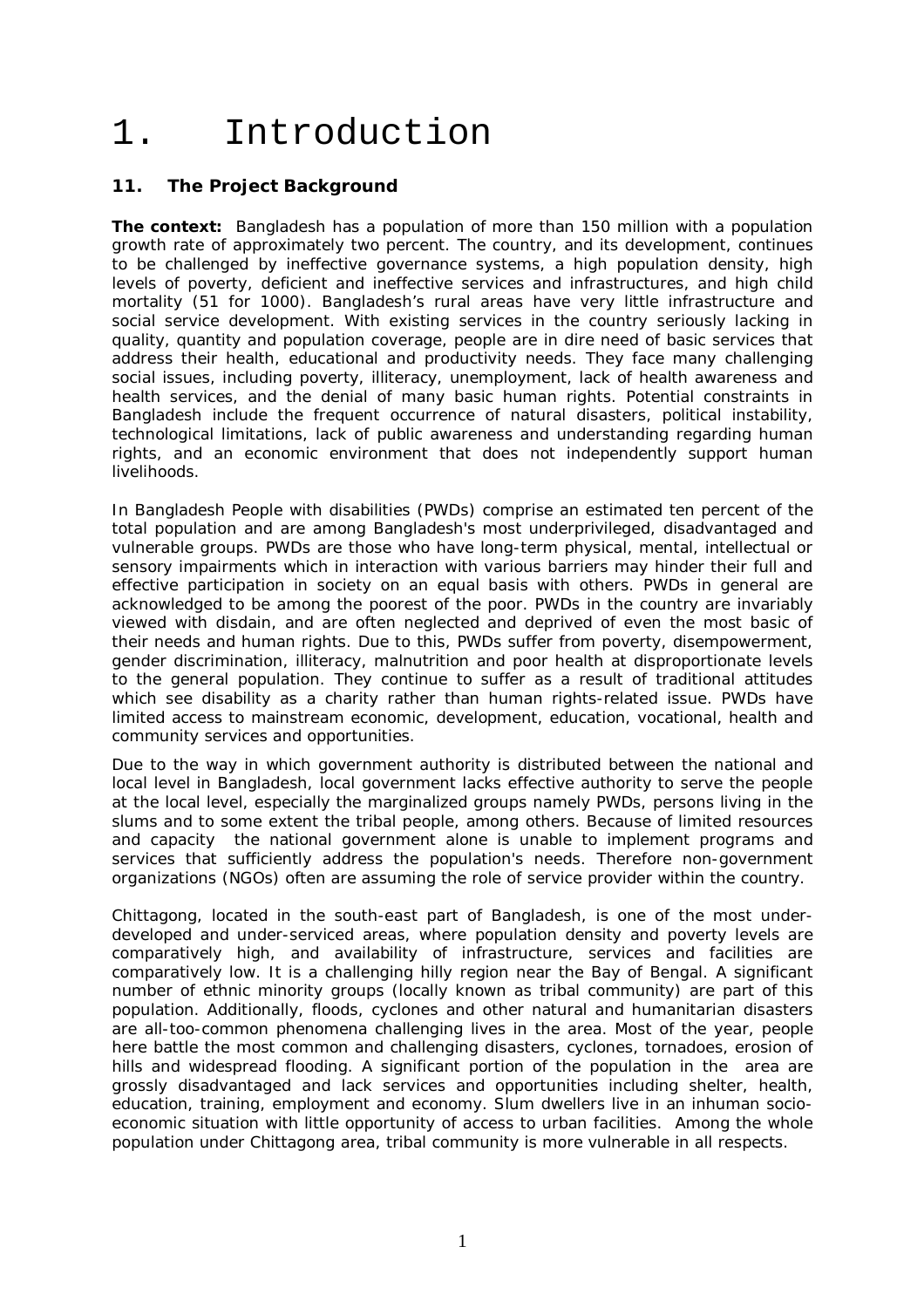**The Project:** The Spanish Cooperation, considering Bangladesh as a Priority country in the area of Asia Pacific (according to Director Plan 2005-2008) has therefore provided financial and technical support to its local partner Bangladesh Protibandhi Kallyan Somity (BPKS) to launch the **CHITTAGONG Persons with Disabilities Self-Initiatives to Development (PSID).** The PSID aims to support and improve the social, physical and economic development of PWDs, as well as empower the local structures' institutional capacity and the processes in Bangladesh that contribute to the specific necessities of this sector. The holistic approach aims to face the situation of persons with physical and mental disabilities in order to defend their basic rights, their participation in the development process, and their productive inclusion in society. Moreover, creating local organizations of self-initiatives for disabled persons or Grass root Disabled People's Organization (GDPOD) will be the means to promote the training and the education, as well as a way to guarantee their voice, the equality of opportunities and the social and economic empowerment of the PWDs. The overall objective of the project is The overall objective of the project is empowering PWDS economically, socially ad politically, and the specific objectives are that the PWDs':

- Basic needs are addressed
- Human rights are ensured
- **Status is improved**

BPKS has as designed and has been implementing the holistic and human rights based approach of PSID across the country. As the actions and approach of BPKS were successful in other districts of Bangladesh, mainly by reducing prejudices, discrimination and the lack of basic opportunities, the project followed the same approach in the Chittagong district. BPKS, established in 1985, is a non-government voluntary organization of PWDs.

The **duration** of the project is 18 months (December 2007 to June 2009). The project's **geographical areas** include 27 wards of 2 sub-districts (Upazilas) of Chittagong-- 9 wards under metropolitan area and 18 wards under 2 unions of BoalKhali Upazila. The direct **target group** of the project is PWDs of all types, age and sex with special focus on women and children. Besides the target group, PWDs family members and the community people including public representatives and the government and the nongovernment agencies. The total fund received from Cives Mundi (Spanish Cooperation) for implementation of the project was 189,00 euros (Taka17,230, 852).

## **1.2 The Objective of the Assessment**

Following completion of implementation, BPKS and Cives Mundi has agreed to conduct the final assessment of the PSID Chittagong through engaging a consultant. The goal of the final external evaluation is to analyse the results and effects of the project, in order to learn from the experience and systematize the results and apply them to other countries and/or similar projects. It is proposed to evaluate the capacity of intervention defined in the project and take out knowledge that could be used positively in other interventions or development processes, and point out alternative ways, if it is the case that permits to improve the living conditions of the target population. The evaluation, as indicated in the ToR, has especially looked into the issues of Efficiency, Effectiveness, Appropriateness, Impact, and Viability/Sustainability of the project.

*Efficiency* is the measurement of the results obtained with regard to the resources used (financial, material, technical, natural and human).

*Effectiveness* is the measurement of the scope of the specific goal and the results of the activities in the target population and in the period of the implementation project without taking into account its cost.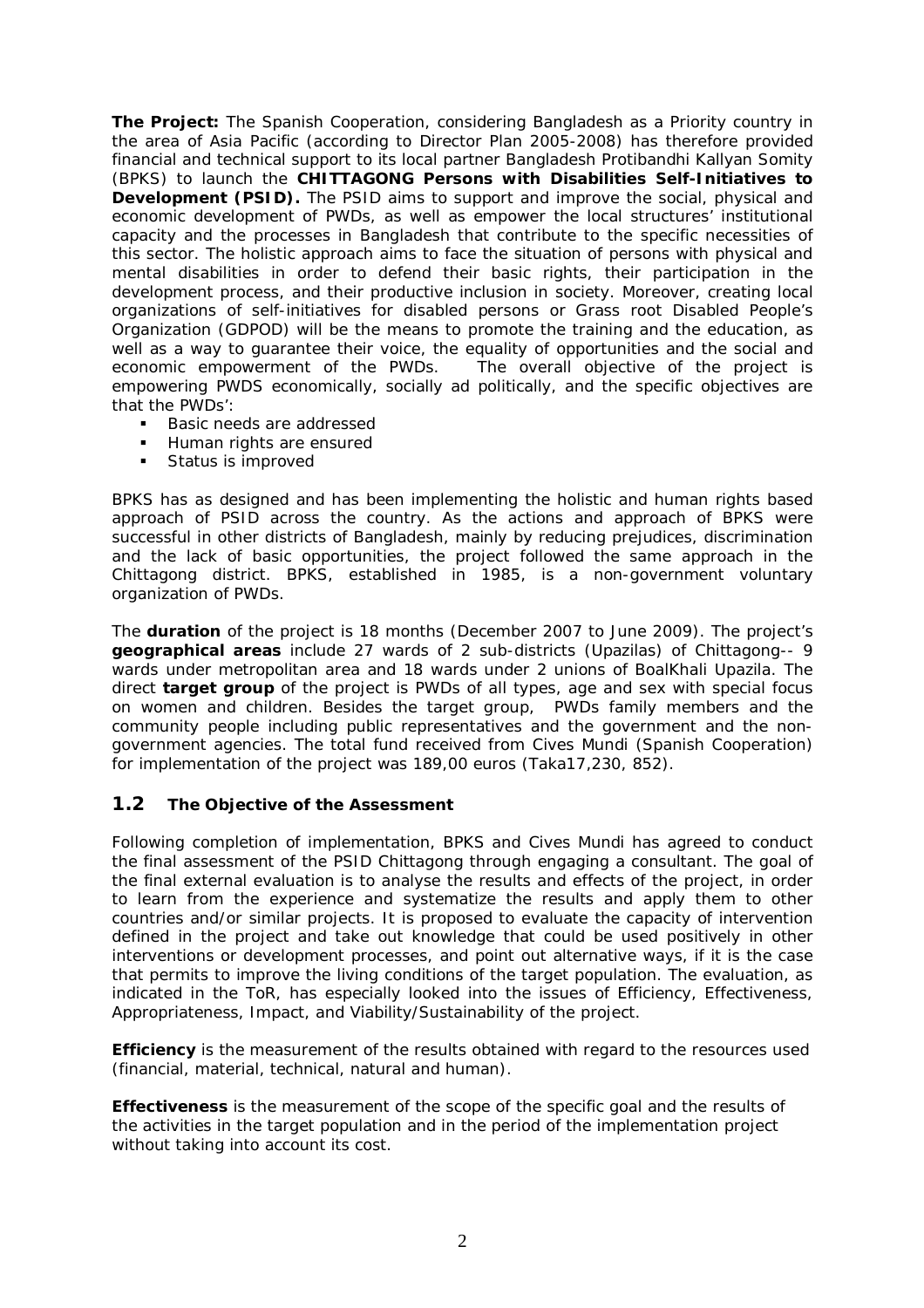*Appropriateness* is the analysis of the adaptation of the results and goals in the project to the context in which it has been implemented, taking into account: a) the problems and needs of the beneficiaries; b) the national and/or local policies of development; c) other synergy performances for cooperation, complementary or competitive; d) the policies, goals and priorities, for cooperation and development of the AECID; e) the technical and financial capacities; and f) the conception of the term and the sense of the word "development" .

*Impact* is the positive results and: effects that the project has on the target beneficiaries and community in general, and its measurement.

*Viability/Sustainability* is the degree in which the positive effects of the intervention will continue once the external help is withdrwn. How the parties institutions and/or beneficiaries are going to be in charge of the continued efforts.

The assessment also addressed a double perspective of:

- 1. The findings/results of the assessment will allow whether to confirm the logic of the intervention defined in the formulation of the project or to redefine the activities and/or results in order to reach better the general strategy of BPKS, fulfilling the results established in it.
- 2. The assessment will be focused on the analyse of how the project and the local partner's strategy (BPKS) contributes to strengthen the civil society, especially of the target population: disabled people and among them women.
- 3. The results of the assessment will also make possible the analysis of the indicators objectively verifiable and the sources for checking in order to confirm or redefine them according to the analysis.
- 4. Also, the evaluator has to verify the end of the construction of DPODs center and the transfer to the DPODs.

#### **1.3 Methodologies and Approach of the Study**

The study was carried out combining both quantitative and qualitative approaches. Under each broad approach, a set of methods were applied to accomplish the assignment. The approach and methods includes:

#### **1) Quantitative approach**

- a) Formal surveys
- b) Informal surveys
- c) Direct measurement
- d) Cost/benefit analysis

#### **2) Qualitative techniques**

- a) Document review
- b) Interviews with key informants
- c) Interviews with general informants
- d) Interviews with groups/communities
- e) Interviews with local groups
- f) Direct observation
- g) Participatory methods (FGD)
- h) Case Studies

Data were collected using appropriate instruments like questionnaire, forms, checklist (structured or semi-structured) etc. Each instrument would be drafted, shared with the BPKS (HQs) and project office, tested in the field, and finalized incorporating the feedbacks received from BPKS and those observed during the field-testing.

On collection of data through different methods and techniques, those were compiled and processed, analyzed and synthesized, and conclusions made adding value judgment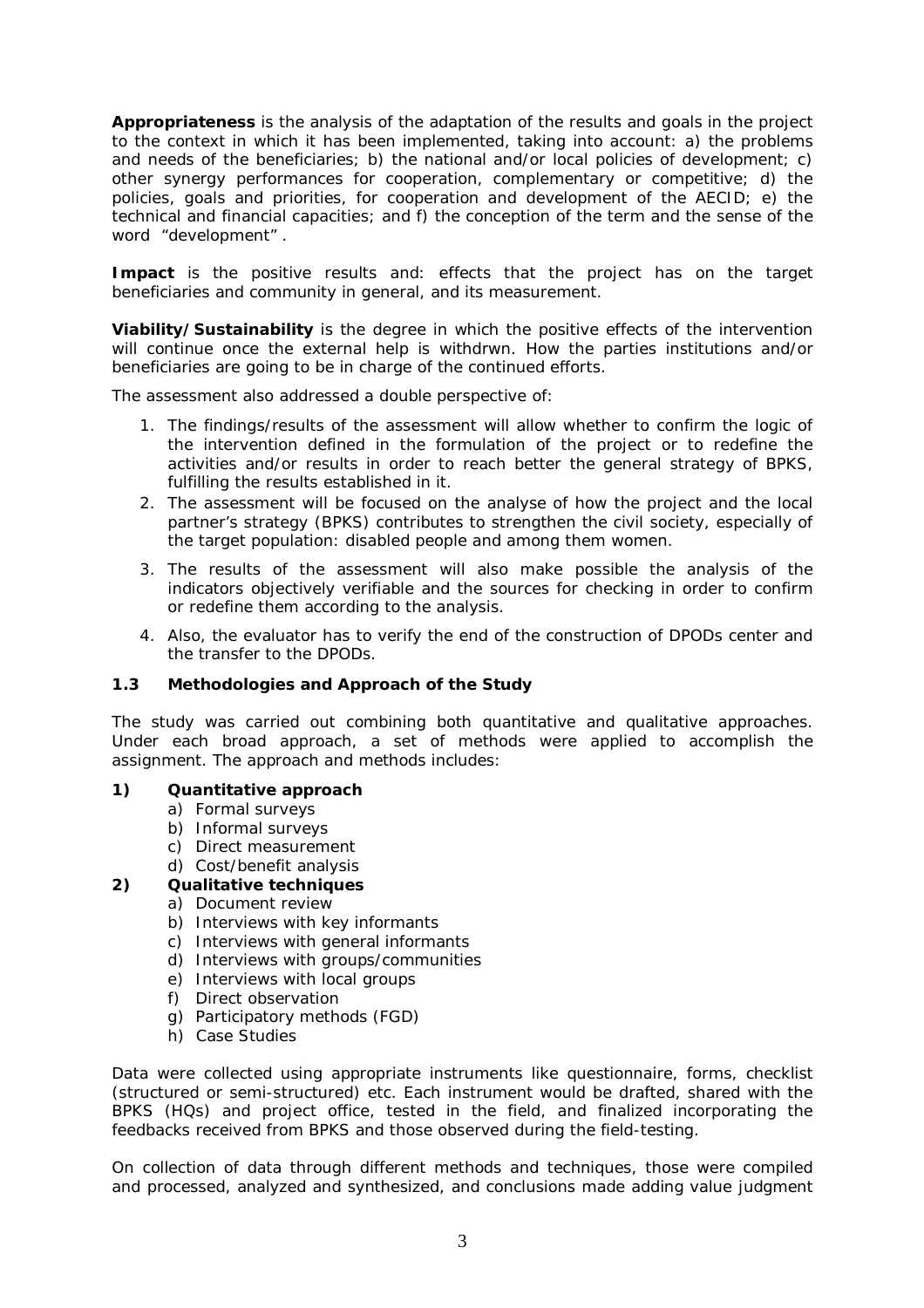of the consultants. Starting from designating the assignment, the study was accomplished in agreement with BPKS, at least in the critical and important stages.

As planned, around 5% of total PWD (persons with disabilities) beneficiaries were covered in structured questionnaire survey, 3 FGDs with PWD groups (one in each working area) and 3 discussions with community, 3 Key Informants, 1 formal discussion session with project staff, 3 Case Studies, and some physical observations of different structures/devices were carried out under the field survey. In addition to the above formal interviews, the Team also contacted and interviewed relevant stakeholders in informal fashion. Number and size of sample/respondent and geographical area of data collection were determined based on the latest progress report, and finalized in consultation with BPKS. However, the Study Team tried best to cover maximum respondents covering different categories in terms of types of PWDs and other stakeholders, sex, age, working areas so that diversities are adequately addressed.

| <b>Type</b><br><b>of</b><br><b>Disability</b> |                          | City<br>Corporation      |                          |                | East Gamdondi |                          |                          | West Gamdondi            |                          |   |                 | <b>Total</b>             |   |   |                |                |                          |   |                |   |
|-----------------------------------------------|--------------------------|--------------------------|--------------------------|----------------|---------------|--------------------------|--------------------------|--------------------------|--------------------------|---|-----------------|--------------------------|---|---|----------------|----------------|--------------------------|---|----------------|---|
|                                               | М                        |                          | B                        | G              |               | М                        | F                        | B                        | G                        | ┳ | М               | F                        | B | G |                | М              | F                        | в | G              |   |
| Visual                                        | $\overline{\phantom{a}}$ |                          | $\qquad \qquad$          | -              |               | $\overline{\phantom{a}}$ | ◢                        | $\overline{\phantom{0}}$ | ∍                        | 3 | ◢               | $\overline{\phantom{a}}$ |   |   | $\overline{2}$ |                | 2                        |   | $\overline{2}$ | 6 |
| Physical                                      | $\overline{2}$           |                          |                          | $\overline{2}$ | 6             | 4                        | ⌒                        | ◄                        | 2                        | 6 | ◀               |                          |   |   | 4              | 4              | 4                        | 3 | 5              |   |
|                                               |                          |                          |                          |                |               |                          |                          |                          |                          |   |                 |                          |   |   |                |                |                          |   |                | 6 |
| Hearing/spee                                  | 2                        |                          | -                        |                | 2             | $\overline{\phantom{a}}$ | ◢                        | 1                        | ◀                        | 3 | ◢               | $\overline{2}$           |   | ◄ | 4              | 3              | 3                        | 2 |                | 9 |
| ch                                            |                          |                          |                          |                |               |                          |                          |                          |                          |   |                 |                          |   |   |                |                |                          |   |                |   |
| Intellectual                                  | $\overline{2}$           | -                        | $\overline{\phantom{a}}$ |                | 3             | $\overline{\phantom{a}}$ | $\overline{\phantom{a}}$ | ◄                        |                          | ◢ |                 | ◢                        | - |   | っ              | $\overline{2}$ | 2                        |   |                | 6 |
| <b>Multiple</b>                               | $\overline{\phantom{0}}$ | $\overline{\phantom{0}}$ | $\overline{\phantom{0}}$ | -              |               | ◢                        | $\overline{\phantom{0}}$ | $\overline{\phantom{0}}$ | $\overline{\phantom{0}}$ | ◢ | $\qquad \qquad$ | $\overline{\phantom{a}}$ |   |   | $\overline{2}$ |                | $\overline{\phantom{a}}$ |   |                | 3 |
| <b>Total</b>                                  | 6                        | $\mathfrak{p}$           | 1                        | 3              |               | $\mathbf{2}$             | 4                        | 3                        | 5                        |   | 3               | 4                        | 3 | 4 | ◀              | 1              | 1                        |   |                | 4 |
|                                               |                          |                          |                          |                | ົ             |                          |                          |                          |                          | 4 |                 |                          |   |   | 4              |                | Ω                        |   | 2              | O |

**Table 1.1: Sample size by area and type of disability** 

## **1.4. Team Composition**

Team comprised 3 members—Team Leader, Research Associative and Field Investigator. While Professor Dr. Nazmul Ahsan Kalimullah worked as the Team Leader, Mr. Syed Khairual Islam as the Research Associate who was mainly responsible for field data collection, overall coordination, compilation nd processing of the data. In addition, one Field Investigator was engaged for about 10 days to conduct interview and collecting data from grass root level especially individual PWD beneficiaries under questionnaire survey (one-to one sample survey), Key Informant Interview and few case studies. FGDs were s conducted jointly.

## **1.5 Limitations of the study**

The evaluation was carried out at a time when the entire office was shifting to the new incomplete but own office building at Boalkhali from Chittagong city (rented office). Most of the office logistics, computers, files and documents were packed up. The utility services like water and electricity are yet to be fixed. All these suggest that overall situation was not conducive. Another problem relates to the organization and maintenance of information by project office.

Though information on coverage of PWDs by the project are disaggregated by gender (both male vs female and boys vs girls) and by type of disability, but gender desegregation by type of disability (for example number of boys and girls with visual disability) is not available. Again, the office maintains data by disaggregating speech and hearing disability, which normally should not be as usually the person with speech disability have hearing disability too (please see Table 1.2 below). All these caused difficulty in selecting and distributing samples.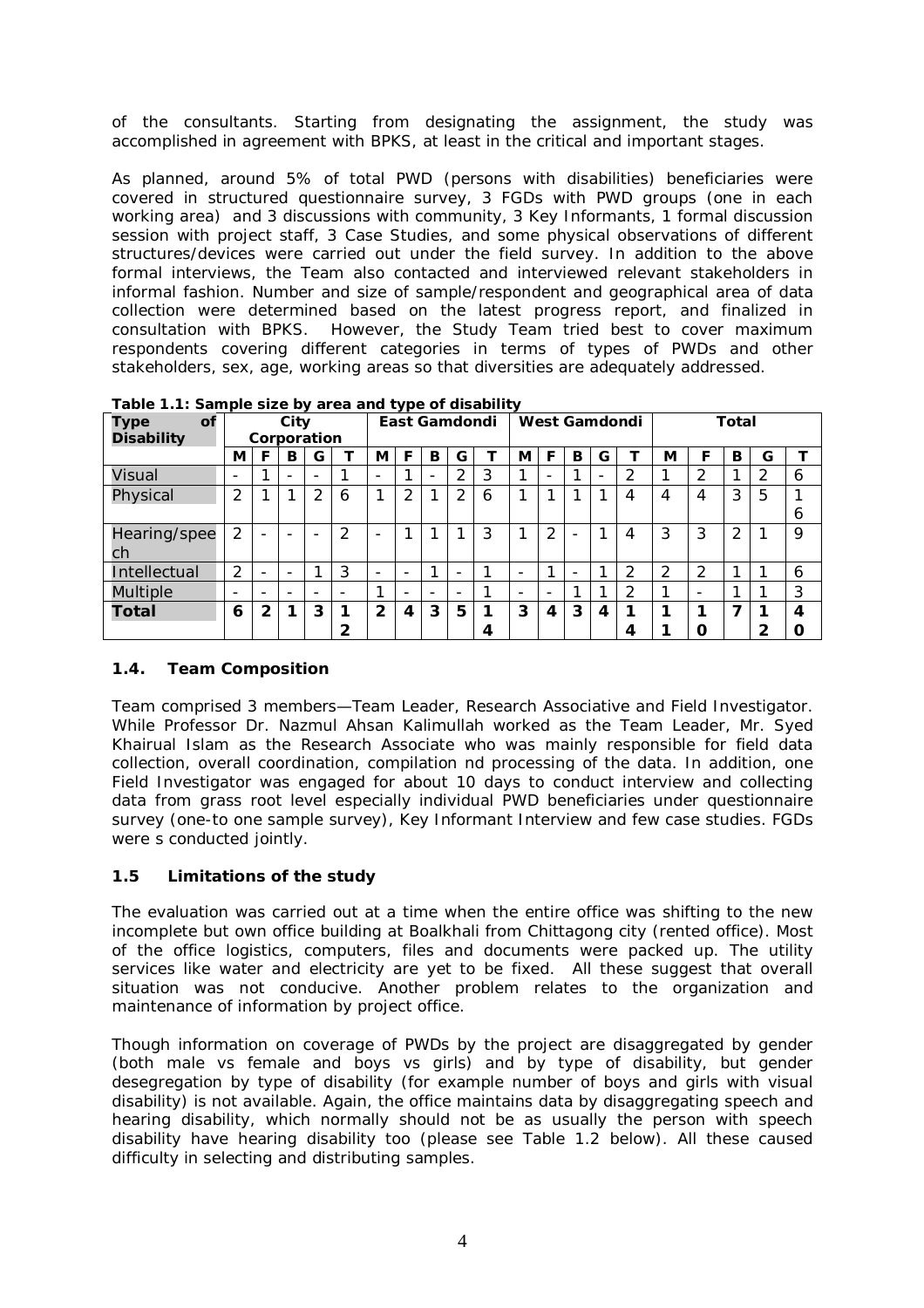Again, in comparison to the tasks assigned under the study, the stipulated duration was simply short. Frequent power failure and load shedding was another obstacle towards completion of the assignment.

|    | manntanica by i sib chittagong y |                      |             |        |              |        |        |          |              |            |         |                  |  |  |
|----|----------------------------------|----------------------|-------------|--------|--------------|--------|--------|----------|--------------|------------|---------|------------------|--|--|
| sl | Project Area                     |                      | 15 Yrs plus |        | Up to 15 yrs |        |        |          |              |            |         |                  |  |  |
|    |                                  | Beneficiary<br>Total | Male        | Female | Boy          | ے<br>ت | Visual | Physical | Intellectual | 동<br>Speed | Hearing | Multiple         |  |  |
| 1  | City<br>Corporation              | 282                  | 106         | 82     | 47           | 47     | 45     | 85       | 65           | 30         | 37      | 20               |  |  |
| 2  | East<br>Gamdondi                 | 252                  | 69          | 75     | 61           | 47     | 42     | 83       | 27           | 22         | 41      | 3712<br>$\Omega$ |  |  |
| 3  | West<br>Gamdondi                 | 320                  | 120         | 65     | 70           | 65     | 35     | 180      | 20           | 35         | 20      | 30               |  |  |
|    | Total                            | 854                  | 295         | 222    | 178          | 159    | 112    | 348      | 112          | 87         | 98      | 87               |  |  |

**Table 1.2: Information on project beneficiaries by area and type of disability (as maintained by PSID Chittagong )**

## 2. PSID Approach and Methodology **2.1 Introduction**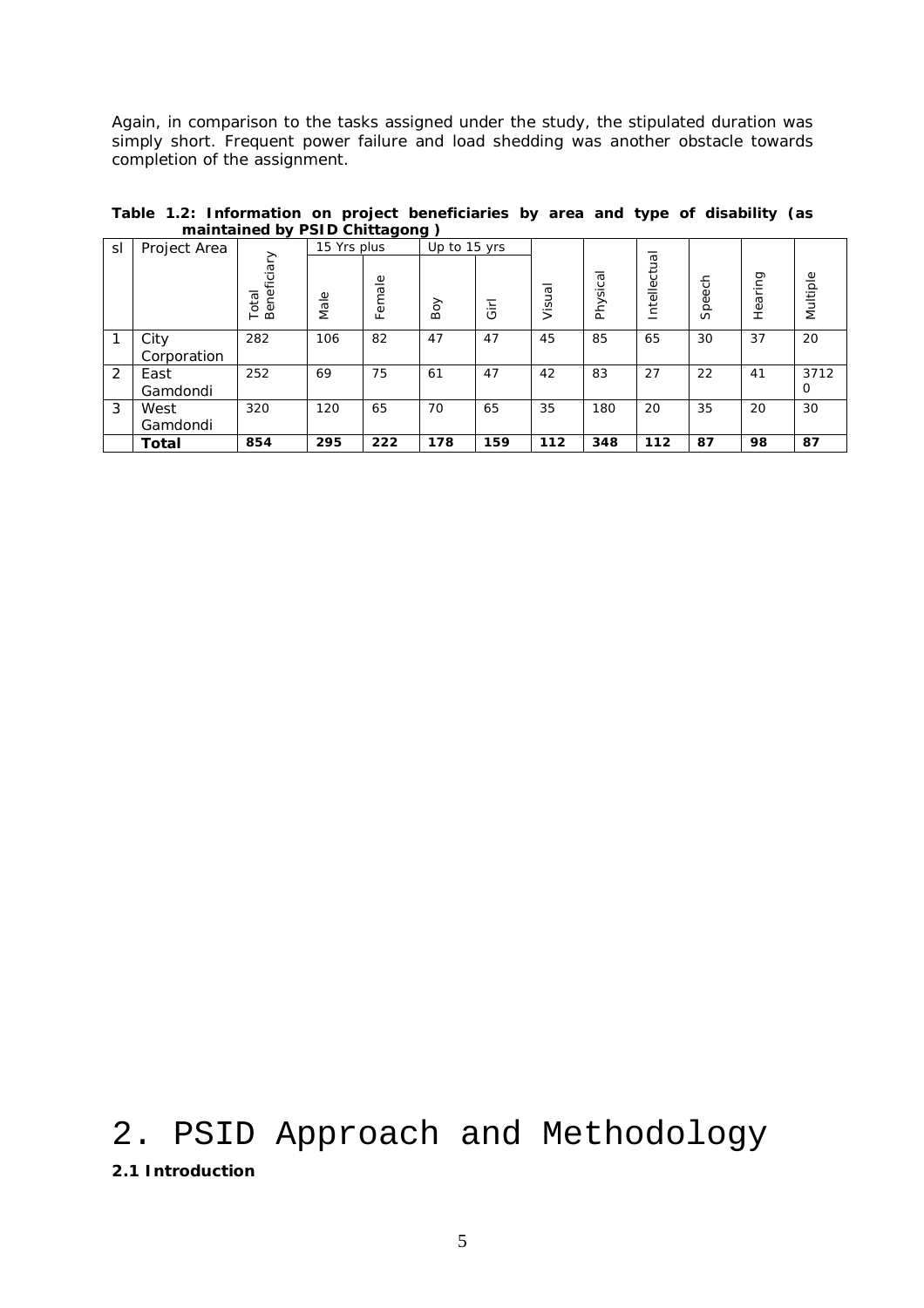BPKS, a non-government and voluntary organization of PWDs in Bangladesh is working to ensure equal rights, opportunities and mainstreaming the PWDs in the nation building activities so that they can play responsible and contributive roles in the country as equal citizens. BPKS with the support of Civas Mondi has designed and is implementing a development strategy entitled Persons with Disabilities' Self-Initiative to Development (PSID) in Bangladesh. PWDs are directly involved in the planning, decision making, implementation and management of the program and of the organization, from grass roots to national level. In essence, the holistic approach aims to achieve two-pronged objective of developing and owning an organization of the PWDs' own, and their sustainable socio-economic empowerment through productive inclusion in the society. It identifies and specially addresses the need of women and children with disabilities who are particularly marginalized and disadvantaged in Bangladesh. These efforts are expected to directly contribute to achievement of the first three Millennium Development Goals in Bangladesh- to eradicate extreme hunger and poverty, achieve universal primary education, and promote gender equality and empower women.

PSID is a consumer driven, rights based holistic approach that empowers all types of PWDs to take responsibilities for the initiation, participation and owning of the development process. The National Resource Organization (NRO), so that matter BPKS, is responsible for promoting the PSID for 'Seeding' process over a period of 3 years within the operational area. After 3 years is over, PSID continues to function on its own. The PSID Seeding Process witnesses the creation of local Grass roots Disabled People's Organization to Development (GDPOD) and regional Disabled People Organization to Development ( DPOD). The DPOD then submits application to become member of National Alliance for Disabled People's Organization (NADPO). Although these 3 types of organizations work together to achieve the overall goal, each has its well-defined roles and focus. The GDPOD forms the base of the structure and ensures that the consumers lead all types of initiatives, while the DPOD works to guarantee the actualization of barrier-free service system across all sectors and areas. It is the role of the NADPOD to monitor and advocate for the fulfillment of rights from the local to national level through forums, direct discussions and other communications methods.

#### **2.2 Implementation/Execution Process**

The project is managed and administered by the staff members of two teams, one each at HQs of BPKS and the field (project area). The ED or the CEO of BPKS, under the guidance and assistance of National Executive Councils, shoulders the overall responsibilities of formulating and reviewing of all programs, fund-raising, budgeting and fiscal management, and overall implementation and management, M&E of PSID in a selected area. ED of BPKS is supported by the Program Management Team comprising senior staff members for implementation and management of PSID. Training cell, based at BPKS HQs, with professionally skilled and experienced trainers (men and women with/without disabilities) conducts all PSID related training at HQ and field areas for staff and beneficiaries of DPOs (Disable People's organization) and representatives of private and government bodies.

During initial period, BPKS project staff members play leadership roles which are gradually transferred to the PWD members of PSID in the project area throughout the two years implementation period. That is, responsibilities are gradually transferred to PWDs through the process of localization. The effectiveness of the PSID approach is attributed to its three main components which are identified as being consumer-driven, rights-based and holistic. As per the project document, the organization structure at field level of PSID is as follows:

- 1. Centre Director (CEO at field level), now Director of PSID
- 2. Facilitators (3)
- 3. Support Staff (1 Attendant and 1 Cook)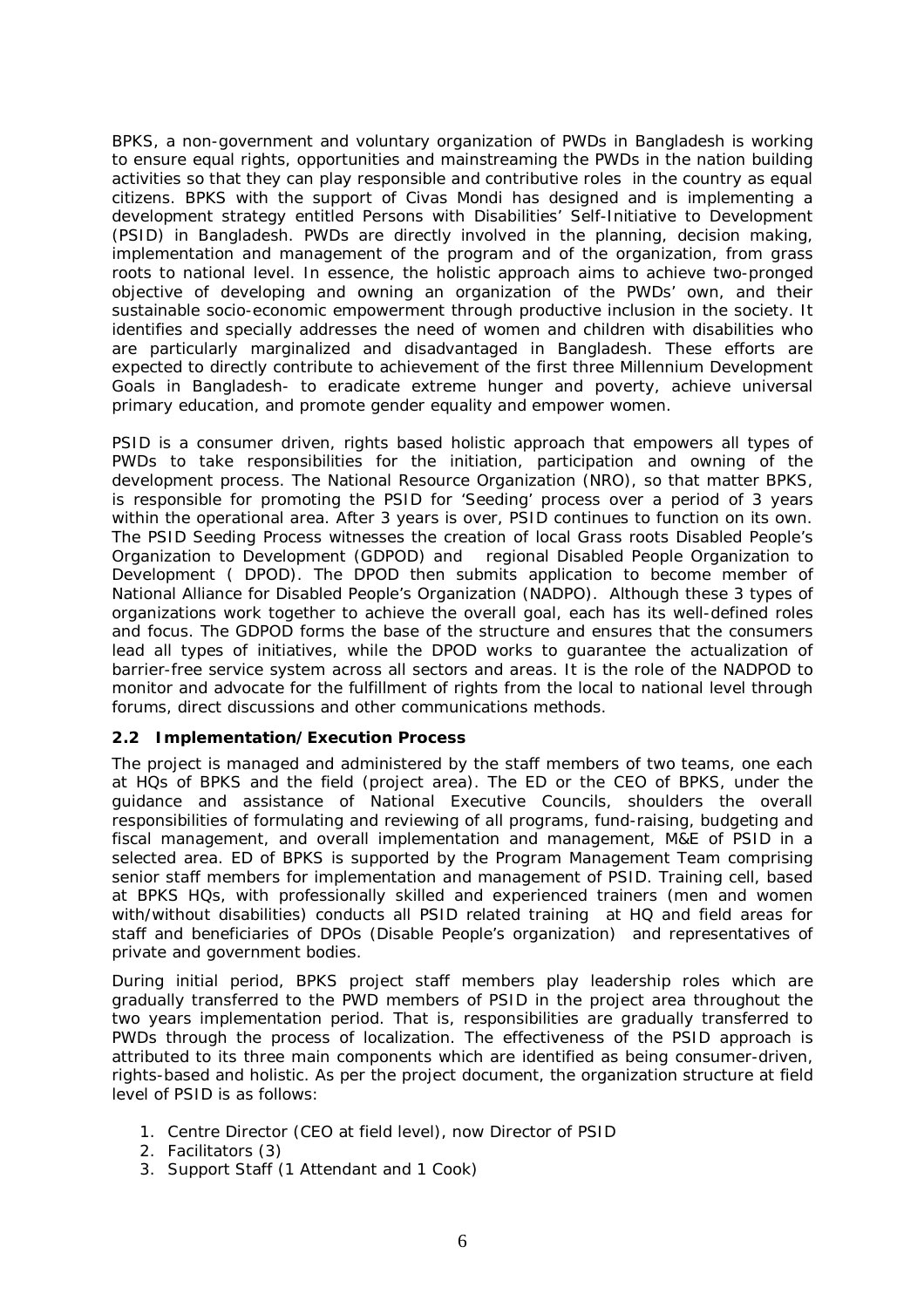Recently, one Facilitator has been withdrawn out of 3 by HQs, and two Therapists (one female) and I female Fund Raising Coordinator (all selected from the local community) have been deployed. The Therapists were trained for six months at HQ. Altogether presently there are 8 staff members. Other two Facilitators are shouldering the responsibilities of the vacant position. [

GDPOD is formed with the assistance of project staff in the project area as a basis for local PWDs to unite and begin to learn the value of collective strength in order to improve their livelihood. It is through this GDPOD the weekly savings fund is collected from which they take support for initiating and strengthening own Income Generation Activities (IGAs), and hence improving PWDs livelihood and assisting them to meet their basis needs. The rights of PWDs to employment and income opportunities and participation in community life and development are addressed through intellectual capacity building, economic skills training, loan disbursement, access to education etc. By ensuring the participation of PWDs in the economy and community, the individual PWDs and their families are benefited and helps change the perceptions and attitudes of the community towards the PWDS.

The PWDs representative structure has its base at GDPOD level and from here extends to the national level through General and Executive Councils at the Local (DPOD) to the national levels.The district level DPOD is established and strengthened so that it can be a focal point through which capacity is built, services are provided and basic needs are addressed. Awareness raising campaigns and advocacy are conducted from local to national level, particularly targeting powerful individuals and institutions within the community, to improve the community knowledge, attitudes and practices regarding disability and PWDs, hence improving their status and reduce the discrimination that they suffer both in the communities and national level. Women with disability, as a priority target group, are supported for their empowerment and capacity building, advocacy and lobbying, and involvement in the development process of GDPOD and DPOD. The especial needs of the children with disabilities are addressed through facilitation of their enrollment in mainstream and special school as appropriate through advocacy and lobbying, family counseling, provision of educational support, community awareness and integration campaigns.

## **2.3 Sustainability**

The process for the implementation of the project is sequential and allows a gradual handover of ownership of program through forming and capacity building of local disabled people's own organization. This is accomplished in three steps:

*First:* For the initial period of the implementation, BPKS is the managing organization and has legal responsibilities for all management and financial matters and all training offered through the center and Grassroots Disabled People's Organizations to development (GDPODs).

**Second:** For the second phase immediately following, the management, financing and training responsibilities is provisionally handed over to the General Council (GC) of Center Management formed with local PWDs. During the time, BPKS oversight continues and the areas of deficiency are identified and corrected. Once BPKS has full confidence with the capacities of local PWDs of self-running the center by the GC and all programs, then third step of development takes place.

**Third:** At this point full authority and responsibility are turned over with establishment of formal GCl and the entire action is fully localized. The center now obtains its own legal status and takes over the full responsibility for all financial and managerial requirements of the action. However, the GC continues to place two members on the National Council of BPKS, assuring the continued input to national decisions, actions and policies of BPKS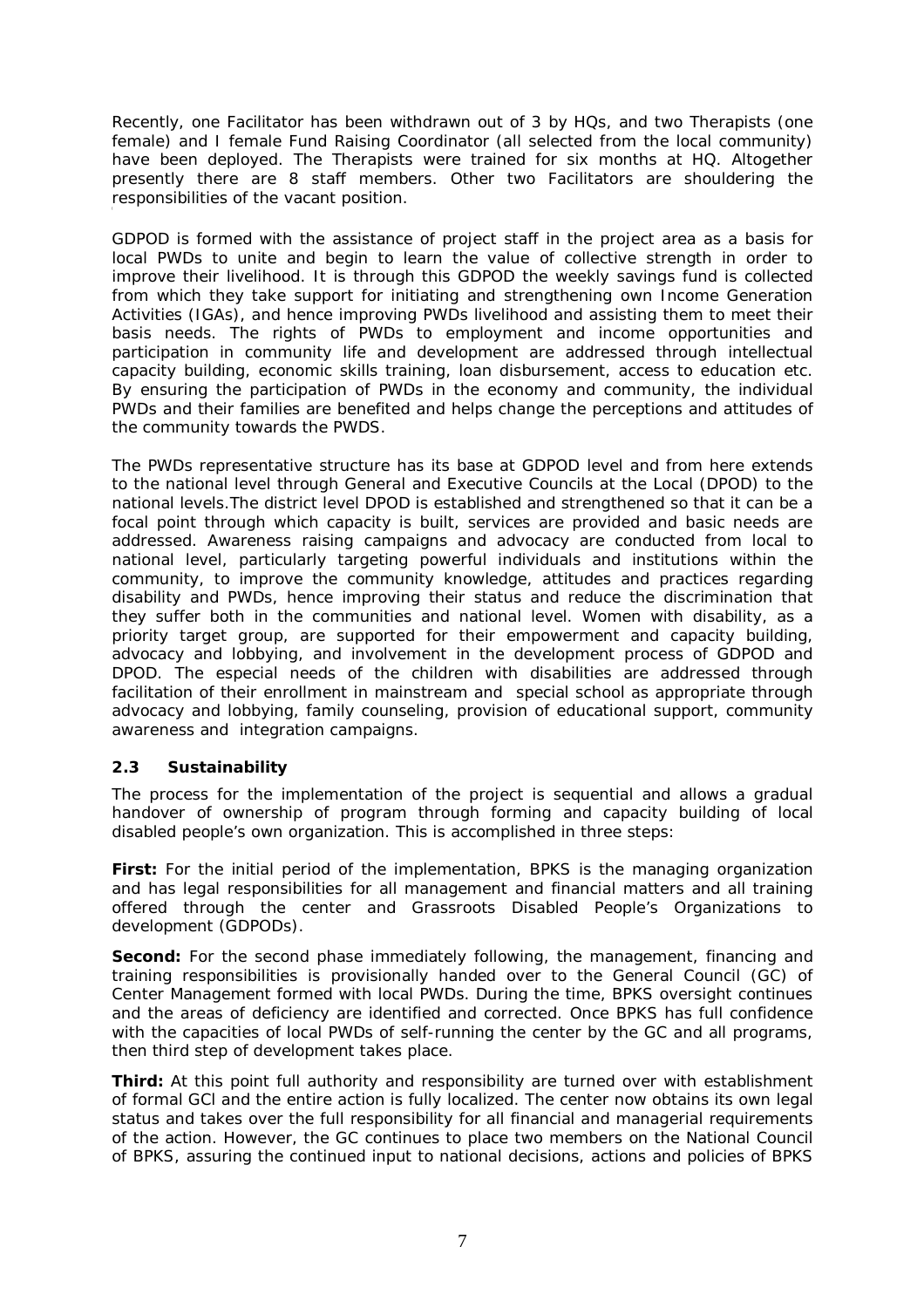and insuring the continued interest, involvement and understanding of national issues and the position of disability issues in the overall national agenda.

Once the DPOD is fully localized and the ownership placed with the local PWDs, that DPOD now has the responsibility for the development of other DPODs in the district or sub-district. The process assures the continuation and sustainability of PSID program in the area. Then the organizations gain their own individual legal status and registration to ensure independence. Each PSID project area then becomes known as Disabled Peoples' Organization to Development (DPOD), customized to recognize local ownership at the sub-district level to include the district name preceding the title, for example Chittagong Disabled Peoples' Organization to Development (Chittagong DPOD).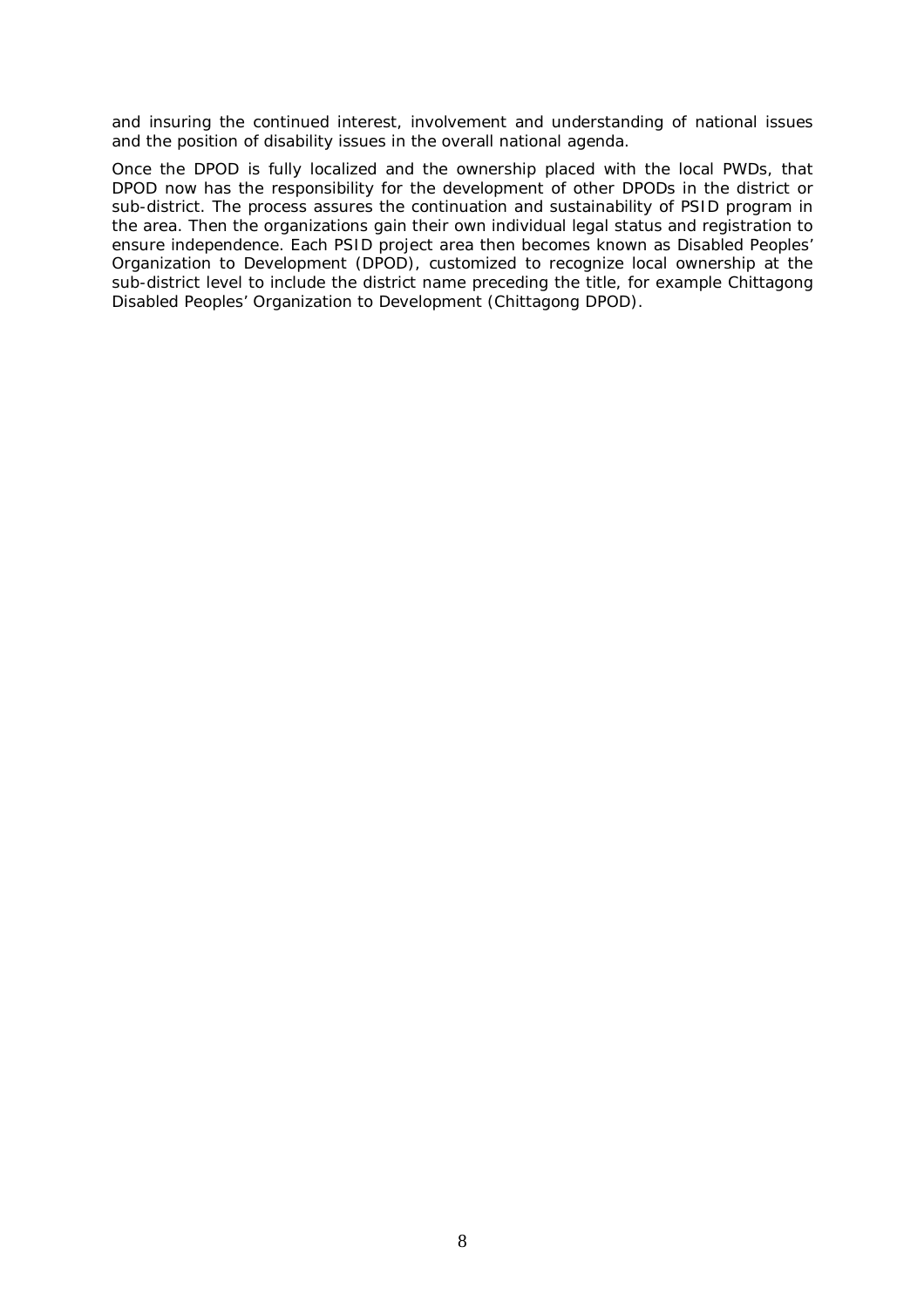## **3. Project Interventions and Progress**

#### **3.1 Project Interventions**

The overall objective of the project, as mentioned earlier, is alleviation of poverty and empowering PWDs economically, socially and politically, and the specific objective of the project is basic needs of PWDs addressed, human rights ensured and the status of grassroots people with disabilities improved.

To meet both objectives the project set out 6 targets and identified different types of activities to achieve expected results. The following activities have been implemented under 6 results.

**Result A: People with disabilities self-help organizations are developed and strengthened in the working area**

- Activity A1: Promote formation of Grassroots Disabled People's Organization to Development (GDPODs).
- Activity A2: Promote financial mechanisms for covering the activities of Disabled People's organizations.
- Activity A3: Design & conduct capacity building activities for PWDs, i.e. members of self-help/grassroots organizations.
- Activity A4: Ensure equal participation in elected positions and ensure the formation of Women's With Disabilities (WWDs) committees to ensure own representation.
- Activity A5: Ensure appropriate infrastructure for grassroots disabled people's organizations (Training & Resource center- TRC).

**Result B: Economic activities and the creation of employment opportunities are promoted and increased.**

- Activity B1: Promote savings and supports for IGA schemes of PWDs.
- Activity B2: Promote home and or community based IGA skills training to PWDs.
- Activity B3: Provide tree saplings to support PWDs' future economic situations.
- Activity B4: Established PAF for PWDs and DPOD's capital investment to entrepreneurship development: Grassroots Wholesale Grocery Shop (GWGSS).

**Result C: Effective participation, collaboration & coordination between BPKS, Disabled People Organizations & local government structures are ensured.**

- Activity C1: Run community education and campaigns.
- Activity C2: Follow-up and lobby for implementation of Government disability policies.
- Activity C3: Seminar on replicating the PSID approach in developing countries.

#### **Result D: Provision and access to adequate health services for persons with disabilities is ensured.**

- Activity D1: Provide therapy service.
- Activity D2: Provide assistive devices.
- Activity D3: Organize disability detection, prevention and health referral services.
- Activity D4: Promote safe and accessible sanitation facilities and increase hygiene promotion.
- **Result E: Integration of children with disabilities into educational system is promoted.**
- Activity E1: Carry out lobbying, advocacy and orientation training with education authorities and teachers, (e.g. teaching techniques for disabled)
- Activity E2: Provide education materials, tuition & nutrition allowances for extremely disadvantaged children with disabilities, and install ramps.

#### **Result F: Project is successfully managed.**

Activity F1: Ensure adequate skills of project staff regarding disability and management.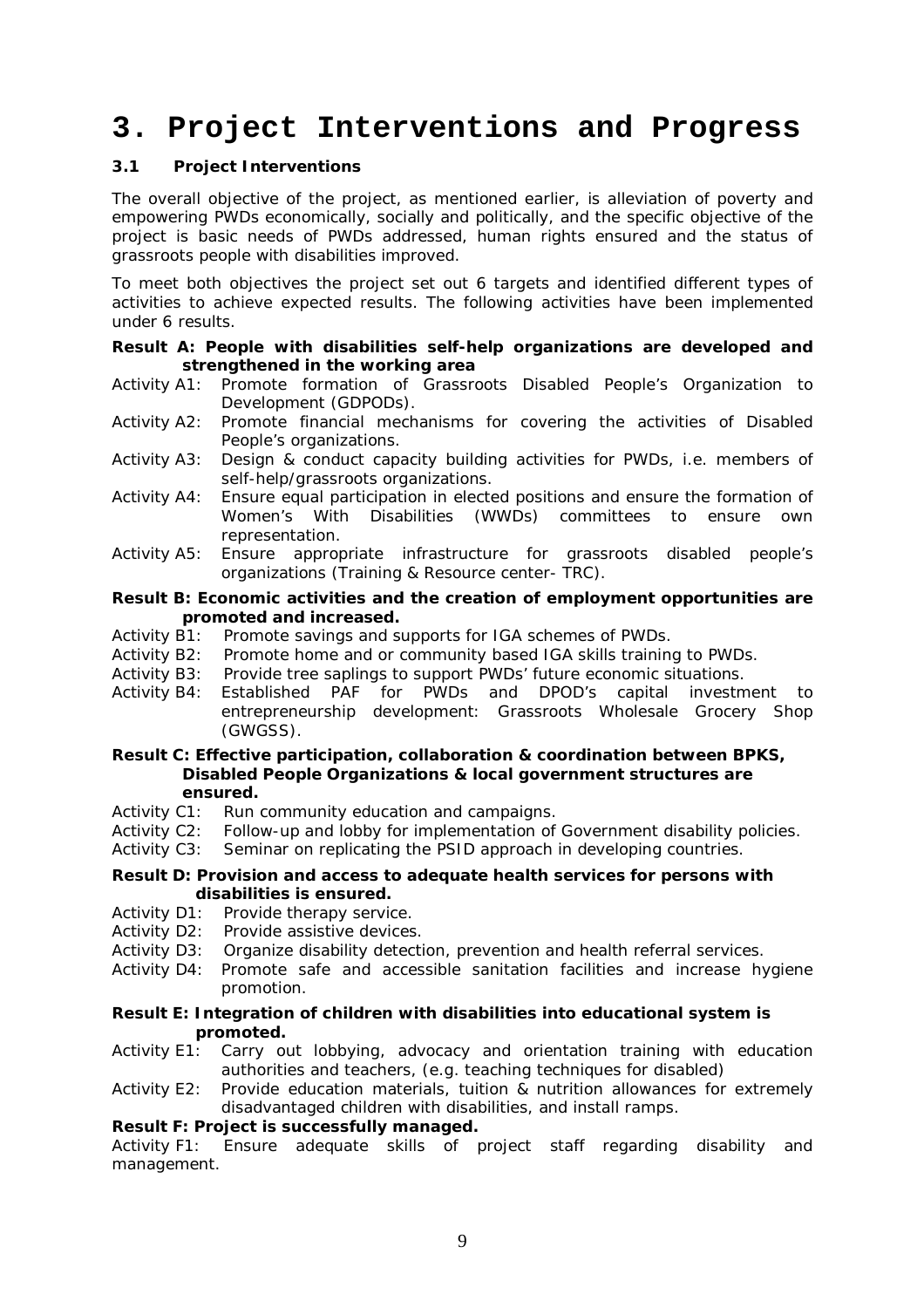Activity F2: Ensure the availability of updated baseline data on the situation of people with disabilities.

Activity F3: Ensure appropriate project management, monitoring and evaluation system.

#### **3.2 Progress/Achievement of the Project**

According to the progress report of the project, the major achievements of the project during the implementation period are:

- 1. A comprehensive baseline survey carried out at the beginning of the project in  $2008$
- 2. Formulated 27 Grassroots Disabled Peoples' Organizations (GDPODs) at 27 Wards;
- 3. One Disabled Peoples' Organization to Development (DPOD) named Chittagong Disabled Peoples' Organization to Development (Chittagong-DPOD) established;
- 4. Total 854 (M: 295, F: 246, B: 161, G: 152) enrolled members in 27 GDPODs;
- 5. 1380 (M: 562, F: 417, B: 230, G: 171) PWDs directly or indirectly received any sort of support under the project;
- 6. 3484.8 square feet land acquired, Training & Resource Center (TRC) in Chittagong is constructed in Boalkhali. The utility services and setting up of the office is in process
- 7. For improving management capacity, a General Council (27 members), a Executive Council (9 members) and a Women With Disabilities committee (9 members) formed and made operational;
- 8. A PSID Worldwide section working for replicating PSID in developing countries as a result of organizing international seminar;
- 9. 189 PWDs received economic support for engaging in Income Generating Activities (IGAs) initiative;
- 10.Established Weekly Saving Fund (WSF) and Management & Development Fund at GDPOD level;
- 11.Established Program Accelerating Fund (PAF) and Management & Development Fund at DPOD level;
- 12.A total of 137 PWDs engaged in entrepreneurial activities for improving their livelihood;
- 13.For ensuring PWDs empowerment 2 PWDs from the project area were elected as representatives to the National Council of BPKS;
- 14.A total of 21 PWDs received therapy services through various equipment and 343 (M: 181, F: 162) PWDs received assistive devises support for increasing mobility;
- 15.Two types (ENT & intellectual) health camps organized to provide primary and referral health support;
- 16.A total of 61 CWDs newly enrolled in local mainstream schools;
- 17.CWDs drop-out rate reduced significantly;
- 18.For ensuring accessible facilities, 14 ramps 18 latrines installed at different wards.
- 19.Meetings and liaisons maintained to the national and local government and responsible parties to take action for implementing National Action Plan properly and effectively;
- 20.At lest 13 types of trainings (IGA, use of assistive device, disabilities understanding, gender status, orientation on tree plantation, etc.) held to develop PWDs capacity;
- 21.For increasing awareness 2400 posters (education and health related) distributed; 6 issues of "One for All" published, one billboard installed, observed different days (international and national disability & women days, awareness campaigns with the community people, etc.);
- 22.At least 27 PWDs developed as spoke person at grassroots level.

Details of progress may be seen at Annex-2.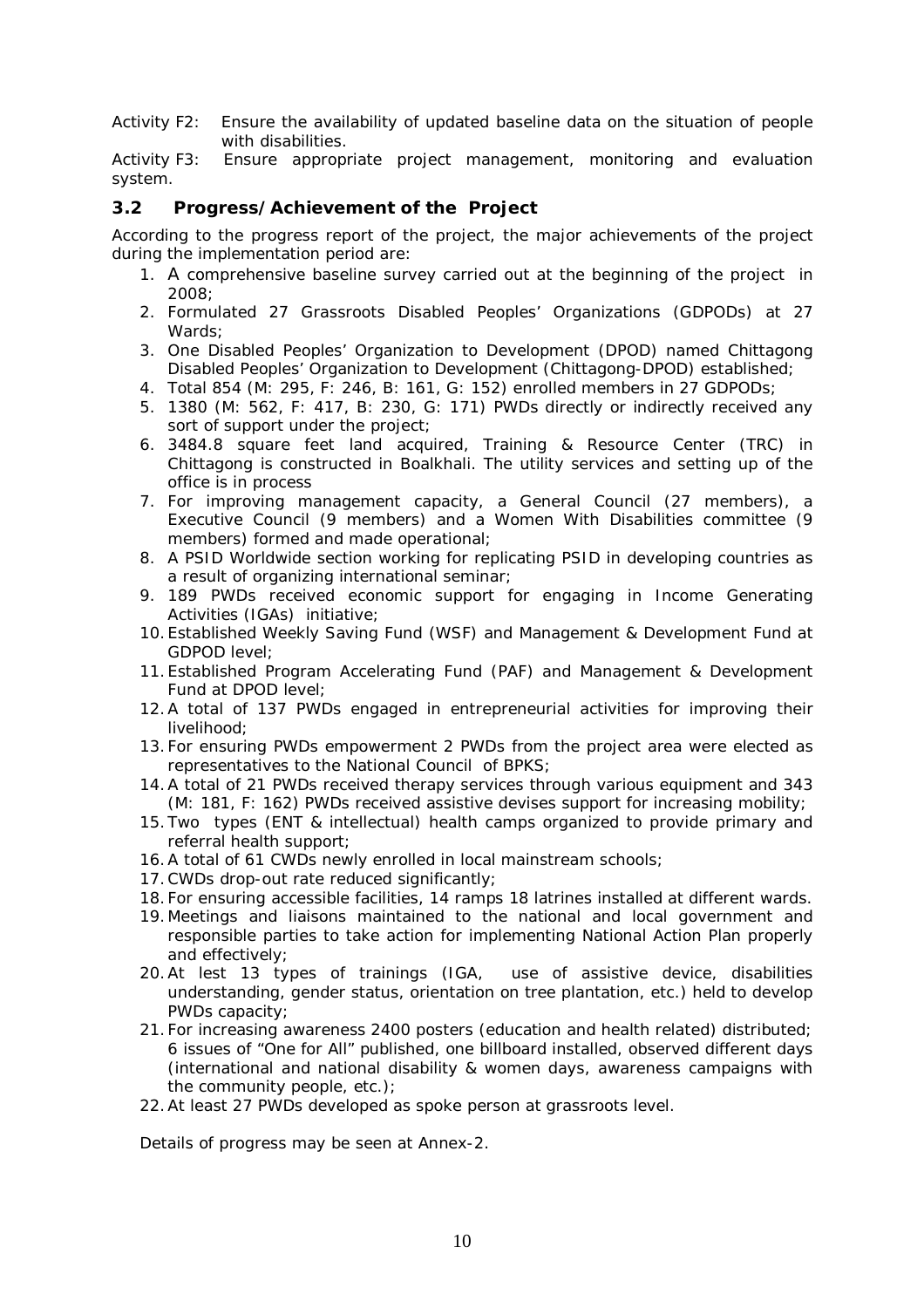# **4. Survey Findings and Analysis**

#### **4.1 Introduction**

As mentioned earlier, mixed method, combining both quantitative (sample survey) and qualitative methods (FGD, Case Study, Observation and Key Informants Interviews), was largely applied in accomplishing the study. The tables presented in the following sections are based the information collected applying sample survey and in some cases compared with the Baseline survey conducted at the early stage of implementation of Chittagong PSID. Wherever applicable and appropriate, quantitative findings were compared with the qualitative ones (triangulation), and further analysis and conclusions are made utilizing the value judgments of the Team Members.

#### **4.2 Membership Profile**

**Type of membership:** Groups so that matter GDPODs, are formed with on average 30

PWDs at grassroots level. All categories of PWDS, males and females as well as boys and girls in the locality are eligible to be enrolled in the group.

Three types of membership are in place in PSID, namely, Basic (the PWD who are young/adult and does require no or minimum support of others), Associate (support to the PWD) and Learner (minor). AS the Table 4.1 suggests, out of the total 40 sampled beneficiaries, 25

| Table 4.1: Type of membership by project area |              |                |        |    |  |  |  |  |  |  |
|-----------------------------------------------|--------------|----------------|--------|----|--|--|--|--|--|--|
| Type of<br>membership                         | <b>Basic</b> | ഇ              | earner | ₹  |  |  |  |  |  |  |
| <b>City Corporation</b>                       | 11           |                |        | 12 |  |  |  |  |  |  |
| <b>East Gomdondi</b>                          | 10           |                | 4      | 14 |  |  |  |  |  |  |
| <b>West Gomdondi</b>                          |              | 2              | 8      | 14 |  |  |  |  |  |  |
|                                               | 25           | $\overline{2}$ | 13     |    |  |  |  |  |  |  |

or close to 63% are Basic member, 13 (33%) are Learners (minor members), and only 2 (1%), found only in West Gomdondi area, are Associates. Number of Learner is also highest West Gomdondi (8), followed by East Gomdondi.

Following the PSID approach, the project not only enrolls a member but direct its efforts towards socioeconomic empowerment and leadership development. To this effect the beneficiaries are motivated to form GDPOD, pursued them to take over leadership within the group and beyond so that the organization can run on their own. Fourteen members (35%) of the total sampled 40 are GDPOD leaders and 4 members (10%) are representing DPOD (at regional/district level), half of them in DPOD Executive Council. While 2 members are representing the Executive Council as EC members, one each from East and West Gumdondi, 1 member from City Corporation is representing as general member of EC of DPOD. Of the total 22 female members adult (female 10 and girl 12), 14 are General member and 6 are in EC of the

| Table 4.2: Position in the<br>Group |                |                |  |  |  |  |  |
|-------------------------------------|----------------|----------------|--|--|--|--|--|
| <b>Position</b>                     | <b>GDPOD</b>   | <b>DPOD</b>    |  |  |  |  |  |
| <b>City Corporation</b>             |                |                |  |  |  |  |  |
| Member                              | 5              |                |  |  |  |  |  |
| <b>Executive Body</b>               | $\overline{7}$ |                |  |  |  |  |  |
| <b>East Gomdondi</b>                |                |                |  |  |  |  |  |
| Member                              | 11             |                |  |  |  |  |  |
| <b>Executive Body</b>               | 3              | 1              |  |  |  |  |  |
| <b>West Gomdondi</b>                |                |                |  |  |  |  |  |
| Member                              | 8              | 1              |  |  |  |  |  |
| <b>Executive Body</b>               | 4              |                |  |  |  |  |  |
| Total                               |                |                |  |  |  |  |  |
| Member                              | 24             | $\overline{2}$ |  |  |  |  |  |
| <b>Executive Body</b>               | 14             | $\overline{2}$ |  |  |  |  |  |
| <b>Female member</b>                |                |                |  |  |  |  |  |
| Member                              | 16             |                |  |  |  |  |  |
| <b>Executive Body</b>               | 6              | 3              |  |  |  |  |  |

GDPOD, while 1 is representing DPOD as General and 3 as EC member.

As learnt from the project staff, in the initial stage of organizing group there were few 'teething troubles', slightly more in the City Corporation. The residents in the cities are more mobile and little 'clever' than rural areas. It was little difficult to work with mobile people in organizing group with PWDs in all project areas because of non-cooperation of some people, especially in the City areas. However, with the passage of time people become interested in, cooperative and supportive to the project. Summarized, ownership among the stakeholders developed with the passage of time.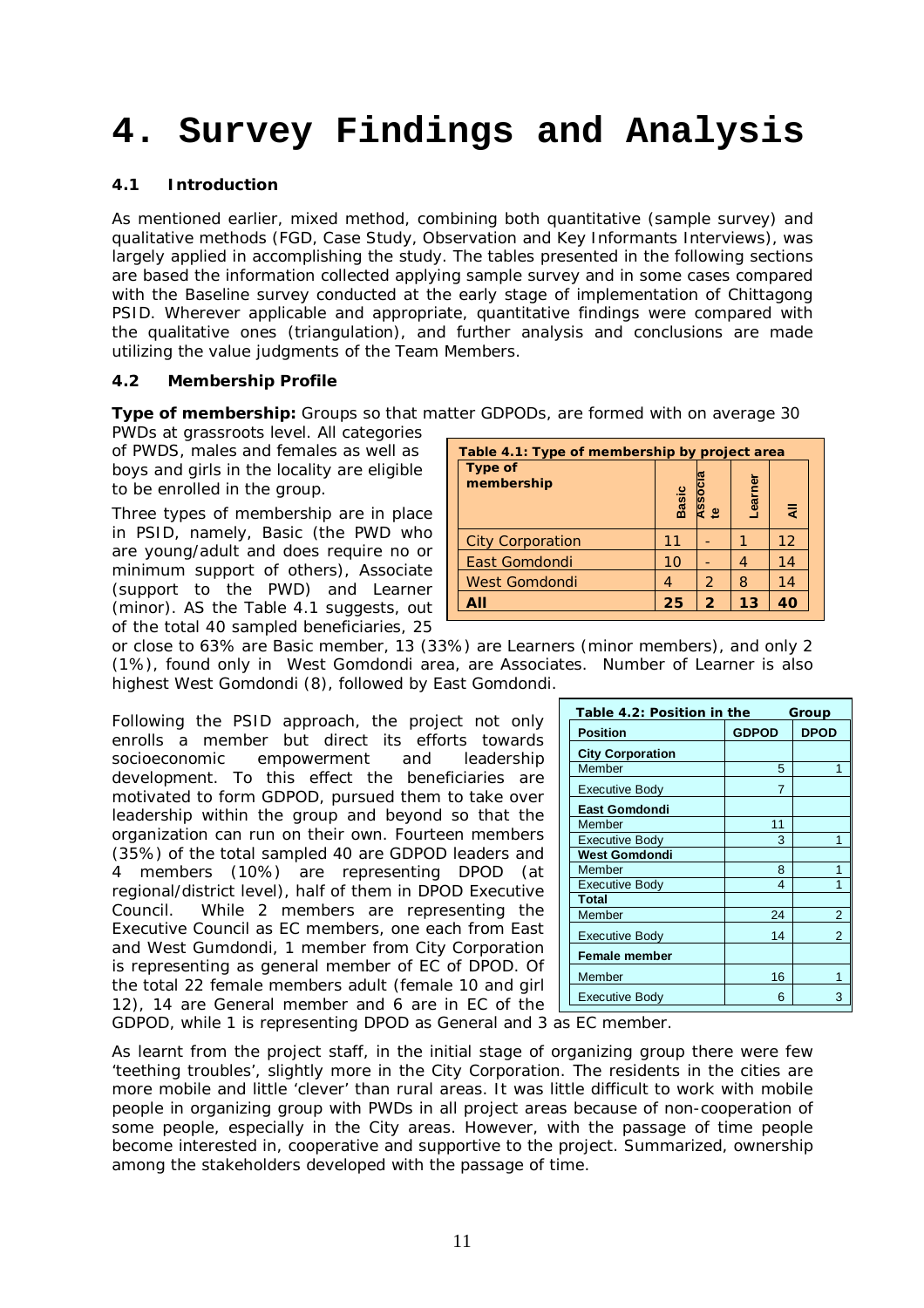#### **Case: Khorshed Alam**

Khorshed Alma (32), a physically PWD of Barshat Nagar of Boalkhali Upazila, lost his father 9 years back and his mother (an intellectual disabled) abut 14 years ago. His brother and sisters are looking after expiry of his parents, father's death in particular. He could attend school up to class III only.

Khorshed, a basic member of Ward #1 GDPOD of Boalkhali Upazila, is a regular saver and so far accumulated approximately Taka 500 depositing Taka 13 per week. The group has opened account in a nearby Sonali Bank branch. He regularly participates in weekly meeting. He has participated in a drama organized by his peers of local GDPODs. He looked proud of telling all this achievements through his association with the project. Though a low cost one, the latrine looked more or less appropriate and poorly maintained. His wheel chair was under repair.

He has received 1 wheel chair, one latrine and some capacity building training. He also took of 5,000 taka as loan and started one petty shop (pan-biri) couple of months ago. So far he repaid 2,000. With the support of his nephew he operated the business for sometimes and decided not to continue as his nephew can not spare time because of some reasons. He is planning to take another loan after repayment/adjustment of the balance to the office and planning to purchase a rickshaw to be operated on rent basis. In future he will operate two rickshaws on rental basis and according to him two rickshaws would be enough for him to maintain this livelihood.

He is very grateful to BPKS. "We now have our own organization. Our confidence has increased; we now know each other with physical and mental problems. We are greatly benefited through activities of BPKS". Khorshed hopes that one day he will be self sufficient both socially and economically. "When we will have enough money in our group savings, we will not only provide loan to GDPOD members, but non-members too, of course preference will be given to PWDs."

**Duration of Membership:** Maximum members or more than half (55%) have association of 1 year with the project, one third have membership of more than 1 year (but less than 2 years) and 12% are of less than 1 year (Table 4.3). The distribution of membership age is equally divided between 1 year and more than one year in City Corporation indicating among others that there is no member with less than one year. Prevalence of shorter duration member is relatively higher in East Gomdondi area (29%), while members with I year association is highest in West Gumdondi (64%). Of the total female members (22), 14% are less than 1 year, 45% are I year and remainder (41%) are more than 1 year associated with the project.

| Membership            | Less than 1 year         | year | More than 1 year | All |
|-----------------------|--------------------------|------|------------------|-----|
| <b>Duration</b>       |                          |      |                  |     |
| City Corporation      | $\overline{\phantom{0}}$ | 50   | 50               | 100 |
| East Gomdondi         | 29                       | 50   | 21               | 100 |
| West Gomdondi         | 8                        | 64   | 28               | 100 |
| All                   | 12                       | 55   | 33               | 100 |
| <b>Female Members</b> | 14                       | 45   | 41               | 100 |

#### **Table 4.3: Age of membership (%)**

**Family Size:** Average family size is estimated at 6.4, higher than the national average of 4.8. The male-female ration is also not in line with national situation. Contrary to national situation, there are more female than male in the project area. Average family size is largest in West Gomdondi (6.7), followed by City Corporation (6.2) and smallest in East Gomdondi (6.0). Across the types of PWD, it is also found that families with visually disabled have biggest family size (7.1) and minimum among households with intellectually impaired persons (Table 4.4).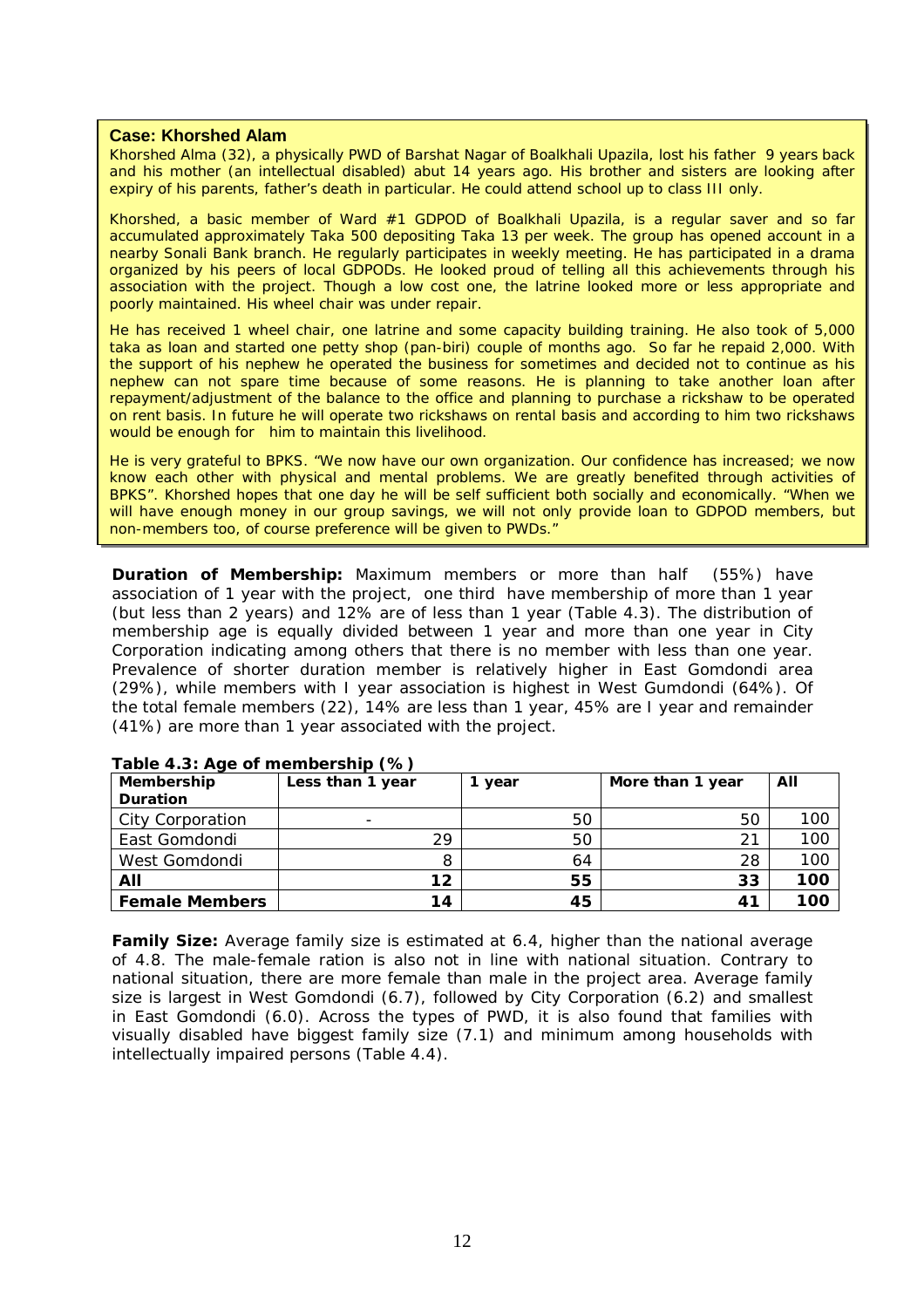| <b>Attributes</b>            | Average<br>Member/Family | <b>Average Female</b><br>member/Family | <b>Male-Female Ratio</b> |  |  |
|------------------------------|--------------------------|----------------------------------------|--------------------------|--|--|
| A. Project Area              |                          |                                        |                          |  |  |
| City Corporation             | 6.2                      | 3.3                                    | 100:106                  |  |  |
| East Gomdondi                | 6.0                      | 3.2                                    | 100:106                  |  |  |
| West Gomdondi                | 6.7                      | 3.6                                    | 100:108                  |  |  |
| <b>B.</b> Type of disability |                          |                                        |                          |  |  |
| Visual                       | 7.1                      | 3.2                                    | 100:90                   |  |  |
| Physical                     | 6.3                      | 3.0                                    | 100:95                   |  |  |
| Hearing and Speech           | 6.4                      | 3.7                                    | 100:114                  |  |  |
| Intellectual                 | 6.2                      | 3.3                                    | 100:106                  |  |  |
| <b>Multiple</b>              | 6.6                      | 2.0                                    | 100:60                   |  |  |
| AII                          | 6.4                      | 3.3                                    | 100: 106                 |  |  |

**Table 4.4: Average Family size by Area and Type of Disability** 

## **4.3 Access to Basic Facilities (Housing, water, latrine and education)**

**Housing status:** The ownership of the hosing has remarkably changed, 88% are presently living in their own houses against 51% in the baseline. The change is prominent in City Corporation, marginal in West Gumdondi and reverse in East Gumondi. Two percent households are now living in unauthorized places against one percent at the beginning of the project (Table 4.5). The tendency of living in unauthorized places was currently found in City Corporation (8%) only, while at baseline in two other places (1% each).

The situation of housing is found to be better in case of women members. They own 91% houses and remainder live in rented houses, none in unauthorized houses/spaces.

| Type of<br>House |             | <b>City Corporation</b> |              | East Gumdondi           |                  | West Gumdondi          | All |        | Female<br><b>Members</b> |                |  |
|------------------|-------------|-------------------------|--------------|-------------------------|------------------|------------------------|-----|--------|--------------------------|----------------|--|
|                  | Ξ<br>Š<br>σ | ω<br>Ф<br>n<br>ᡕᢐ<br>m  | E<br>ës<br>ᅕ | Φ<br>.드<br><b>Basel</b> | ⊭<br>ō<br>Š<br>Ā | ω<br>ω<br>n<br>ᠭᡆ<br>m |     | Φ<br>m | ā<br>Š<br>ءَ             | Φ<br>\$e<br>Bä |  |
| Own House        | 84          | 10                      | 86           | 93                      | 93               | 90                     | 88  | 51     | 91                       | N.A            |  |
| Rented House     | 8           | 90                      | 14           | 6                       |                  | 9                      | 10  | 48     | Q                        | N.A            |  |
| Unauthorized     | 8           | $00 \,$                 | $\Omega$     |                         | O                |                        | っ   |        | ∩                        | N.A            |  |
| All              | 100         | 100                     | 100          | 100                     |                  | 100                    | 100 | 100    | 100                      | N.A            |  |

**Table 4.5: Present and Past Housing Situation (%)**

**● Source: Baseline Report of the project. N. A= Not Available**

**Access to safe Water:** Drinking water facilities have improved significantly in all the areas. None use surface water as source of drinking water against 24% household during baseline (Table 4.6). Only 2% household at present use Kua/dug well water and remaining 98% (of them 73% Tube well and 25% piped water) use safe drinking water.

## **Table 4.6: Present versus Past Drinking water Facilities (%)**

| Table 4.0. I Teschi versus Fast Drimming water Facilities (707<br><b>Water options</b> |                             | <b>City Corporation</b> |        | East Gumdondi      |                      | <b>West Gumdondi</b> |        | All          |
|----------------------------------------------------------------------------------------|-----------------------------|-------------------------|--------|--------------------|----------------------|----------------------|--------|--------------|
|                                                                                        | Ĕ<br>$\bar{\Phi}$<br>Š<br>ه | Baseline                | Ĕ<br>≏ | Φ<br>n<br>ᠭᠣ<br>മ് | ent<br>Š<br>$\Delta$ | Je<br><b>Basel</b>   | Ë<br>൨ | ٥<br>n<br>దొ |
| Tube well                                                                              | 20                          | 30                      | 93     | 55                 | 100                  | 60                   | 73     | 44           |
| Tap/Piped Water                                                                        | 80                          | 70                      |        |                    | O                    | $\Omega$             | 25     | 31           |
| Dug Well (Kua)                                                                         | O                           |                         |        |                    | $\Omega$             | $\mathcal{P}$        | ⌒      |              |
| Surface Water                                                                          | O                           |                         |        | 44                 | ∩                    | 38                   |        | 24           |
| All                                                                                    | 100                         | 100                     | 100    | 100                | 100                  | 100                  | 100    | 100          |

**● Source: Baseline Report of the project**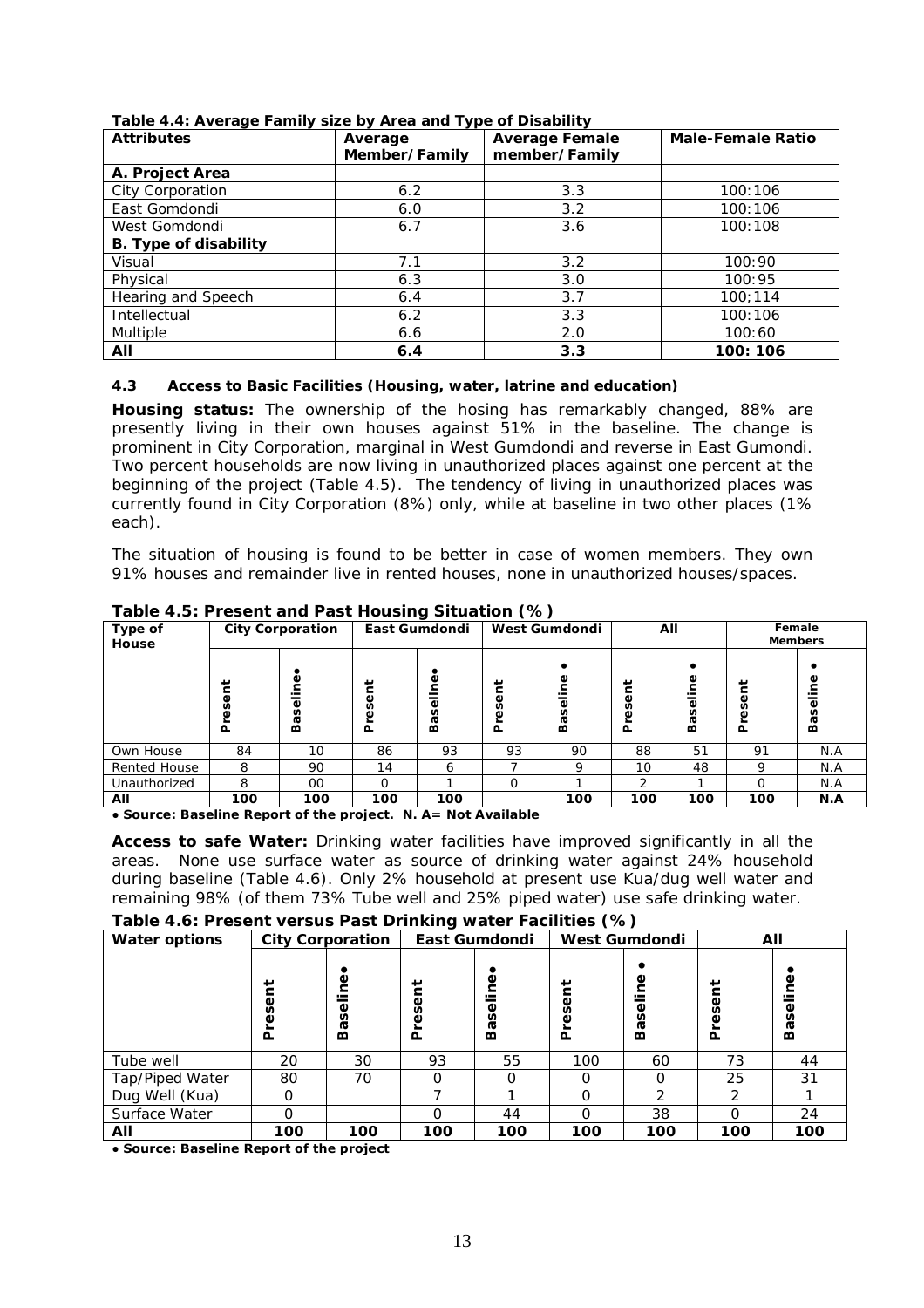**Latrine use:** Marked improvement of defecation practices and latrine use over the project period is observed. Project beneficiary households are now using sanitary latrine at an increased rate compared to baseline, 73% against only 28%, and none now does open defecation compared to 25% in the project starting period. Proportion of unhygienic latrine use has considerably all over the project area, except City Corporation (Table 4.7). In City Corporation, use of both sanitary and unhygienic latrines has increased. It may be mentioned that 18 latrines were provided/constructed by the project, mainly targeting PWDs having difficulty in their use, might have impacted on usages of hygienic latrines

| Type of            | <b>City Corporation</b> |       |        | East Gumdondi | West Gumdondi |        | All  |         |  |
|--------------------|-------------------------|-------|--------|---------------|---------------|--------|------|---------|--|
| House              |                         |       |        |               |               |        |      |         |  |
|                    |                         | Φ     |        | ω             | پ             | Φ      | پ    | Φ       |  |
|                    | ⊭<br>$\bar{\mathbb{Q}}$ |       | Φ      |               | ω             |        |      |         |  |
|                    | ΘŚ                      |       | n<br>Φ | Φ<br>n        | n             | Baseli | eser | Baselin |  |
|                    | ō                       | Basel | Δ      | ᢐ<br>m        | ௳             |        | ءَ   |         |  |
| Sanitary Latrine   | 50                      | 31    | 85     | 27            | 79            | 24     | 73   | 28      |  |
| Unhygienic Latrine | 50                      | 46    | 15     | 48            | 21            | 50     | 27   | 47      |  |
| Open space         | Ω                       | 24    |        | 25            |               | 26     | Ω    | 25      |  |
| All                | 100                     | 100   | 100    | 100           | 100           | 100    | 100  | 100     |  |

**Table 4.7: Present versus Past Latrine use (%)** 

**● Source: Baseline Report of the project** 

**Status of Children's Education:** Of the total 19 sampled children and adolescents under the study, half of them are currently studying, 80% of them started during the

project period meaning among others that 20% somehow continued before launching the project.

In addition to motivation and advocacy for education, the project also extended the following important services:

- **Provided tuition fees to 73 poorest but** brilliant boys and girls
- **Provided school materials including bage** and stationeries to 40 students

| Table4. 8: Currently Studying Children and<br>Adolescents (%)      |                                      |   |   |  |  |  |  |  |  |  |
|--------------------------------------------------------------------|--------------------------------------|---|---|--|--|--|--|--|--|--|
| Area                                                               | <b>Total</b><br><b>Study Started</b> |   |   |  |  |  |  |  |  |  |
| <b>During</b><br><b>Before</b><br><b>Project</b><br><b>Project</b> |                                      |   |   |  |  |  |  |  |  |  |
| <b>City Corporation</b>                                            |                                      |   |   |  |  |  |  |  |  |  |
| East Gomdondi                                                      |                                      | З | 3 |  |  |  |  |  |  |  |
| West Gomdondi                                                      |                                      | 3 |   |  |  |  |  |  |  |  |
| <b>Total</b><br>$\overline{2}$                                     |                                      |   |   |  |  |  |  |  |  |  |
|                                                                    |                                      |   |   |  |  |  |  |  |  |  |

Provided financial supports to 3 Secondary School Certificate examinees

Mentionable that mobility and attending schools was always discouraged by the family, community and school before the project. Project has been successful to a great extent to change the attitude and mindset of the stakeholders. The overall scenario has changed. One mother was telling to the consultants, "before the project, I tried to get my CWD into the nearby government primary school, but the community, teachers and even the students did not welcome the idea, rather most of them discouraged, some teased. Now, the project has constructed a ramp for the CWDs in the school, gave my son a wheel chair and motivated me, the community and both teachers and students. My son goes to school regularly and very comfortable in the school. To my surprise, his peers are his friends and they help him come home pushing the wheel chair." Teacher, students, community and parents are now more positive than ever before about education of the children with disabilities. Most impotently, the drop out rate of CWD has reportedly reduced. The consultants also met with some CWDs who have dropped from school mainly because negative behavior, are planning to start afresh with the support of the project.

Of the total sampled CWDs started studying during project period 90% were supported by the project (Table 4.9)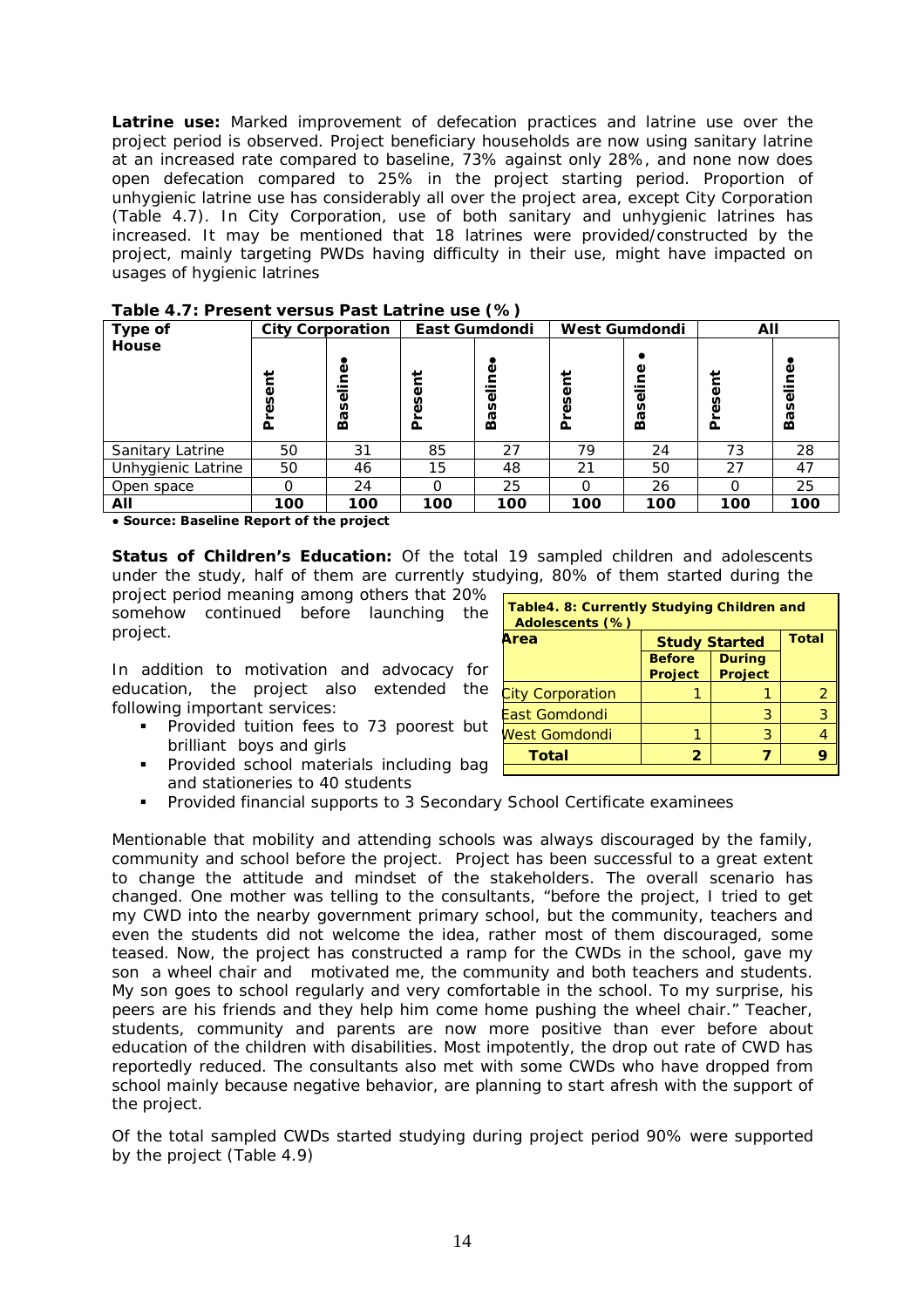| Type of Disability | City Corporation |      |     | East Gomdondi | West Gomdondi |      | Total |      |  |
|--------------------|------------------|------|-----|---------------|---------------|------|-------|------|--|
|                    | Boy              | Girl | Boy | Girl          | Bov           | Girl | Boy   | Girl |  |
| Visually           |                  |      |     |               |               |      |       |      |  |
| Physical           |                  |      |     |               |               |      |       |      |  |
| Hearing and Speech |                  |      |     |               |               |      |       |      |  |
| Intellectual       |                  |      |     |               |               |      |       |      |  |
| Multiple           |                  |      |     |               |               |      |       |      |  |
| All                |                  |      |     |               |               |      | ⌒     |      |  |

#### **Table 4.9: Supported towards Admission in School**

#### **4.4 Services provided to beneficiaries**

**Capacity Building Training:** Of the total 40 sampled members, 22 or 55% targeted PWDs received following types of training, on average 3 training per member (Table 4.10).

- 1. (Self) Confidence Building Training
- 2. Disability understanding Training 3. GDPOD development and
- management Training 4. PSID Orientation Training
- 5. DPOD development and
- management Training
- 6. Program Accelerating Training
- 7. Grassroots leadership Training
- 8. lobbying and advocacy Training
- 9. Localization of power and program **Training**
- 10.Country Status Training
- 11.Gender Training

Of the total female members (including girls), 59% received training, each at the rate of 2.7 trainings, on average slightl less than their counterparts (male). Some of the members, it should be mentioned, are not trainable and some could not recollect if there had been any training.

| <b>Type of Disability</b> | <b>City Corporation</b> |                                 | East Gomdondi |                  | West Gomdondi    |                 | <b>Total</b>   |                |
|---------------------------|-------------------------|---------------------------------|---------------|------------------|------------------|-----------------|----------------|----------------|
|                           | Membe                   | gninis<br>$^{\ast}$<br>$\vdash$ | Membe         | aining<br>$\ast$ | Φ<br>ě<br>E<br>Ž | puinia<br>$*$ F | Φ<br>ι<br>Σ    | င္ငွာ<br># F   |
| Visually impaired         | 2                       | 6                               | 3             | 8                |                  | 4               | 6              | 18             |
| Physically disabled       | 4                       | 13                              | 4             | 10               | 2                | ⇁               | 10             | 30             |
| Hearing cum Speech        | O                       | $\Omega$                        |               | 4                | $\mathcal{P}$    | 7               | 3              | 11             |
| Intellectual              |                         | 2                               | $\Omega$      | 0                | $\Omega$         | $\Omega$        | ◢              | $\overline{2}$ |
| Multiple                  | O                       | $\Omega$                        |               | 4                | ⅎ                | ⅎ               | $\overline{2}$ | 5              |
| All                       | 7(58%)                  | 21(3)                           | 9(64%)        | 26(3)            | 6(43%)           | 19(3)           | 22 (55%)       | 66(3)          |
| Women member              | 100%                    | 3.3                             | 44%           | 2.8              | 38%              | 3.3             | 59%            | 2.7            |

#### **Table 4.10:Capacity Building Training Provided**

As informed, most of the capacity development training events are of 3-day duration and provided by the HQs staff of BPKS and each course has a module. Training session for PWDs in Hearing cum Speech and Intellectually Disabled are facilitated by special trainers and associates.

**Skills Development Training:** Of the total 40 sampled members, slightly less than half received some kind of skills development training for operating Income Generating Activities (IGAs). With few exceptions, most trained members have received training during the project period (Table 4.11). Majority recipients are physically disabled, followed by hearing cum speech ones and visually impaired. Area wise, majority members who received Skills training are form East Gumdondi, closely followed by West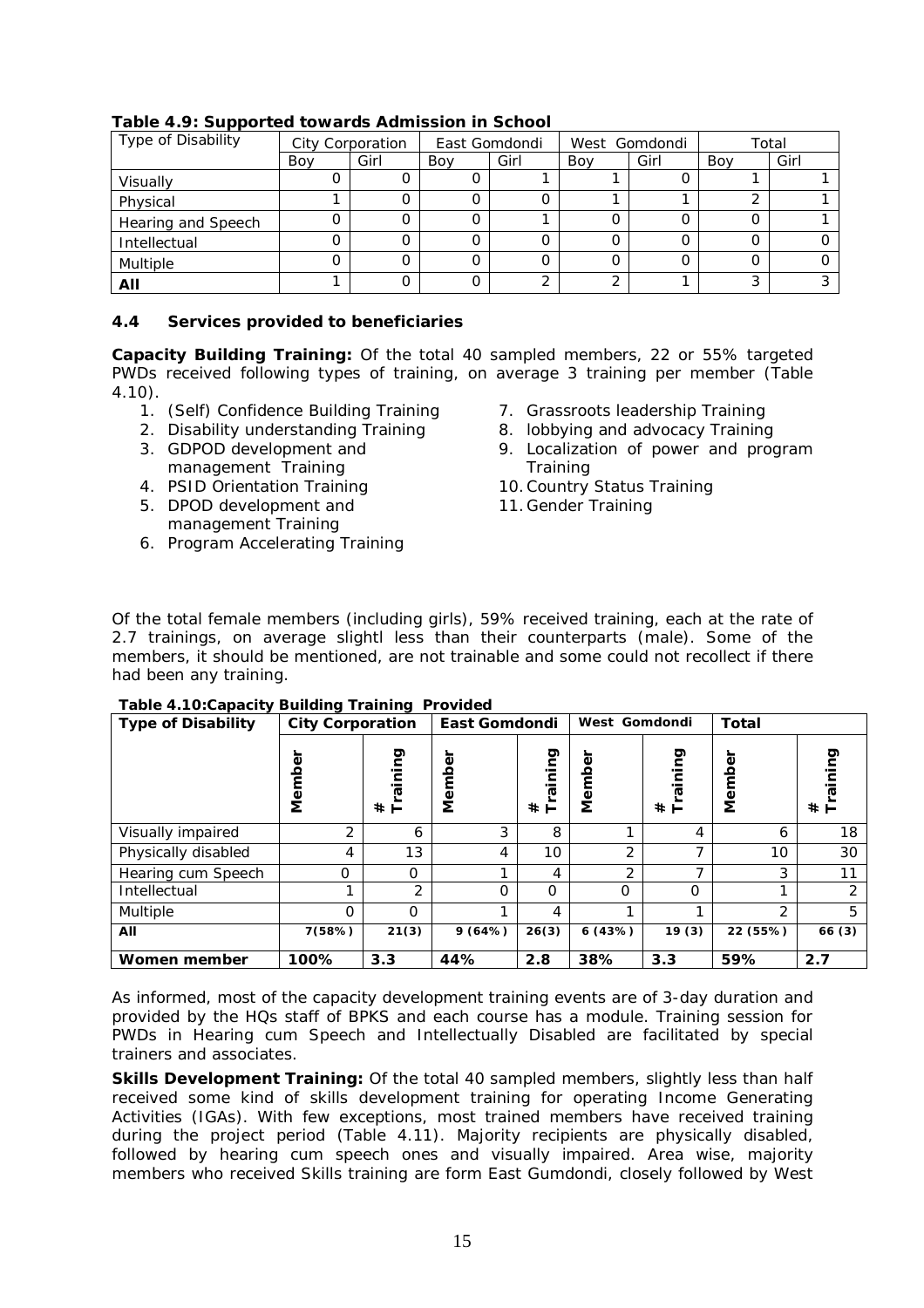Gumdondi and City Corporation. Among the women, 55% received one skills development training and most of them on vegetables cultivation.

As informed, two categories of Skills training are arranged—one is called home based (organized at home or workplace) and institution based (training or resource centre and project help linking them (members). So far project has established collaboration with Department of Agricultural Extension (Farming training), Department of Women Affairs (Tailoring training) and some vocational Institutes. For example, project has also sent 3 PWDs to Tongi vocational training school for one-year training on a trade (Lathe machine/welding). The cost of this training is borne by the institute. The cost of some other training is either shared between the project and the trainees or borne by the trainees. It needs to be mentioned that there is a huge demand for Skills training and most of those are unmet.

| <b>Type of Disability</b>      | <b>City Corporation</b> |                      | East Gomdondi |                |        | West Gomdondi        | <b>Total</b>  |                    |
|--------------------------------|-------------------------|----------------------|---------------|----------------|--------|----------------------|---------------|--------------------|
|                                | Member                  | gui<br>aini<br>$*$ F | Member        | #<br>Training  | Member | pai<br>aini<br>$*$ F | Membe         | gq.<br>aini<br># F |
| Visually Impaired              |                         | $\overline{2}$       | 2             | 2              |        |                      | 3             | 4                  |
| Physically disabled            |                         |                      | 3             | 3              | 3      | 3                    |               |                    |
| Hearing cum Speech<br>disabled | 2                       | $\overline{2}$       | 2             | $\overline{2}$ |        | 2                    | 5             | 6                  |
| Intellectual Disabled          |                         |                      |               |                |        |                      |               |                    |
| Multiple Disabled              |                         |                      |               |                |        |                      | $\mathcal{P}$ | $\mathcal{D}$      |
| All                            | 4 (33%)                 | 5(1.3)               | 8(57%)        | 8(1.0)         | 5(36%) | 6(1.2)               | 17 (43%)      | 19 (48%)           |
| <b>Female Members</b>          | 27%                     |                      | 43%           | 1              | 28%    | 1.2                  | 55%           |                    |

**Table 4.11: Skills Development Training Arranged** 

The types of common skills training received include:

- **Farming (Vegetables Cultivation)**
- Boutique production
- Chumki production
- **Tailoring**

**Savings Accumulation:** The project, like all other group formation/development activities in Bangladesh and elsewhere, promotes mobilization of savings among the group members for building own capital. In Chittagong PSID the members are motivated to save @Taka 12-13 per week. The project allows utilizing the savings fund for routine purchase for stationeries (Taka 3 out of 13) and withdrawal for operating IGAs and meeting emergencies like meeting educational expenses and health hazards. They deposit the savings in a nearby bank and they themselves maintain the account, unlike practices of most other organization (micro finance agencies in particular).

Overall 73% members are found to have been savings almost on a regular basis, highest among East Gumondi members (86%) and lowest in West Gumdondi area (57%). Average amount so far deposited is Taka 666, maximum in W. Gumdondi (Taka 1236) and minimum in City Corporation (Taka 408). Among the types of PWDs, physically disabled were found highest amount of savers with Taka 1,154, distantly followed by Multiple Disabled persons with Taka 570, and lowest by visually impaired persons (Taka 351). Table 4.12 shows the details of savings activities. Overall women are lagging behind in saving mobilization, unlike other programs, with 68% regular savers and average savings of Taka 423 per member.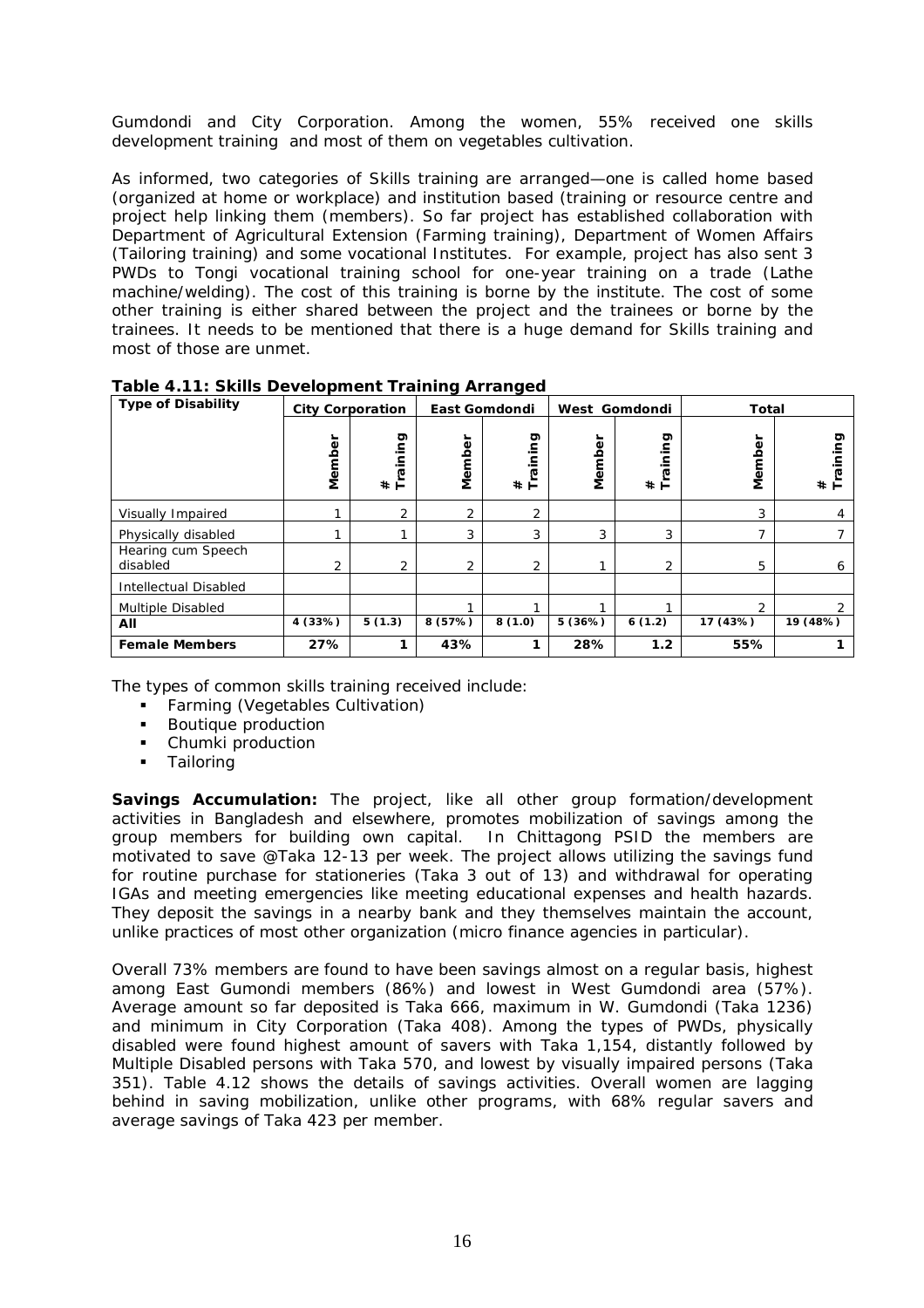| $\frac{1}{2}$ cassing<br>Type of | <b>City Corporation</b> |        | East Gomdondi |        | West Gomdondi  |        | <b>Total</b> |        | Average |
|----------------------------------|-------------------------|--------|---------------|--------|----------------|--------|--------------|--------|---------|
| disability                       | Member                  | Amount | Member        | Amount | Member         | Amount | Member       | Amount | Saving  |
| Visually<br>Impaired             | 2                       | 442    | 3             | 1600   | $\overline{2}$ | 420    |              | 2462   | 351     |
| Physical<br><b>Disabled</b>      | 4                       | 2140   | 4             | 2320   | 3              | 8230   | 11           | 12690  | 1154    |
| Hearing and<br>Speech            | $\mathcal{P}$           | 550    | 2             | 560    | 3              | 1240   | 7            | 2350   | 336     |
| Intellectual                     |                         | 540    | 2             | 700    |                |        | 3            | 1240   | 413     |
| Multiple                         |                         |        |               | 570    |                |        | 1            | 570    | 570     |
| All                              | 9                       | 3672   | 12            | 5750   | 8              | 9890   | 29           | 19312  | 666     |
| Average<br>Saving                | 75%                     | 408    | 86%           | 479    | 57%            | 1236   | 73%          | 666    |         |
| Female                           | 100%                    | 444    | 78%           | 473    | 21%            | 280    | 68%          | 423    | 423     |

T**able 4.12: Savings Mobilized (Amount in Taka)**

**Credit and IGA Operation:** Altogether 18% PWDs have so far received credit, the rate being highest in City Corporation (25%); while in the other two areas so far 14% members have been covered. Of the five broad categories of PWDs, Hearing cum speech disabilities did not avail any credit (Table 4.13). Average amount of loan was Taka 5,700, lower in City Corporation (Taka 5,000 both in and E. Gumdondi) and higher in W. Gundondi (Taka 7,500). And across the type of disability, size was highest for the physical disabled persons (Taka 6, 600) and lowest among Visually and Multiple disabled (Taka 5,000).

| Type of disability | <b>City Corporation</b> |          | East Gomdondi |             | West Gomdondi |          | Total    |             | Average  |
|--------------------|-------------------------|----------|---------------|-------------|---------------|----------|----------|-------------|----------|
|                    | ┶<br>Membe              | Amount   | 8<br>Θē       | پ<br>₹      | Member        | Amount   | Membe    | Ĕ<br>Amo    | Amount   |
| Visually           |                         | 5000     |               | 5000        |               | 5000     | 3        | 15000       | 5000     |
| Physical           | 2                       | 10000    | O             | $\Omega$    |               | 10000    | 3        | 20000       | 6,600    |
| Hearing and Speech | O                       | 0        | $\Omega$      | $\Omega$    | 0             | $\Omega$ | $\Omega$ | $\Omega$    | $\Omega$ |
| Intellectual       | $\mathbf 0$             | 0        | 0             | $\mathbf 0$ | $\mathbf 0$   | $\Omega$ | $\Omega$ | $\mathbf 0$ | $\circ$  |
| Multiple           | $\circ$                 | $\Omega$ |               | 5000        | $\circ$       | $\Omega$ |          | 5000        | 5,000    |
| All                | 3                       | 15,000   | 2             | 10,000      | 2             | 15,000   |          | 40000       | 5,714    |
| Percent/Average    | 25%                     | 5,000    | 14%           | 5,000       | 14%           | 7,500    | 18%      | 5,714       |          |
| Female member      | 40%                     | 5,000    | 11%           | 5,000       | O             | 0        | 14%      | 5,000       | 5,000    |

**Table 4.13: Credit disbursement Activities**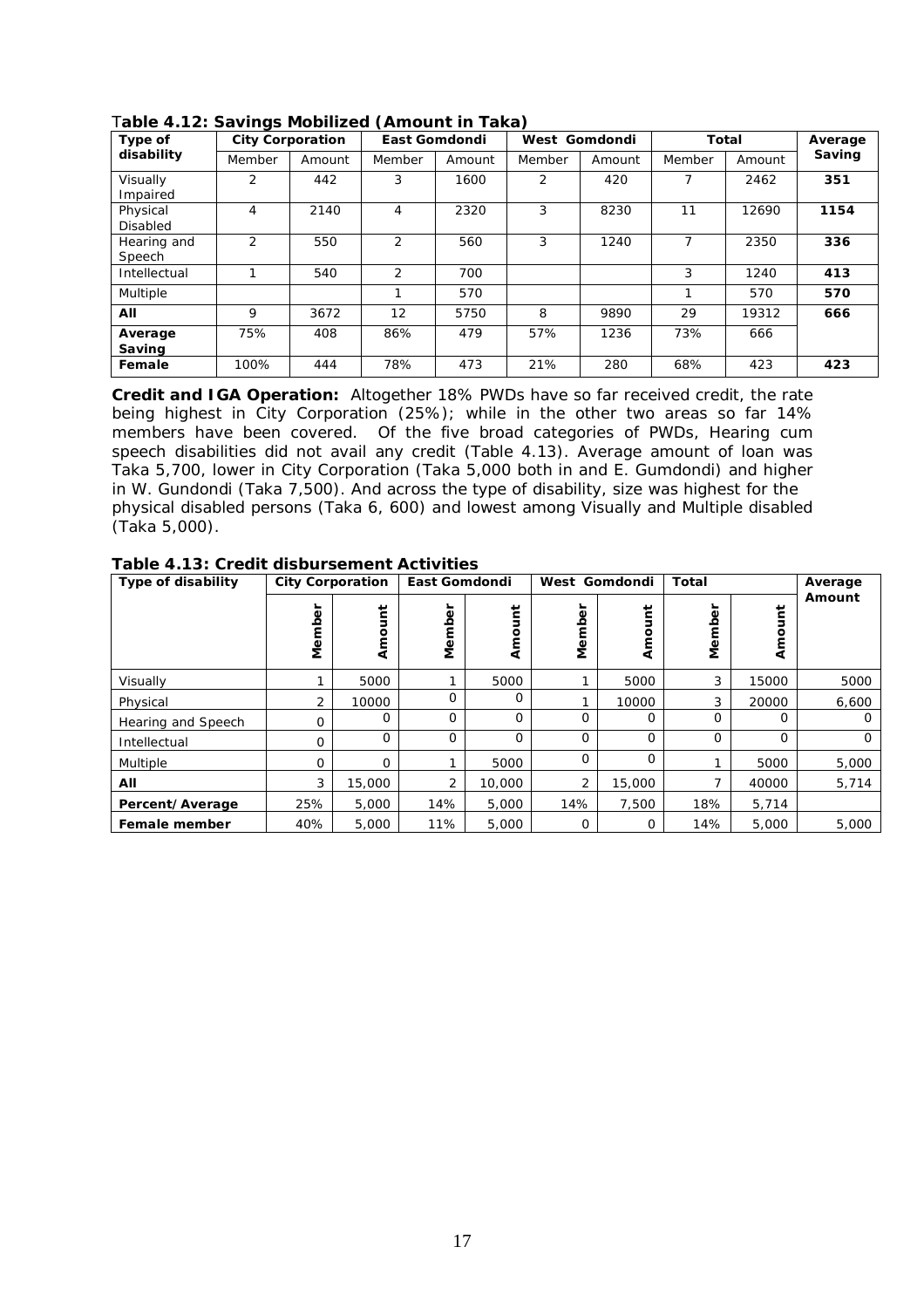#### **Case: Shafiunnessa Rocky**

Lost his father in the infancy, Shafiunnessa Rocky is the eldest among her 7 sisters and 4 brothers. When only one year old, she was attacked by Polio fever and it affected her right hand, right leg and hip joint. After few years her father expired. However, her mother got Rocky admitted into a nearby primary school and kept try continuing her education. After passing the primary school with brilliant results, he was admitted into a famous school of Chittagong city ---the Baklia High School in class six. Rocky was doing well in the high school and was awarded Scholarship in class eight. However because of hardship of the family, she had to discontinue her study with deep frustration.

At this juncture of frustration, she came across with the workers of BPKS and enrolled into a GDPOD as a Learner Member. The BPKS staff and her peers in the GDPOD took her to the school, convinced the teacher to get her admitted in the school (in class nine). This year he has appeared SSC exam and expects to perform well. The BPKS workers did motivational and awareness raising works activities at school and in her community so that she do not fall victim of discrimination like in the past. Earlier, more specifically when she was not associated with BPKS/GDPOD, she was barred to sit in the front benches. But now, teachers, students and her class mates love her very much. Now she can protest if there is any discrimination or misbehavior with her, of course in an articulate fashion..

She participated in the local and national cultural programmes. BTV has telecasted one her interview during a programme of PWDs. She has given an audition test also to BTV. She said that not only my friends in GDPOD, all my family members, my class mates, teacher and my community aspire me to establish in life.

Loans are disbursed from three sources—Group Savings, Project Assistance Fund and other agencies. As informed, so far 4 loans have been arranged for the members from the external sources (3 from social Welfare and 1 from Department of Women Affairs), each @10,000 Taka. Only 3 women/girls received loan, 2 in City Corporation and 1 in East Gumdondi, each  $@$  5,000 taka. Like skills training, there is an increasing demand and requirement for credit by the beneficiaries and the project not been able to meet that.

Utilizing the loan and skills training (supported by project or from family or other sources); PWDs are operating different types of IGAs. Our sample survey suggests that 48% members are operating IGAs and providing livelihood support to their family (Table 4.14). This is 8% higher than the members involved in IGA during Baseline. Across the kinds of disability involvement in operation of IGAs ranged from 33% members to 44% members and across the area it ranged from 29% members (East Gumdondi) to 50% (City Corporation). It is assumed that rest are not involved in any income generating activities, either they are totally dependent on family (unemployed), too old to continue working, or begging or involved any kind of job. Some are involved in begging and felt shy to mention their occupation. Some 50% female members are engaged in operating IGAs, cent percent in City Corporation, 50% in West Gumdondi and only 22% in East Gumdondi.

| <b>Type of Disability</b> |        | <b>City Corporation</b> |                | East Gomdondi |        | West Gomdondi | Total          |    |
|---------------------------|--------|-------------------------|----------------|---------------|--------|---------------|----------------|----|
|                           | Member |                         | % Total Member | % Total       | Member | % Total       | Member % Total |    |
| Visual Impaired           |        | 100                     |                | 66            |        |               |                | 50 |
| Physical disabled         |        | 66                      | 3              | 66            | っ      | 50            | Q              | 56 |
| Hearing and Speech        |        | 100                     | O              |               | っ      | 50            |                | 44 |
| Intellectual disabled     |        | 50                      |                |               |        | 50            | っ              | 33 |
| Multiple disable          |        |                         |                | 100           |        | $\Omega$      |                | 33 |
| All                       |        | 58                      | 6              | 43            | 5      | 36            | 19             | 48 |
| <b>Female Member</b>      | 5      | 100                     | 2              | 22            | 4      | 50            | 11             | 50 |

**Table 4.14: Involvement of PWDs in IGA (%)**

The important types of IGAs being operated by them are:

Vegetables cultivation

Goat Rearing

Tailoring

Mat making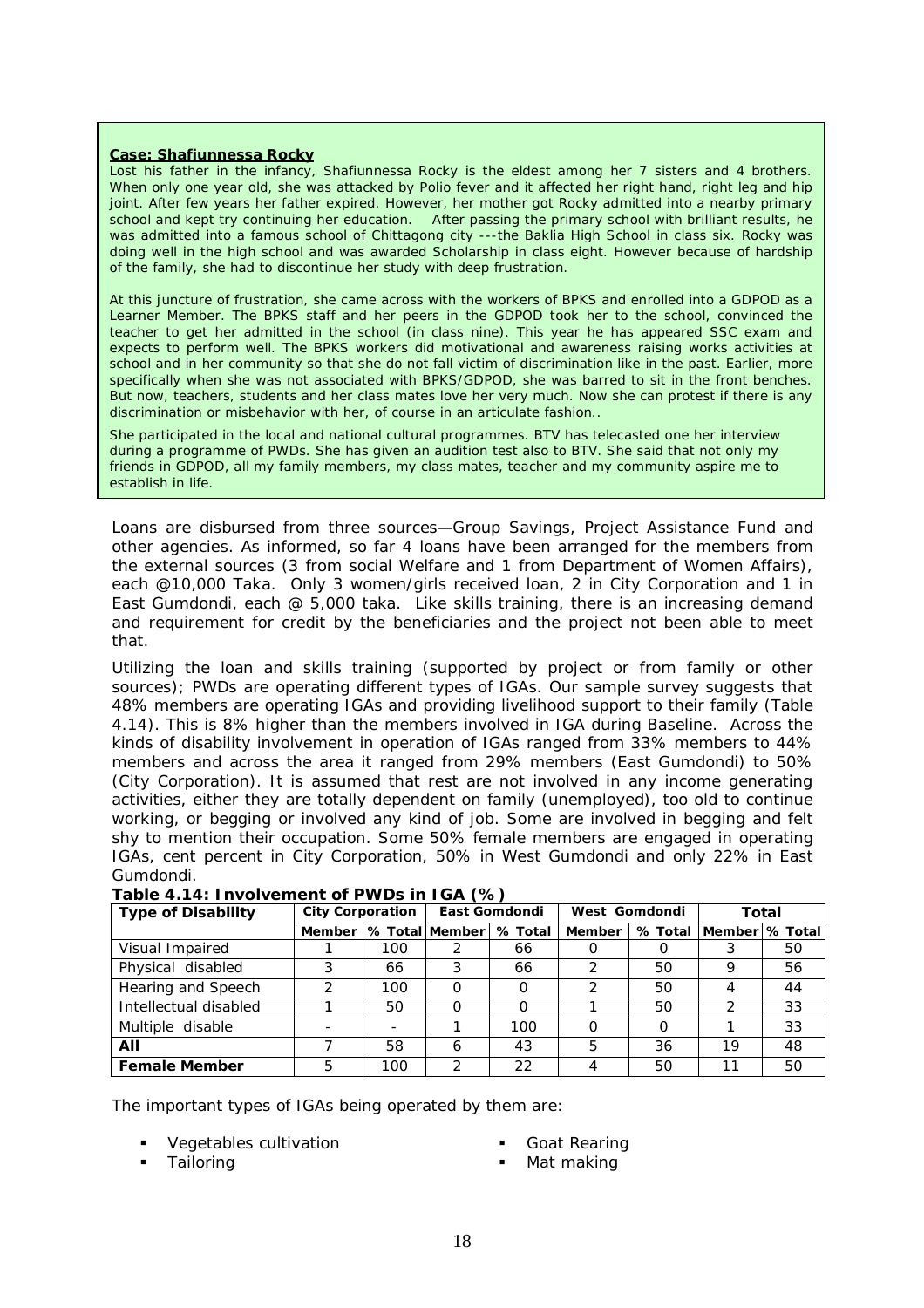#### **Case: Ananda Bikash Chowdhury**

Ananda Bikash Cowdhruy (34) of East Gomdondi of Boalkhali Upazila met an accident on the rail line over the railway bridge on the river Karnafuli on 1997 when he was only 21. He was very tall and very handsome. After passing SSC, he got admitted in a college in Chittagong city and used to come home in the village during vacations. One noon in such a vacation, he was passing the bridge on the rail line. Suddenly a train appeared very close to him and after that he found him in a bed of a hospital in Chittagong city. After passing almost one year in the hospital, he arrived home without his two legs. "Instead of note book and pen in his hands", as he said, "I had to hold two wooden crutches at this stage of my life. That was, I thought, end of my dream and dream of my parents". But life goes on.

Though he could not attend formal classes for studying, but he started reading the books of his younger brother and appeared in the exam. He also begun privately teaching others especially the dropped out children/adolescents and in most cases without any fees. But his father faced extreme difficulty in managing cost for his treatment. He then planned to cultivate agricultural land on share cropping basis.

In order to translate his plan, he took lease of some amount of land from local land owner and started farming, and contributing to his family. Meanwhile he got in contact with BPKS. At present he is a successful farmer in Boalkhali area and growing rice and fish. Amanda is now a proud father of one child. An active, busy and successful farmer, he does care very little that he is a PWD. He is the President of DPOD Chittagong, moves anywhere to establish the right of the PWDs, from local UP chairmen to Upazila chairman, UNO, Officer in charge, Bus owner associations and where not .He is thankful to BPKS and its hard working sincere staff members. He always thinks about the welfare of the PWDs in his Boalkhali area, and those of the entire county. He is still nostalgic about his accident and requests others to be watching the train carefully while passing the railway bridge. He said, "I am son of railway staff, and train has caused lot of trouble to me. But, I will never surrender to the and train has caused lot of trouble to me. But, I will never surrender to the accident."

**Therapy and Assistive Device**: The project on its own and through referral system provides therapy to the beneficiaries in the project area. 36% PWDs in W.Gumdondi, 14% PWDs in E.Gumdondi and 12% in City Corporation were provided with therapy services (Table 4.15), Overall 23% of the total respondents, received the services during the project period. Except Intellectually disabled persons, all categories of PWDs were provided with Therapy treatments at varying degrees, maximum recipients of therapy services were Multiple PWDs and minimum were Hearing cum speech disabled (11%), of course other than Intellectual (who did not receive at all). Women were found relatively privileged in receiving Therapy.

| Type of           | <b>City Corporation</b> |                   |                          | <b>East Gomdondi</b> |          | West Gomdondi | <b>Total</b>     |        |
|-------------------|-------------------------|-------------------|--------------------------|----------------------|----------|---------------|------------------|--------|
| <b>Disability</b> | Member                  | Total<br>$\delta$ | <u>ត្</u><br><b>Meml</b> | Total<br>℅           | Member   | otal<br>℅     | ō<br>ق<br>©<br>≦ | 四<br>℅ |
| Visually          | 0                       | 0                 | ∩                        | $\Omega$             |          | 50            | ◢                | 17     |
| Physical          | $\overline{2}$          | 33                |                          | 16                   | 2        | 50            | 5                | 31     |
| Hearing and       | 0                       | 0                 | ∩                        | 0                    |          |               |                  |        |
| Speech            |                         |                   |                          |                      |          | 25            |                  |        |
| Intellectual      | 0                       | $\Omega$          | ∩                        | $\Omega$             | $\Omega$ |               | Ω                |        |
| Multiple          | 0                       | 0                 |                          | 100                  |          | 50            | 2                | 66     |
| All               | $\overline{2}$          | 12                | $\mathbf{2}$             | 14                   | 5        | 36            | 9                | 23     |
| Female            | 5                       | 100               | 3                        | 33                   | 3        | 38            | 11               | 50     |

#### **4.15: Therapy Provided to PWDs**

It needs to be mentioned that Therapists from Dhaka office used to visit project sites occasionally with prior notice and arranged providing therapy to the beneficiaries or referring the PWDs to specialized clinics/hospitals of government and NGOs. They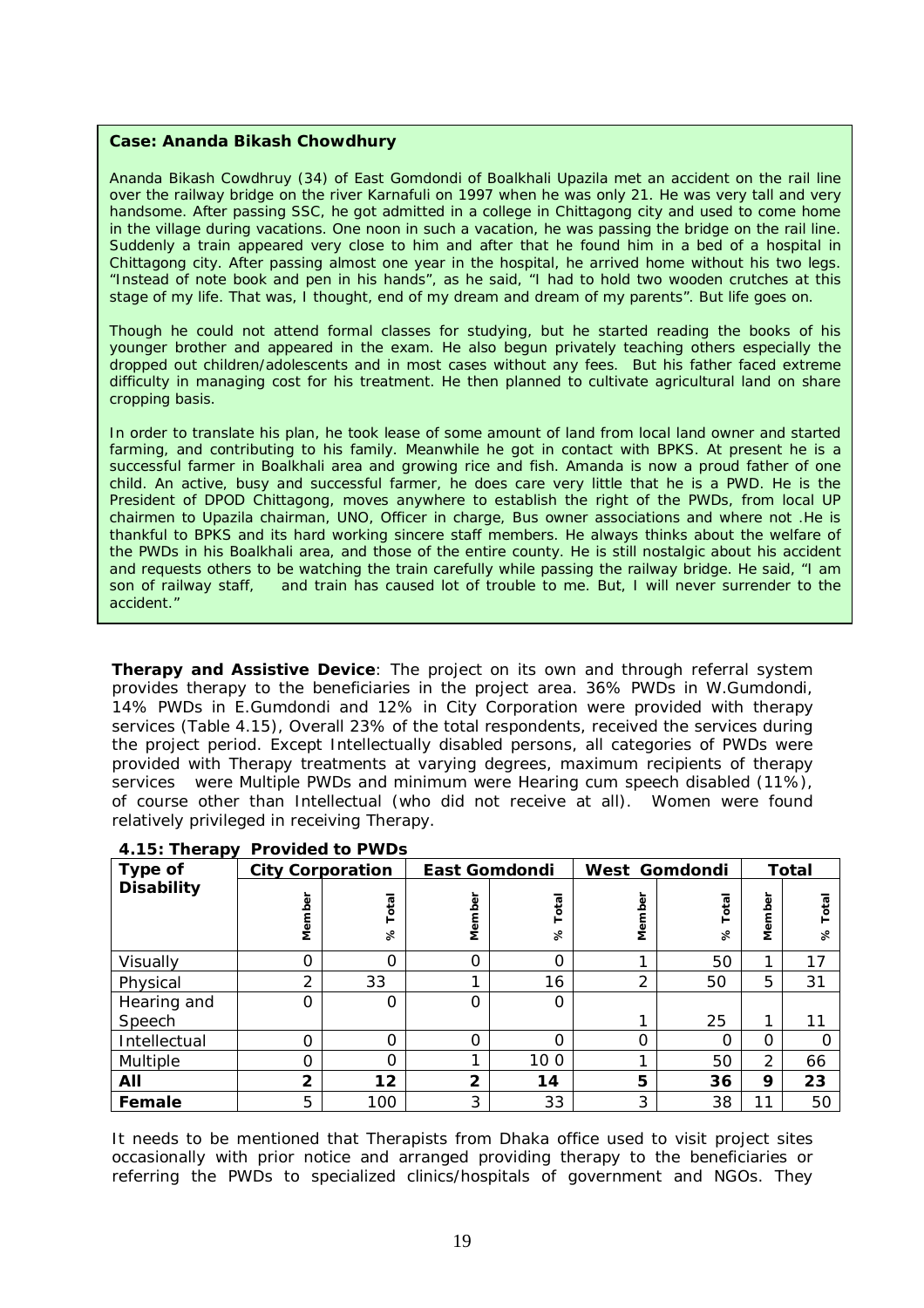arranged special camps in suitable places. Very recently, project has organized Therapy Training for two local youths (one male and one female) and deployed them to project office, one at Boalkhali newly constructed office and other at rented City Corporation branch/centre office.

The project also provided assistive devices such as wheel chairs, crutch, white cane, optical glass etc. Only about 4% of the total PWDs used different kinds of device during Baseline, and at present 38% beneficiaries use devices. Compared to their counterparts; women members received lesser assistive services (Table 4.16).

| <b>Type of Disable</b> |        | <b>City Corporation</b> |        | East Gomdondi | West Gomdondi |                  |        | Total   |
|------------------------|--------|-------------------------|--------|---------------|---------------|------------------|--------|---------|
| People                 | Member | % Total                 | Member | % Total       | Member        | % Total          | Member | % Total |
| Visually               |        |                         |        | 33            |               | 50               |        | 33      |
| Physical               | ົ      | 50                      | ◠      | 50            |               | 50               | 8      | 50      |
| Hearing and Speech     |        |                         |        | 67            |               | 50               | 4      | 36      |
| Intellectual           |        |                         |        |               |               | $\left( \right)$ |        |         |
| Multiple               |        |                         |        |               |               | 50               |        | 33      |
| All                    | 3      | 25                      | 6      | 84            | <sub>6</sub>  | 84               | 15     | 38      |
| Female                 |        | 40                      | 4      | 44            |               | Ω                | 6      | 27      |
| Situation at Baseline* |        | 4                       |        | 4             |               | 4                |        |         |

#### **4.16: Use of Assistive Device**

*\* Source: Baseline Report*

The consultant/survey team has observed some wheel chairs and other devices. The wheel chars were either partially or fully out of order and other were not found in perfect order. They are poorly maintained and looked as medium quality. As learnt, most of the assistive devices are produced and supplied by the production centre located at BPKS HQs in Dhaka, and a small quantity from outside market.

Some of the beneficiaries mentioned poor follow up/compliance of therapy and usages of devices by both the incumbent beneficiaries and project staff. The demand/need for therapy and assistive device is ever increasing. The project has not been able to cope with that.

**Participation in Cultural Activities:** Through increased encouragement of the project, the target groups participate in various cultural activities (music, drama, sports etc) and observance of special national and international day including international disability day. The Table 4.17 shows that overall 58% target beneficiaries participated in one or more cultural programmes, highest members form City Corporation (75%) and lowest from West Gumdondi (43%). Disability wise, all categories of PWDDs participated in such programmes, mostly by Multiple disabled ones, closely followed by Intellectual disabled and lowest by Visually Impaired.

Each project area has a cultural team, and there is a central cultural team, altogether 4, comprised entirely by the PWDs and they themselves usually compose and perform the show (music, dance or drama including street drama) where people from all walks of life (including local high ups and NGO-GO officials) attend and enjoy their performance. They participated in two programs of Bangladesh Television telecasting issues of PWDs and one competition in a private TV channel (Bangla Vision). As informed, they have observed the important days like Disability Day (3), Women's Day (2), Independence Day (2), and International Language Day (2). They have so far arranged 5 Cultural Programmes comprising:

1 Solo songs 2. Chorus 3. Local song 4. Dance 5. Five Street Drama (based on practical lives of PWDs without any manuscript)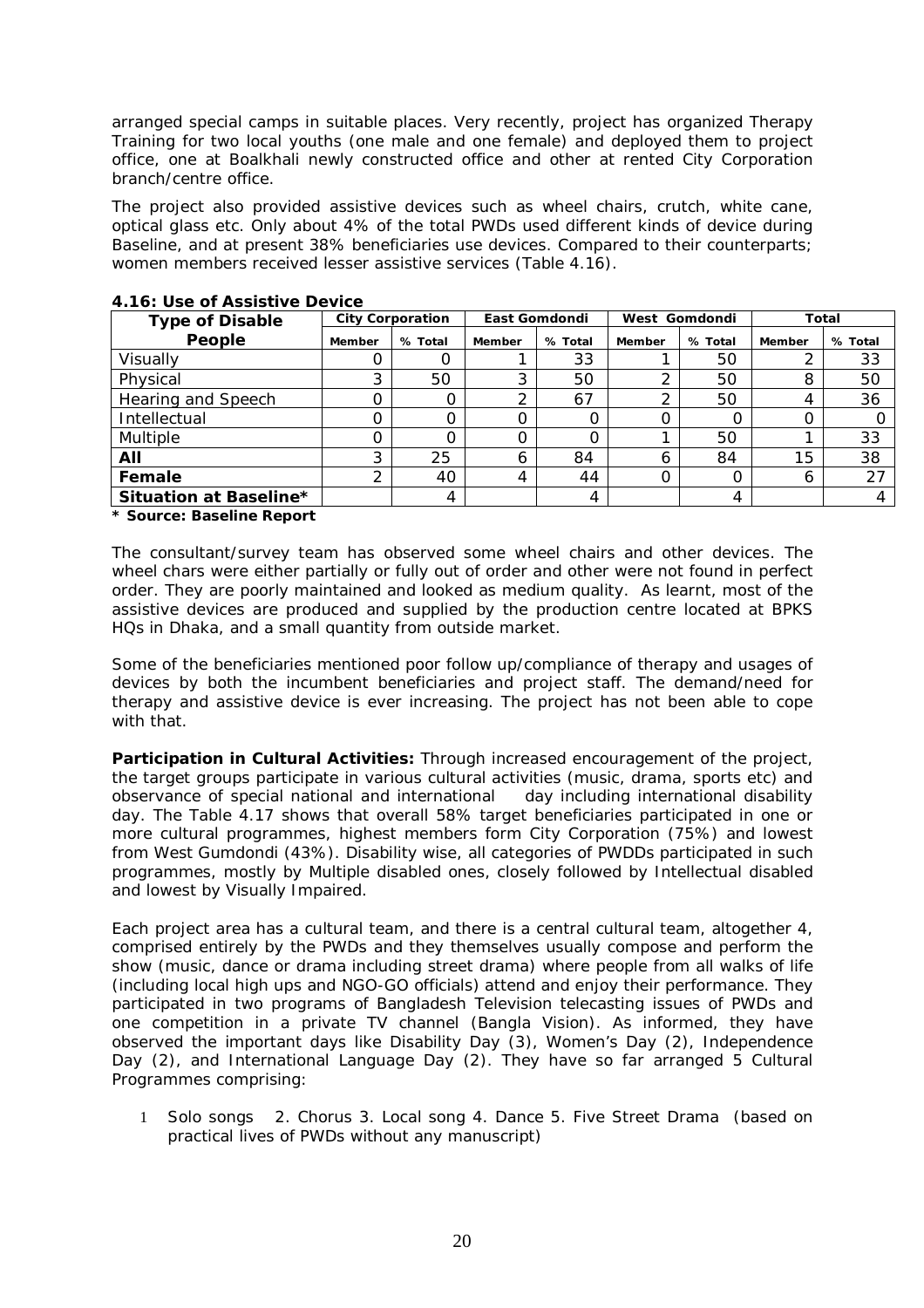In the rallies of day observance, not only the group members, the parents, community and GO-NGO officials also join with them. Women were still in the rear seat in participation of cultural programmes.

| <b>Type</b>        |              | <b>City Corporation</b> |             | East Gomdondi |          | West Gomdondi                     | Total  |             |  |
|--------------------|--------------|-------------------------|-------------|---------------|----------|-----------------------------------|--------|-------------|--|
|                    | Φ<br>е<br>Ме | Total<br>%              | Φ<br>Φ<br>Ž | ត្ម<br>ō<br>৯ | Φ<br>Mem | $\overline{\mathbf{c}}$<br>P<br>৯ | Φ<br>ğ | ø<br>P<br>% |  |
| Visual             | $\Omega$     | $\Omega$                |             | 33            |          | 50                                | 2      | 33          |  |
| Physical           | 4            | 66                      | 4           | 66            | ∍        | 50                                | 10     | 63          |  |
| Hearing and Speech | ∍            | 100                     | 2           | 66            |          | 25                                | 5      | 31          |  |
| Intellectual       | ◠            | 66                      |             | 100           |          | 50                                | 4      | 66          |  |
| Multiple           | O            | $\Omega$                |             | 100           |          | 50                                | 2      | 67          |  |
| All                | 8            | 75                      | 9           | 64            | 6        | 43                                | 23     | 58          |  |
| Female             | 5            | 100                     | 2           | 22            | 2        | 25                                | 9      | 41          |  |

**4.17: Participation in cultural activities by PWDs**

**Other Facilities/Service:** About one-fifth mentioned receiving disability allowances and few of them about Old age Allowance, mainly due to assistance and persuasion of the project. In order to make the group self-propelled since formation of the group, the project without doing the group level activities help the group member maintain all the group level activities like writing group resolution, maintain accounts, conducting group meting all the activities, of course as a phased manner. This is not only a rare but also very effective approach towards sustainability.

The newly constructed office at Boalkhali is yet to be making functional. However, overall the office looked very much disabled friendly; it is spacious, has good ramp to enter, the electric switches and water taps and basins are fitted in the range of common PWDs (relatively lower). We saw people started coming to the office for therapy/treatment.

## **4.5 Perceived/Observed changes**

The respondents, mostly in presence of their family members, were asked about the changes the perceive, feel and observe on the attitude, acceptance, awareness, confidence/dignity and mobility/exposure.

**Change of Attitude:** Before commencement of the project, as shown in Table4.18, majority of the community people's and family members' attitude was negative, very few positive and none possessed very positive attitude towards PWDs. Now the situation is almost reverse, thanks to the hard work and continued efforts of project staff. Of the total family members, 20% claimed to be very positive and 80% positive, while none were found to have negative attitude.

Quite opposite to the past, the situation has changed remarkably in the community also. Overall findings suggest that while majority (93%) in the past were negative towards PWD, an upside down scenario is observed now with majority PWDs (86%) claimed to enjoy positive attitude from community and 7% very positive attitude, and still equal proportion of people (7%) are negative too. This suggests that though big change took place as regards attitude of the community, still lot of works in the form of awareness development and sensitization through motivation, lobbying and advocacy are to be carried out to change their mindset and prejudices.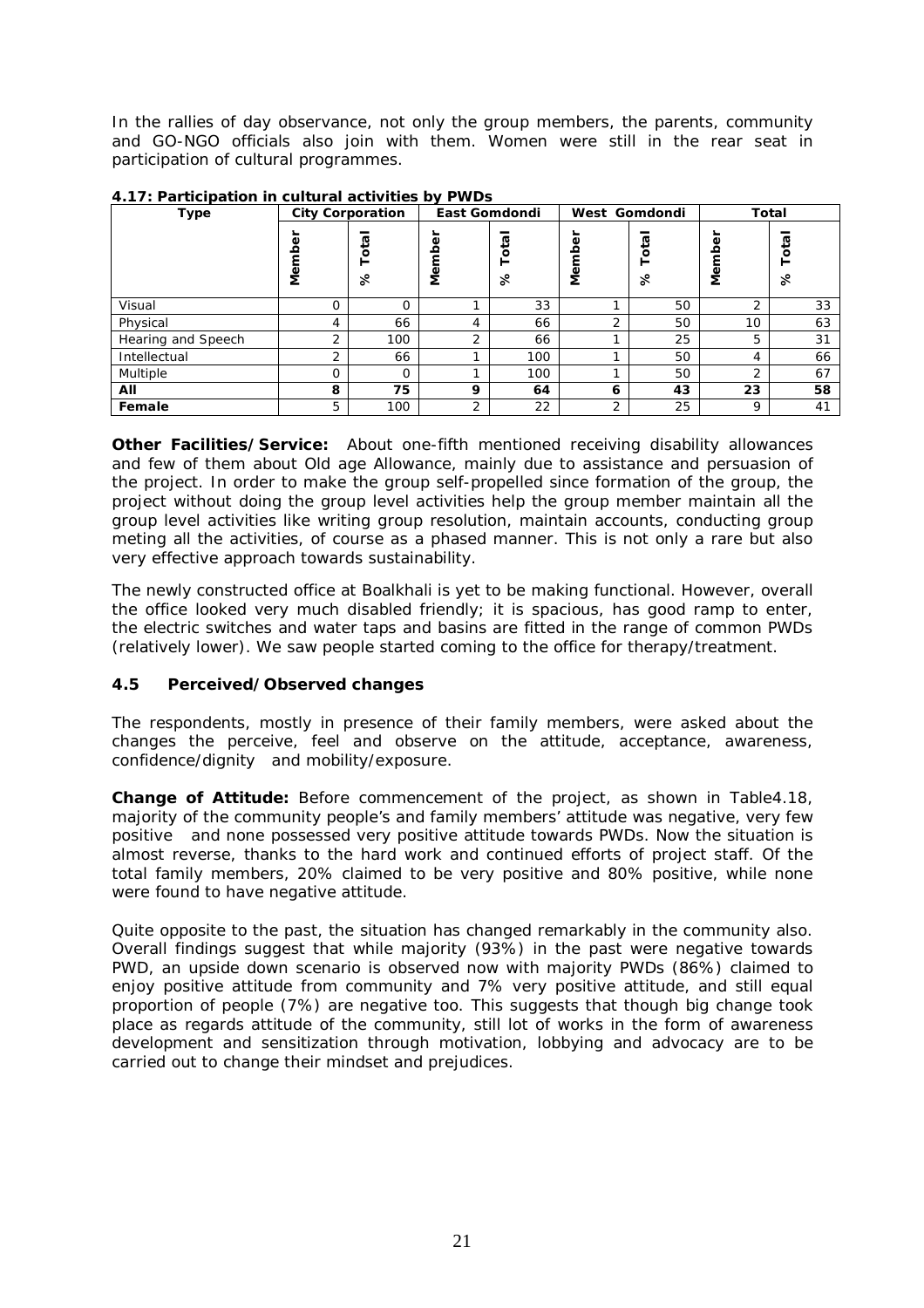| Level of Change      |             | City Corporation |          | East Gomdondi | West        | Gomdondi    |             | Total   |
|----------------------|-------------|------------------|----------|---------------|-------------|-------------|-------------|---------|
|                      | Before      | Present          | Before   | Present       | Before      | Present     | Before      | Present |
| A. Family            |             |                  |          |               |             |             |             |         |
| <b>Verv Positive</b> | $\mathbf 0$ | 17               | $\Omega$ | 0             | 0           | 21          | 0           | 20      |
| Positive             | 17          | 83               | $\Omega$ | 100           | 21          | 79          | 20          | 80      |
| Negative             | 83          | 0                | 100      | 0             | 79          | 0           | 80          | O       |
| <b>B. Community</b>  | $\mathbf 0$ | $\mathbf 0$      | $\Omega$ | 0             | 0           | $\mathbf 0$ | $\mathbf 0$ | O       |
| Very Positive        | 0           | $\Omega$         | $\Omega$ | ⇁             | $\mathbf 0$ | ⇁           | $\mathbf 0$ |         |
| Positive             | 0           | 100              |          | 93            | 21          | 86          | 7           | 86      |
| Negative             | 100         | $\Omega$         | 93       | $\Omega$      | 79          |             | 93          |         |
| All                  | 100         | 100              | 100      | 100           | 100         | 100         | 100         | 100     |

#### **4.18: Change of Attitude of Family and Community towards PWDs (in percent)**

Awareness about the issues of disabilities and development of PWDs, according to the sampled respondents, has found to be positively changed at the two levels, with little variation across the project areas (Table 4.19). Change of awareness at family level, like that of the attitude, is relatively better at family level compared to that of community level. At family level, 93% respondents mentioned that it changed positively and of them 23% mentioned that it increased significantly. In case of Community, the awareness level has increased by 85% (including significant increase by 15%). About 7% respondents informed that family members are maintaining status quo (in terms of awareness), while the corresponding figure at Community level is 15% indicating among others that though situation is changing still there are room for developing awareness and sensitization, at both community and family levels.

#### **Table 4.19: Change in Awareness at Family and Community Levels (%)**

| Level of Change         | <b>City Corporation</b> | East Domondi | <b>West Demondi</b> | Total |
|-------------------------|-------------------------|--------------|---------------------|-------|
| A. Family               |                         |              |                     |       |
| Significantly Increased | 17                      | 14           | 43                  | 23    |
| Increased               | 66                      | 86           | 50                  | 70    |
| Status quo Maintained   | 17                      | 0            |                     |       |
| <b>B</b> Community      |                         |              |                     |       |
| Significantly Increased | 8                       |              | 28                  | 15    |
| Increased               | 76                      | 79           | 58                  | 70    |
| Status quo Maintained   | 16                      | 14           | 14                  | 15    |
| All                     | 100                     | 100          | 100                 | 100   |

**Acceptance by Community:** Like the change in attitude and increase of awareness, overall acceptance of PWDs by the community has increased according to 87% respondents, highest in East Gumdondi (93%), closely followed by city corporation (92%), and relatively at a lower rate in West Gumdond (78%). However, as Table 4.20 depicts, 13% respondents believe that no change took place in acceptance of disability (status quo is being maintained).

#### **Table 4.20: Acceptance by Community (%)**

| <b>Extent of Acceptance</b>  | City Corporation | East Domondi | West Demondi | Total |
|------------------------------|------------------|--------------|--------------|-------|
| Significantly Increased      |                  | 14           |              |       |
| Increased                    | 92               | 70           |              | 80    |
| <b>Status Quo Maintained</b> |                  |              | 22           |       |
| All                          | 100              | 100          | 100          | 100   |

**Exposure/Mobility:** The respondents were asked to rank their past and present exposure/ movement status from the options of poor, good and excellent (Table 4.21). Of the total (40), twenty six interviewees answered and remainder had difficulty to answer the question. Those who answered indicated that movement/exposure of the target groups improved remarkably. In the past 80% considered the movement status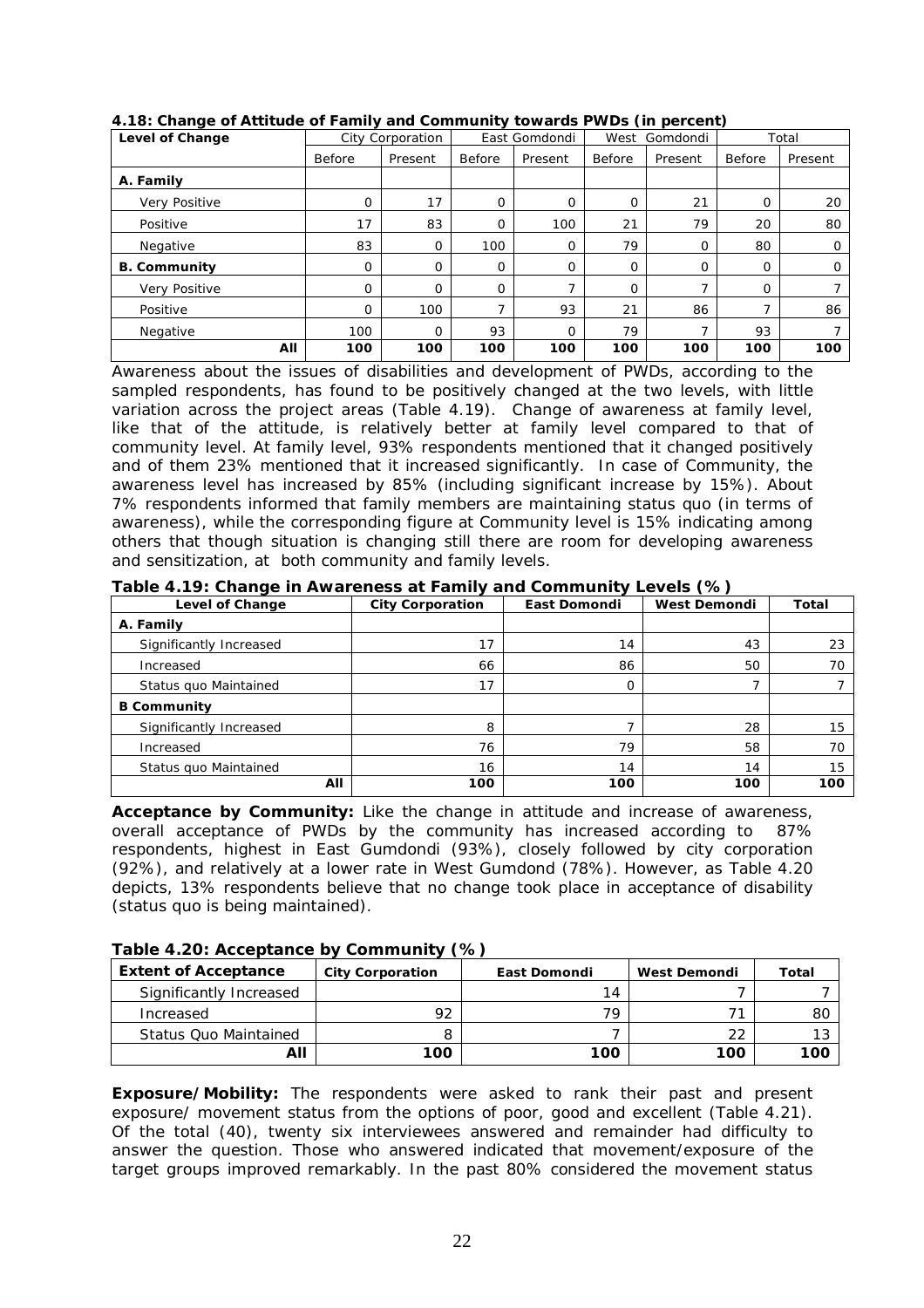as poor and 20% as good, presently only 4% consider it as poor, 81% good and remaining 16 rank it as excellent. Among others, these findings indicate that the PWDs now feel much more comfortable to move outside home which was earlier very difficult and embarrassing too. Situation in terms of Mobility/exposure of women has also increased, a little more than that of the males.

| Rank      |               | <b>City Corporation</b> |               | East Gomdondi  |               | West Gomdondi |               | Total   |               | Female         |
|-----------|---------------|-------------------------|---------------|----------------|---------------|---------------|---------------|---------|---------------|----------------|
|           | <b>Before</b> | Present                 | <b>Before</b> | <b>Present</b> | <b>Before</b> | Present       | <b>Before</b> | Present | <b>Before</b> | <b>Present</b> |
| Poor      | 57            | 14                      | 92            |                | 86            |               | 80            |         | 85            |                |
| Good      | 43            | 58                      |               | 1921           | 14            | 86            | 20            | 80      | 15            | 90             |
| Excellent |               | 28                      |               | 81             |               | 14            |               | 16      |               |                |
| All       | 100           | 100                     | 100           | 100            | 100           | 100           | 100           | 100     | 100           |                |

## **Table 4.21: Status of mobility/exposure**

**Confidence/Dignity:** Majority of the respondents of all the project areas claimed increase of their confidence and dignity during the project period. Overall 50% claimed a moderate increase, 25% significant increase and 20% poor increase of their dignity while 5% said that it remained unchanged (Table 4.22). The rate of increase is found best in East Gumdondi where none is maintaining status quo, followed by West Gumdondi. The table also shows that confidence of women has increased at a higher rate if compared with male.

| $1.4810$ $1.441$ , $0.101$ , $0.0$ $0.1$ $0.0$ , $0.0$ , $0.0$ , $0.0$ , $0.0$ |                         |              |              |       |        |  |
|--------------------------------------------------------------------------------|-------------------------|--------------|--------------|-------|--------|--|
| Type                                                                           | <b>City Corporation</b> | East Domondi | West Demondi | Total | Female |  |
| Significantly<br>Increased                                                     |                         | 14           | 42           | 25    |        |  |
| Moderately Increased                                                           | 4 <sup>1</sup>          | 72           |              | 50    | 50     |  |
| Poorly Increased                                                               | 34                      | 14           | 14           | 20    |        |  |
| Status quo Maintained                                                          | 8                       |              |              | 5     | 10     |  |
| All                                                                            | 100                     | 100          | 100          | 100   | 100    |  |

#### **Table 4.22: Change of Dignity/Confidence**

Summarized, the positive change in family and community in terms of attitude, increasingly sensitized about the disability issues, increased acceptance by community and family and increased mobility and enhancement of confidence together made the PWDs politically, socially powerful than ever before. Their access to facilities and resources has increased manifold and they now in a group or individually can go to high ups for establishing their rights in most cases without any hindrance, and their voices are now heard by many.

**Family Income and Contribution of PWDs:** Average monthly family income of the total sampled members has increased from Taka 4,825 to Taka 5849 (increase of some 21%) during the project period. Contribution of PWDs towards family income has increased by 29% (from Taka 3100 per month to Taka 4000 a month). Number of PWDs contributing to family income has also increased. There were 25 members in the beginning of the project and the corresponding figure is 28 now. Average monthly income of the female PWDs and contribution of them towards family income has also increased at a satisfactory level (Table 4.23).

| Table4.23: Average Monthly Income of the families and participation of PWDs |  |  |  |
|-----------------------------------------------------------------------------|--|--|--|
|                                                                             |  |  |  |

| Area               |                         | Average |                          | Member  |                                  |         |  |  |  |
|--------------------|-------------------------|---------|--------------------------|---------|----------------------------------|---------|--|--|--|
|                    | Family Income<br>(Taka) |         | Average Income<br>(Taka) |         | contributing to<br>family Income |         |  |  |  |
|                    | <b>Before</b>           | Present | <b>Before</b>            | Present | <b>Before</b>                    | Present |  |  |  |
| City Corporation   | 5416                    | 6297    | 3500                     | 4000    |                                  | 8       |  |  |  |
| East               | 3000                    | 3670    | 2500                     | 3000    | 8                                | 10      |  |  |  |
| West               | 5000                    | 5400    | 4000                     | 4500    |                                  | 10      |  |  |  |
| All                | 4825                    | 5849    | 3100                     | 4000    | 25                               | 28      |  |  |  |
| <b>Female PWDs</b> | 4000                    | 5500    | 3000                     | 4200    | 15                               | 18      |  |  |  |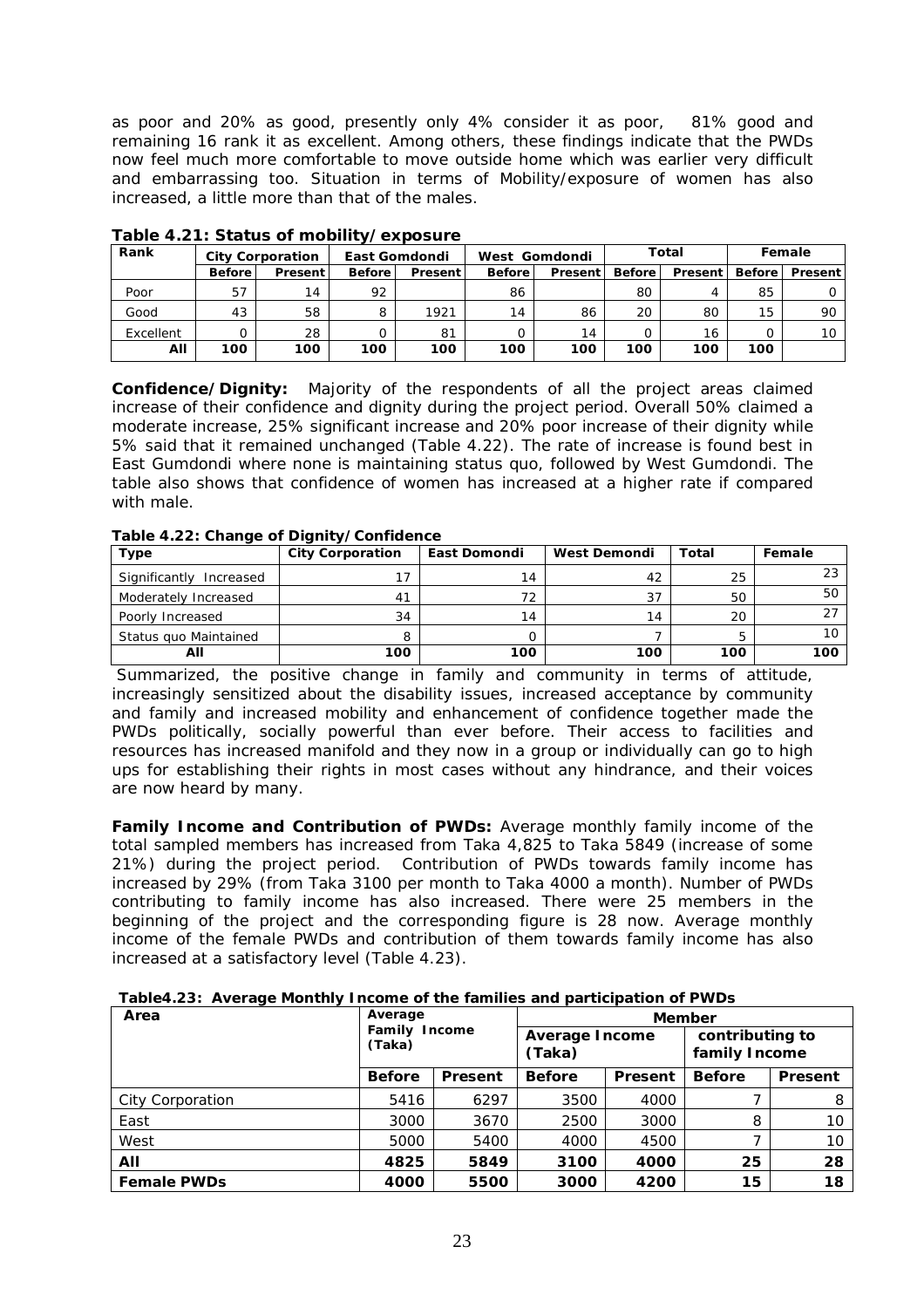Relative economic solvency compared to before PSID situation, coupled with sociopolitical empowerment, the PWDs in the area are now more united and empowered.

**Partnership and networking:** The project has developed commending network and partnership with the concerned people and organization including GDPOD and DPOD. The important activities performed to this effect include:

- 1. GO-NGO meeting (1)
- 2. Workshop with local journalist (2-one in City corporation and one in Boalkhali)
- 3. School Management Committee (SMC) Meeting (11), Boalkhali 5 and City corporation 6
- 4. Ward level meeting (27- Boalkhali 18, City Corporation 9)
- 5. Physician Orientation Meeting (1)

The consultant also observed some changes and reflections at field level of the Network, Partnership and related advocacy and motivational programmes of the project. For example, the UNO (Upazila Nirbahi Officer) and Police station of Boalkhali talked very highly of the programmes and performances of BPKS. They also informed about their active cooperation so far and assured of their cooperation to the organization in future. The UNO appreciated highly and ranked BPKS as the best organization in the area. Inspired by the effectiveness and necessity of ramps constructed by the project, he

#### **Case: UNO Sensitized**

Upazila Nirbahi Officer Mr. Rabindra Sri Barua is of the opinion that BPKS is implementing an excellent programme. In fact, BPKS was instrumental in sensitizing him regarding disability issues. As a result, he took initiatives to make his office disabilityfriendly. In the ground floor of the Upazila Complex, using money from public exchequer, he constructed ramp and slopes to facilitate the wheel chair users moving from one corner to the other in the ground floor.

According to UNO, it is worth investing donor money in such projects of BPKS. It is simply the best. There is no overlapping problem in the target area of BPKS with any other organization dealing with disability issue. Target group members are very happy too.

himself developed one ramp in the Upazila Office.

There is another example of good cooperation. The local rent seekers were asking for money and disturbing the project at the initial stage of construction of office building at Boalkhali. The project staff members have been able to handle the problem successfully as well as peacefully mainly because of having cordial formal and informal relations with District and Upazila administrations, political and social personalities, other NGOs in the localities.

#### **4.6 Special Comments of the beneficiaries on the Project**

The consultant team also collected opinions of the stakeholders especially on the weaknesses, continuation and their further needs/demands. Those are summarized in the Table 4.24. It should be noted that the respondents were not articulate in giving opinions on the overall performance and sustainability of the project, and some did not provide any comment.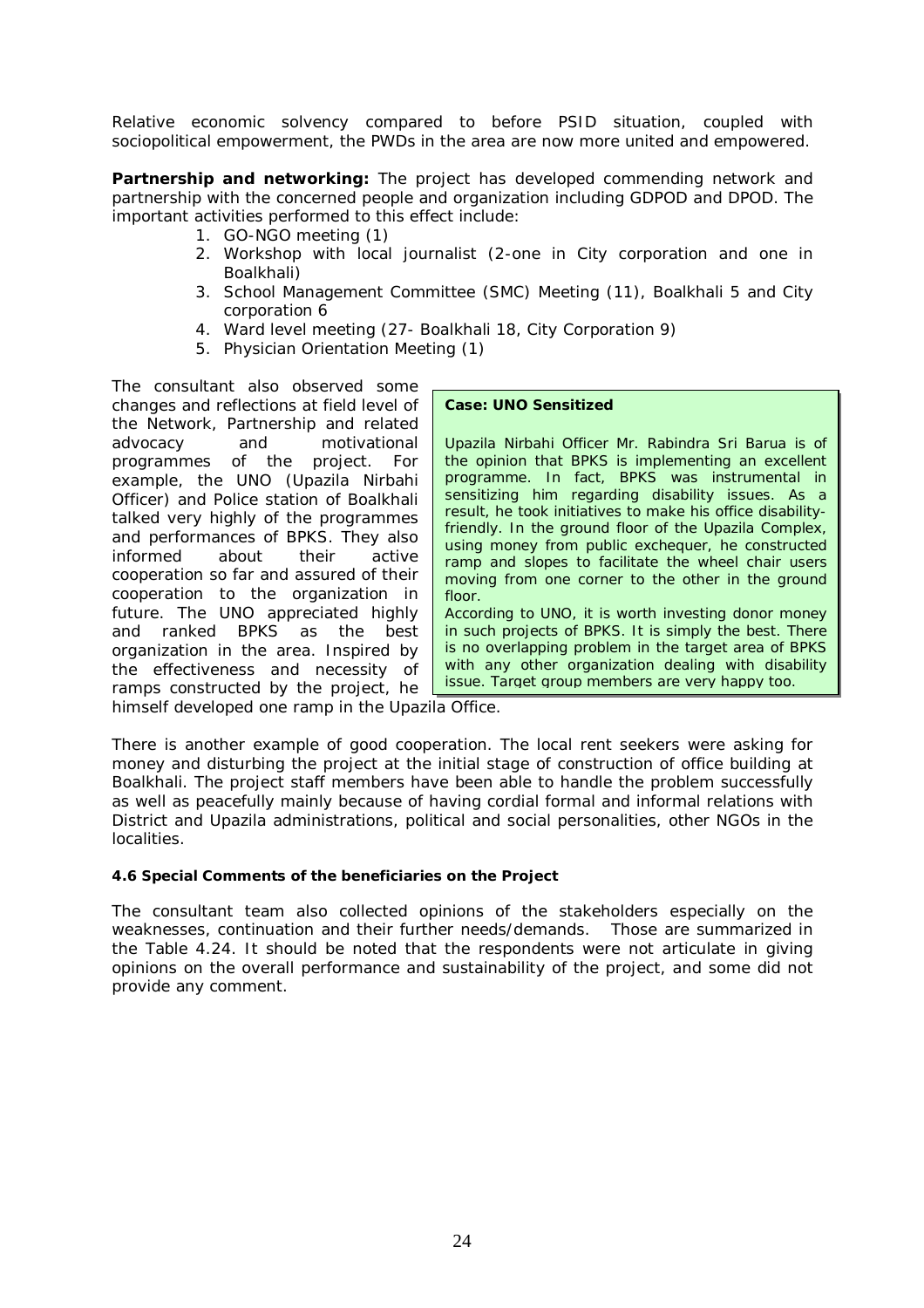| Serial        | Comments                                                  | Frequency |        |          |  |  |
|---------------|-----------------------------------------------------------|-----------|--------|----------|--|--|
|               |                                                           | Female    | Male   | Total    |  |  |
|               | Doctors (therapists) should behave well<br>and be regular | 3(14%)    | 1(5%)  | 4 (10%)  |  |  |
| $\mathcal{D}$ | More Assistive Device and<br>Therapy<br>needed            | 6(28%)    | 4(22%) | 10 (25%) |  |  |
| 3             | More skills training needed                               | 7 (32%)   | 5(28%) | 12 (30%) |  |  |
|               | More credit and IGA support needed                        | 6(27%)    | 6(33%) | 10 (25%) |  |  |
|               | Project should continue                                   | 15 (68%)  | 7(39%) | 22 (55%) |  |  |

**Table 4.24: Opinions of the sampled beneficiaries** 

The table indicates there are demands for or needs of skills training, credit and IGA support as well as assistive devices and therapy. Most importantly more than sampled members feel that the project should continue for more periods.

In addition to the above, few of them demanded more education support, some complained about irregular visits of project staff and poor communication of information down to grassroots level, demand for training for signing language and increased advocacy at all level particularly at schools.

## **4.7 Project Initiatives towards sustainability**

The project is working with a very marginalized, vulnerable and neglected people in the society, in a relatively disadvantaged area and for a shorter period of time with a very high ambition of making the project moving forward on its own. Under this backdrop, the project has undertaken the following initiatives, but not limited to:

- 1. Transferring most management and maintenance responsibilities to the groups (GDPOP), by phases of course, starting from writing group meeting minutes to opening and maintaining their own bank account.
- 2. Carrying out awareness/lobbying and orientation programmes about PWDs and issues related to disability for confidence building and enhancing self-respect of PWDs and changing attitude of the parents and community
- 3. Completing major formalities including registration of PSID (Chitttaogng DPOD) from dedicated authority at local level
- 4. Providing training to both project staff and beneficiaries to increase their capacities
- 5. Mobilizing and generating local resource (savings, for example) to provide credit and IGA support activities (including skills training) for the beneficiaries
- 6. Developing interaction/network, partnership and collaboration with all concerned for increasing visibility of the project, ensure cooperation and utilizing opportunities, and develop the social capital of the project beneficiaries.
- 7. Implementing cultural, social and economic development programmes
- 8. Providing training and recruiting local staff for extending therapy services
- 9. Deploying one Fund Raising staff for local resource mobilization
- 10.Constructing own office building
- 11.Submitting one proposal for continued support of another 10 months
- 12.Submitting application for membership of NAPAD

Though not all were implemented at a full and fast track, but majority were successful and effective if considered the situation of the project area, the target beneficiaries and most importantly the duration of the project. One important reason for small gaps and shortages of the project in achieving its objective may be attributed to relatively poor salary and benefit of the project staff in comparison to other NGOs (working in the field). And by any standard, the project duration is shorter to attain the sustainability of the project, even if it is compared with periods of other PSID so far implemented by BPKS. As informed, in other PSID area of BPKS, the PSIDs are implemented in 3 years; the duration of Chittagong PSID was just half. With all these hurdles, the progress could be termed as satisfactory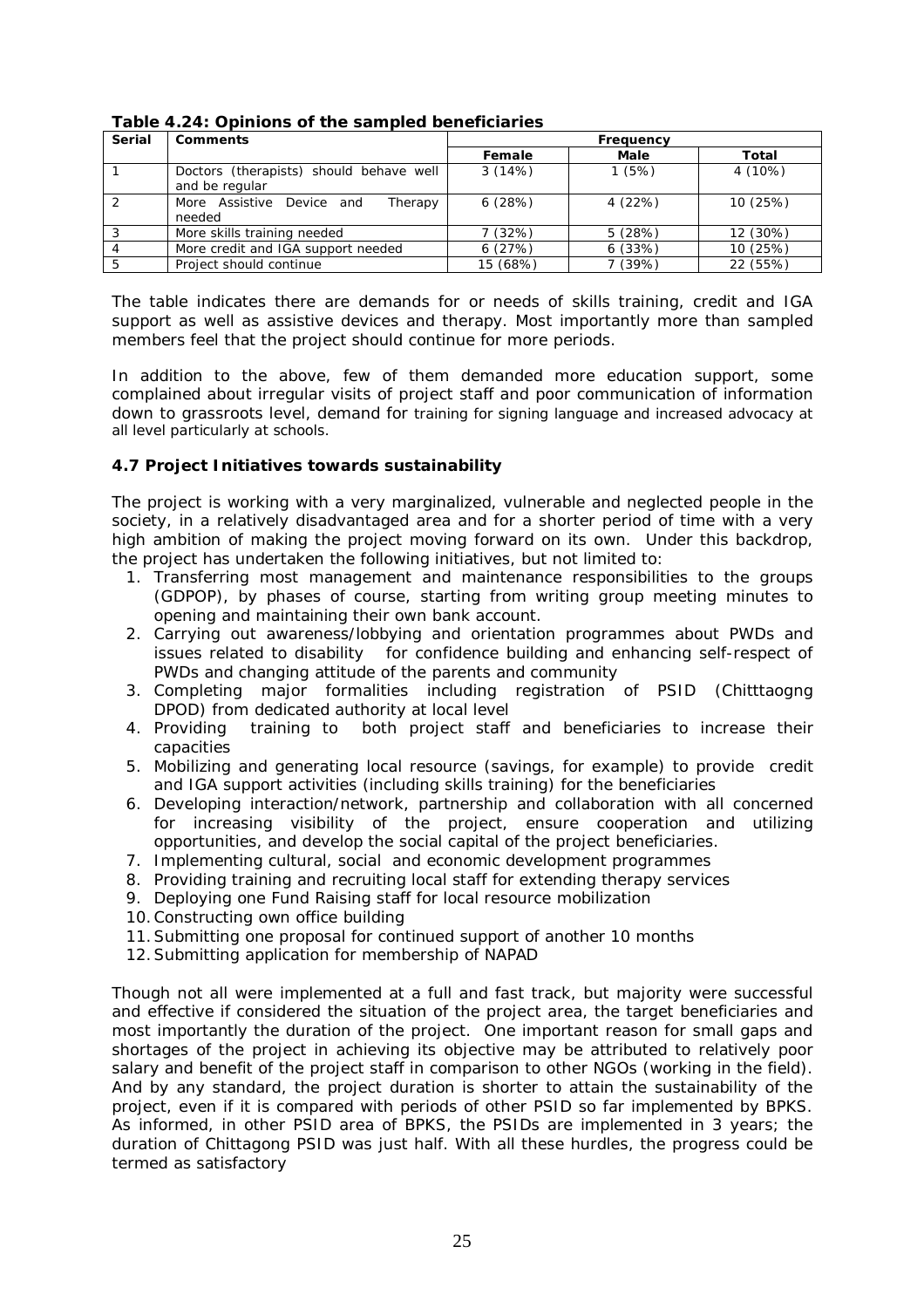# 5. Analysis of Results, Conclusions and Recommendations

The following sections describe the effects and results of the project **Chittagong Persons with Disabilities Self-Initiatives to Development (PSID)** in terms of Effectiveness, Efficiency, Appropriateness, Impact and Suitability, as outlined in the ToR. A set of Conclusions and Recommendations are chalked out based on all these observations and findings.

#### **5.1 Analysis of Results**

**Effectiveness:** The overall objective being PWDs are socially and politically empowered, the specific objectives are that the Basic needs of the PWDs addressed, Human rights Ensured and Status improved. Previous discussions suggest that the project has been largely successful in achieving the overall and specific objectives of the project.

The project through a host of activities (like group formation and development, capacity development and skills development training, saving mobilization, IGA and credit support, provision of therapy and assistive devices, networking and partnership, awareness development, access to education etc) has to a great extent been able to address the basic needs of the target population, the PWDs in the project areas, helped understand and to some extent ensure the human rights situation and improved their overall status in the family and the community as well, and finally empowered them. These people before formation of GDPOD were isolated and confined at home with no or limited exposure and mobility, always discriminated and their voices unheard; whereas now they are united, know each other and the community, and gained the courage to talk about their rights.

The important factors behind their achievements include: creation and existence of an organization of their own (the GDPOD) to know each other and share their ideas and feelings, the family and the community is simultaneously motivated, partnership and network with relevant organizations and individuals are established, they are capacitated, thanks to the hard work of the staff both at HQs and the field.

**Appropriateness/Relevance:** Most of the project activities and strategies followed by PSID in achieving the project goal and objectives were found appropriate and relevant so far the needs and contexts of the beneficiaries are concerned. The beneficiaries are the most marginalized and vulnerable people in the society, they are the poorest people of today and the poorest of tomorrow, and the project area was found very poor, having no overlap with other similar project. Since inception, as an overall approach, the project has pursuing development of the target people, both individually and as a group (jointly), and developing social capital through linking with local bodies and facilities. Starting from planning to implementation and follow up of any activity was very much participatory in nature.

With few exceptions the service delivered, both soft and hard ones were very much suitable for the target beneficiaries. The office building, with ramp and other fitting arrangements and facilities, are simply PWDs friendly. Most of the ramps developed in the project areas are appropriate; the latrines are user-friendly, though the maintenance level is not upto the mark. Despite some reservations about the quality, the assistive devices are locally made and generally suitable. The duration of the project in reference to the question of sustainability seemed inadequate. The appropriate time of handing over should be at least 3 years.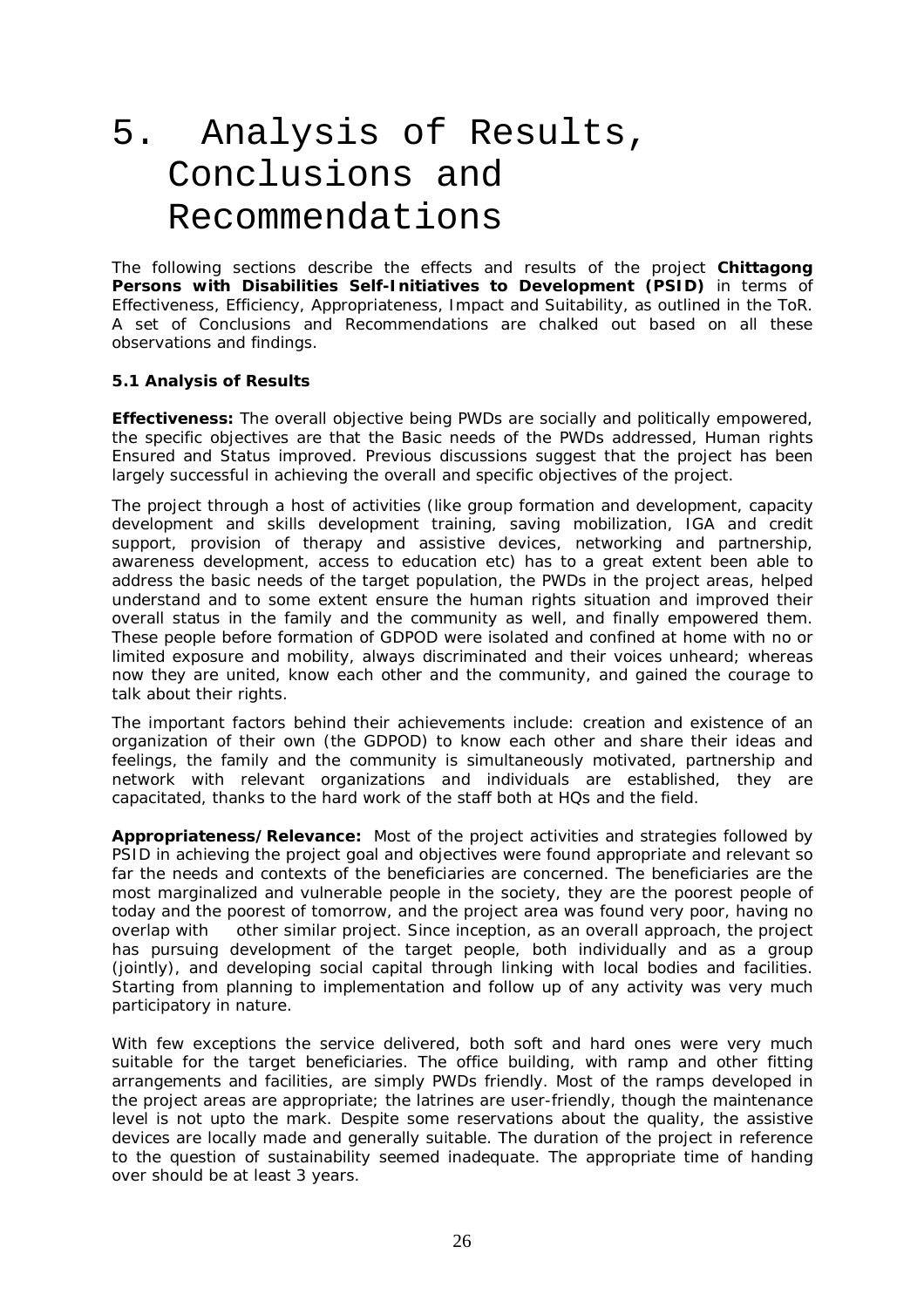**Efficiency:** Most of the project targets were achieved in time; some of them well in advance too. There were 854 direct target beneficiaries in 27 GDPOD and including indirect ones the total beneficiaries include 1380. With 3 staff members at grassroots level (Facilitators) for beneficiaries comprising PWDs, their parents, community etc it seems that human resources were efficiently utilized, or over utilized. The workload has definitely increased with the withdrawal of one Facilitator in recent days from the field. The deployment of two local Therapist (after training from HQs) and one fund raising person will hopefully improve the over performance and efficiency of the project.

**Impact:** The project has definitely created a host of positive impacts among the direct target groups and the other stakeholders. The important ones are increased access to facilities and basic needs, confidence and dignity, mobilization of local resources (savings in particular), increase in income, exposure and mobility, creating positive attitudes among family members and community, increase in awareness at all level, etc

The target group members, compared to their baseline situation, are now living in their own house in large number; almost all members have access to safe water compared to 75% in the baseline; none defecates in the open space against some 25% before; access education, which as a very difficult venture in the past is on the rise; access to avail the services of therapy and assistive device has increased significantly. The drop rate of CWD from school has reduced and those dropped out earlier are planning to go to school anew.

Against total or overwhelming confinement at home in the past, mobility of PWDs has increased notably. They now participate in local and national level cultural programmes including those of Television. They write their meeting minutes, open and maintain their own bank account. They are more accepted in the community, schools and offices. They have started raising their voices and those seldom go unheard.

Income of the concerned families and the PWDS is increasing, so the contribution of themselves. Though not a large number, they have started involved in IGA through utilizing the savings they are depositing, availing credit from the project fund and other sources, and skills training received from different sources with the support of the project. The people who never thought of having their own savings, now some of them including women (18%) are saving @taka 12-13, and average saving is accumulated at Taka 5,000.

Attitude of both family and community toward the PWDs has changed towards a positive direction, and so the century- old mind set of the people (full of prejudices). Awareness of people (at family and community levels) about various issues of disabilities including their rights has significantly increased.

The project was able to creating effective demand for skills development training, fund for credit and other IGA support activities. The beneficiaries now do not like to sit idle and live at the mercy of others. It has enhanced the dignity and self respect of the beneficiaries manifold.

Women and girls are moving hand in hand with their counterparts, have due contribution in creating and attaining the benefits, moving up ward hand in hand with their counterparts. Most importantly, a total of some 850 persons with different types of disability, now have the organization developed and managed by them; they now know each other, share their happiness and pains, failures and success; and trying best to moving forward towards sustainability.

**Viability/Sustainability:** Though, by any standard, the duration of the project was relatively shorter to make the beneficiaries and their activities continue on their own, still some signs of sustainability are visible. It is therefore believed that for moving forward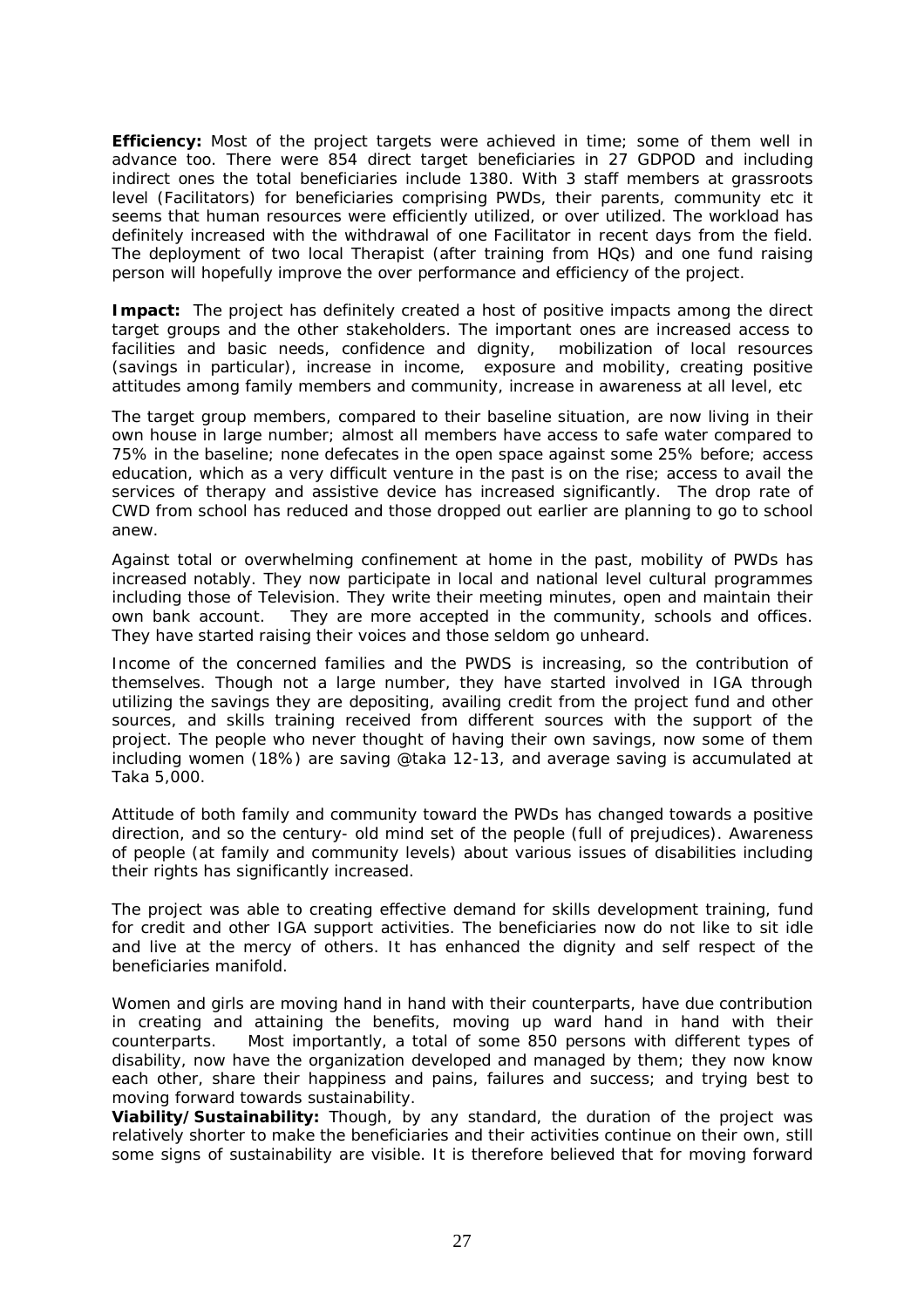and keeping the pace of development of the Chittagong PSID, supports and cooperation of BPKS will require for sometime more.

The target members have been capacitated not only on Disability issues but also on management of an organization (of the PWDs) thus enabling them to be self-sufficient. The project beneficiaries now have their own organizations (GDPOD) with the Executive Committees; have an apex body with Executive committee too at district Level (DPOD) duly registered with concerned local authority. The members are found active and enthusiastic, and very keen to proceed further. The PSID and a good number of members have established network and interaction with local representatives and administration, resource organizations and NGOs. Despite a long way to go, the increased awareness and positive changes of attitude, acceptance of the beneficiaries by family and community levels, the confidence developed among the PWDs, etc are undoubtedly signs of sustainability of the project activities.

The project has trained two local persons on therapy and deployed them in the project. One woman has been recruited to mobilize funds for operation of the PSID activities. It has already established its own office. However, one project staff (Facilitator) has been withdrawn recently and delay in replacement affecting field activities.

Though not adequate enough but most of these above steps can be considered as actions towards sustainability at project level.

#### **5.2 Conclusions and Recommendations**

#### **5.2.1 Conclusions**

The central theme of PSID is to develop grassroots organizations (called GDPOD) of the target groups---the persons with disabilities with an apex body (named DPOD) in the 'Seeding' process over a period of 3 years; and after that PSID operates on its own. The Chittagong PSID was implemented only in 18 months (about half of the stipulated "Seeding' time) having the same objective of functioning independently. Summarily speaking, the Chittagong PSID, even with the shorter period of time, is by and large a successful one. The project has undertaken a host of appreciating initiatives to make the activities sustainable

The activities selected and undertaken to achieve the objective were found effective and appropriate. The methods and strategies applied in this PSID, starting from GDPOD formation up to development of DPOD and in other interventions, were once again proved to be effective and relevant, and conducive towards sustainability of the project. The main features and accomplishments to this effect include the following.

The project has been able to a great extent to sensitize the direct target groups and secondary target groups like the family, the community and duty bearers including school teachers about the issues related to disability. The people are aware about the disability and attitudes of the people are positive now towards PWDs than ever before, and acceptability of them have enhanced. The dignity and self esteem of target people is higher than any time.

The access of PWDs to better housing, drinking water, sanitary latrines and education has increased significantly. The families with PWDs have increased income before, even the contribution of the PWDs have notably increased as more number are now involved in IGAs, thanks to the provisions of credit and skills training. The demand for skills development training and credit is ever increasing. These people for the first lime in their lives are saving money, depositing the money to bank where they have their own account. To them having their own savings and own bank account in a bank far from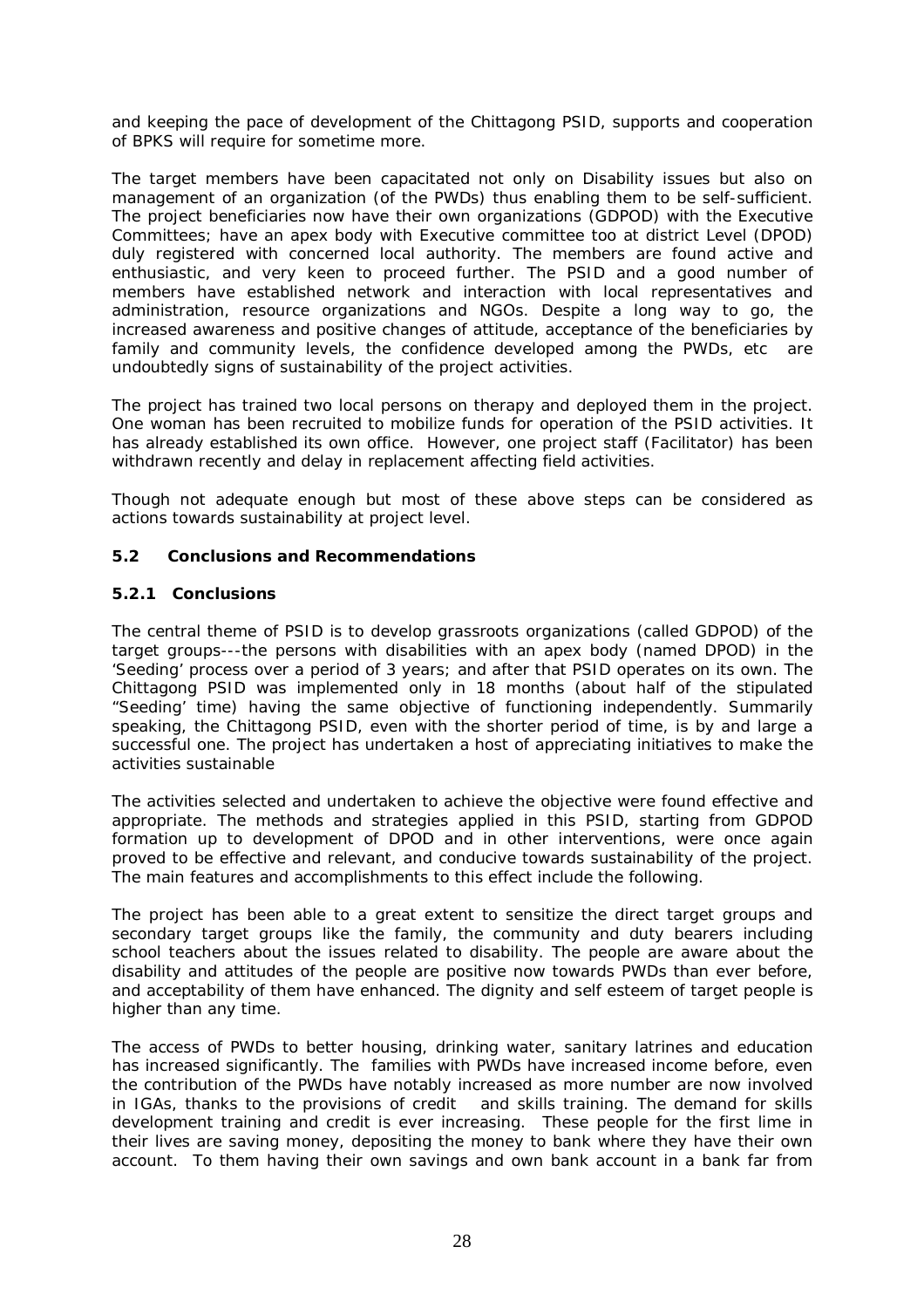the home was simply an impossibility. All these are accomplished within 19 months and two-thirds of the total members have association of one year maximum.

However, there are some issues of concern (weaknesses and limitations of the project). Those include:

- 1. Though there is good on-site monitoring (rather supervision) of the project, it is relatively weak in off-site (written) monitoring and data organization and management. The project also lack required data organizing and managing skills.
- 2. Vacancy of one Facilitator may affect the supervision and overall performance of project activities.
- 3. Compared to the demand, the project has not been successful in providing adequate credit and skills training of the target group.
- 4. Likewise there are unmet demands of therapy and assistive device.
- 5. A good number of members have not yet started depositing savings.
- 6. Some families and community people are still maintaining status quo in terms of attitude and awareness about issues of disability, some still cannot accept the PWDs
- 7. The benefit package provided to the staff is not in commensurate with the staff work in similar organizations. The staff members are working in a city where the cost of living is very high, and target groups are very different.

#### **5.2.2 Recommendations**

- 1. Training for target groups and staff as well should continue along with refreshers' one.
- 2. Network and partnership with concerned individuals and agencies should continue and if possible be strengthened
- 3. Monitoring, especially off-site morning, should be introduced/improved
- 4. Vacant position of one Facilitator should be immediately filled in. If otherwise feasible, salary and benefits of staff should be made commensurate to other organizations
- 5. Target group should be motivated and facilitated to save and increasingly involved in IGA. Explore more to provide credit and income generating supports including skills training.
- 6. More therapy services and assistive devices should be provided with regular follow up.
- 7. As the project has been implemented for shorter period that generally stipulated for other PSID, the Chittagong PSID should be especially supported and overseen by BPKS for some period of time. The project supported by BPKS for continued support of 10 months may be approved.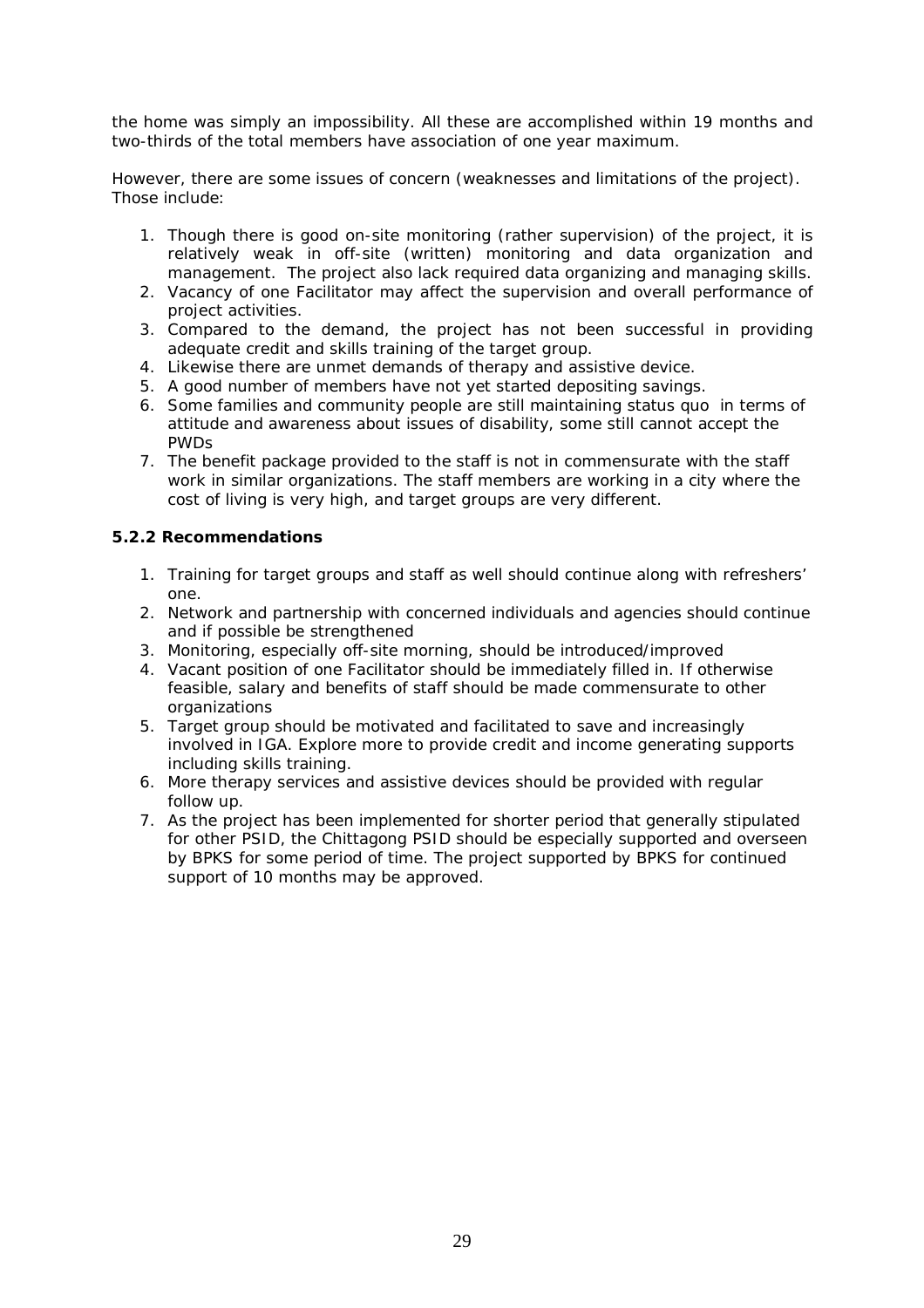#### **Annex 1: List of Persons Met**

- 1. Rabindra Sri Barua, Upazilla Nirbahi Officer, Boalkhali, Chittagong
- 2. Md. Shah Alam, S.I. Bohalkhali Thana
- 3. Md. Aminul Islam, S.I. Bohalkhali
- 4. Mr. Kawsar Uddin, Director Chittagong DPOD
- 5. Ms. Soma Chowdhury, Therapy Provider, Chittagong DPOD
- 6. Mr. Jahangir Alam, Therapy Provider, Chittagong DPOD
- 7. Ms. Gihan Sharmin, Assistant Coordinator, Chittagong DPOD
- 8. Mr. Rayhan Mahmud, Facilitator, Chittagong DPOD
- 9. Mr. Tipu Chakma, Facilitator, Chittagong DPOD
- 10.Mr. Parvaiz, Visually Impaired
- 11.Mr. Bhola Kumar Nath, Secretary, Chittagong DPOD
- 12.Mr. Ananda Bikash Choudhury, President, Chittagong DPOD
- 13.Ms. Jesmin Akter, Hearing impaired
- 14.Mr. Aslam Ahamed, Speech Impaired
- 15.Md. Shohel, Physically Challenged
- 16.Ms. Jahanara Akter, EC Member
- 17.Ms. Zanrina Begum, Primary Member & Physically Challenged
- 18.Ms. Minu Akter,Woman Member, Visually Impaired
- 19.Mr.Sorowar, Physically Challenged
- 20.Mr. Ahamed Safa, Ward President
- 21.Mr. Siddique Ahmed, Physically Challenged
- 22.Md. Arman Hosain,Learner, Visually Impaired
- 23.Md. Akber Ali, EC Member, Chittagong DPOD
- 24.Mr. Kausar Uddin, Director, Chittagong DPOD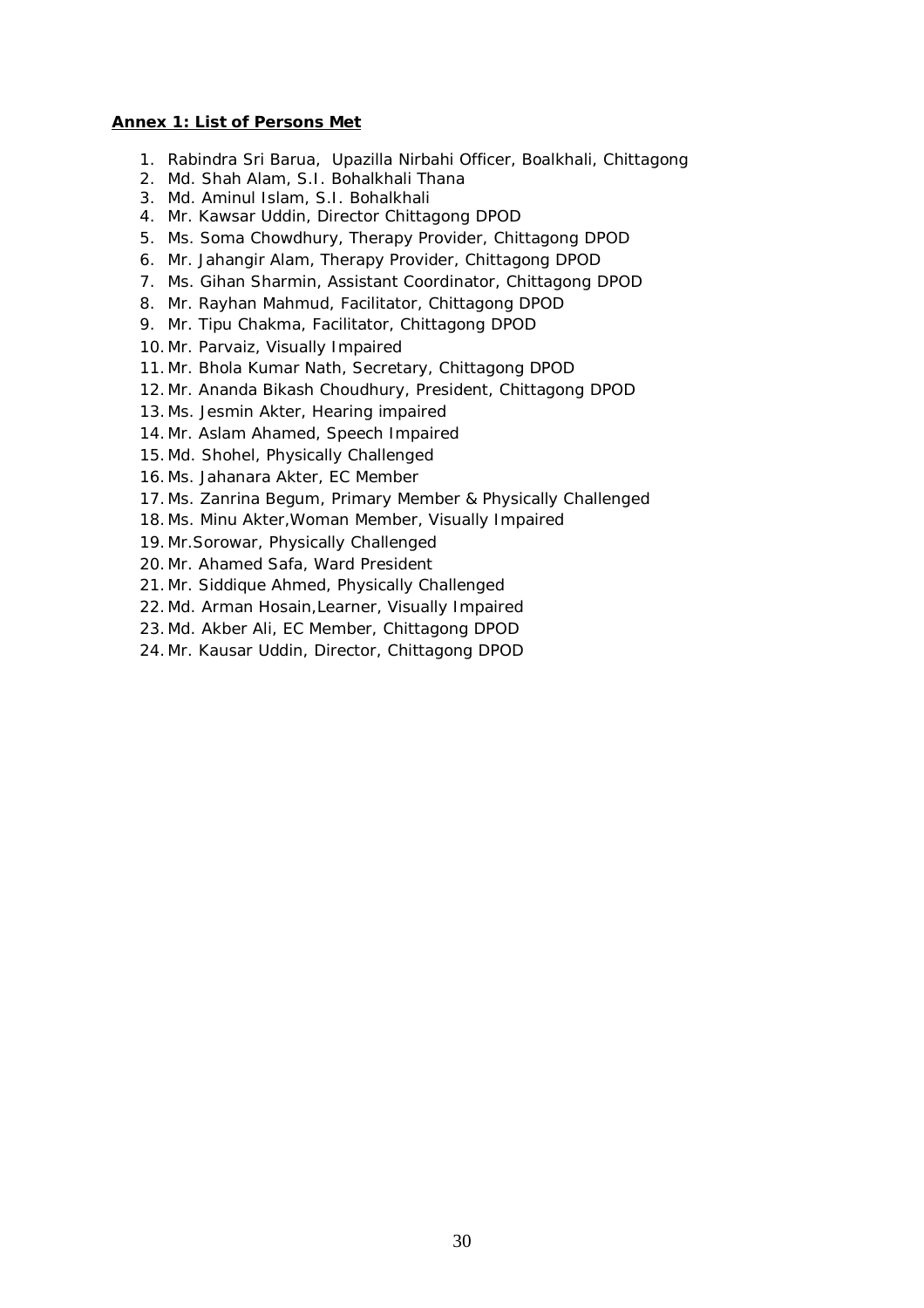## **Annex-2 – Degree of Implementation of Chittagong PSID against Targets and expected results Expected results**

**Result A:** People with disabilities self-help organizations are developed and strengthened in the working area

- **Result B:** Economic activities and the creation of employment opportunities are promoted and increased.
- **Result C:** Effective participation, collaboration & coordination between BPKS, Disabled People Organizations & local government structures are ensured.

**Result D:** Provision and access to adequate health services for persons with disabilities is ensured.

**Result E:** Integration of children with disabilities into educational system is promoted.

**Result F:** Project is successfully managed.

| <b>Verifiable indicators for Result A</b>                                                                                                                                                                                                          | <b>Achievement of the indicators</b>                                                                                                                                                                                                                                                                                                                                                                                                                                                                                                                                                                                   |  |
|----------------------------------------------------------------------------------------------------------------------------------------------------------------------------------------------------------------------------------------------------|------------------------------------------------------------------------------------------------------------------------------------------------------------------------------------------------------------------------------------------------------------------------------------------------------------------------------------------------------------------------------------------------------------------------------------------------------------------------------------------------------------------------------------------------------------------------------------------------------------------------|--|
| • Major project services taken over by<br>the 1 local Disabled Peoples'<br>Organisation (DPO) formed at<br>district level with at least 27<br><b>Grassroots Disabled Peoples'</b><br>Organisation (GDPDO) and<br>registered with the Government by | • Government registration is mandatory for any development<br>organization which wishes to work in the respective area.<br>Therefore, Chittagong-DPOD applied for getting registration in<br>March 2009 from Social Welfare Department of the Government of<br>People's Republic of Bangladesh.<br>Prior that, 27 GDPODs (self-help grassroots organizations)                                                                                                                                                                                                                                                          |  |
| the end of the project.                                                                                                                                                                                                                            | developed to united and organized PWDs of the area.<br>The services/support given through local DPOD (Chittagonge-<br>DPOD) include: training, assistive devices and referral services,<br>formed and strengthen GDPOD, saving & loan disbursement<br>mechanism, income generation fund related training, etc.<br>Constitution of Chittagong-DPOD SOV: 3.a                                                                                                                                                                                                                                                             |  |
| • 1 DPO's General and Executive<br>Councils are formed and operational<br>in the project area.                                                                                                                                                     | ■ 9 members (M: 6 F: 3) Executive Council formed in February 2009<br>through an election, held in Chittagong PSID center, where local<br>elite members presented to observe the election. This council is<br>the apex body of the organisation and responsible to execute<br>executive decision.<br>Prior to 27 members (M: 14, F: 13) General Council formed in<br>January '09 at Chittagong-PSID center followed by an election.<br>Note: General council and Executive council is mandatory<br>from the government side if any development organisation<br>wants to get<br>Position hold in elected position by sex |  |
| • Women With Disabilities (WWDs)<br>hold at least 40% of elected positions<br>in DPO and have equal participation<br>and opportunities in programs and<br>services.                                                                                | registration.<br>80%<br>67%<br>52%<br>60%<br>48%<br>$\blacksquare$ In the<br>33%<br>40%<br>Chittagong-<br>20%<br>DPOD at the<br>General<br>0%<br>GC<br>EC<br>Council level<br>there are 14<br>(48%) out of<br>27 members and at the Executive council level 3 (33%) out of 9                                                                                                                                                                                                                                                                                                                                           |  |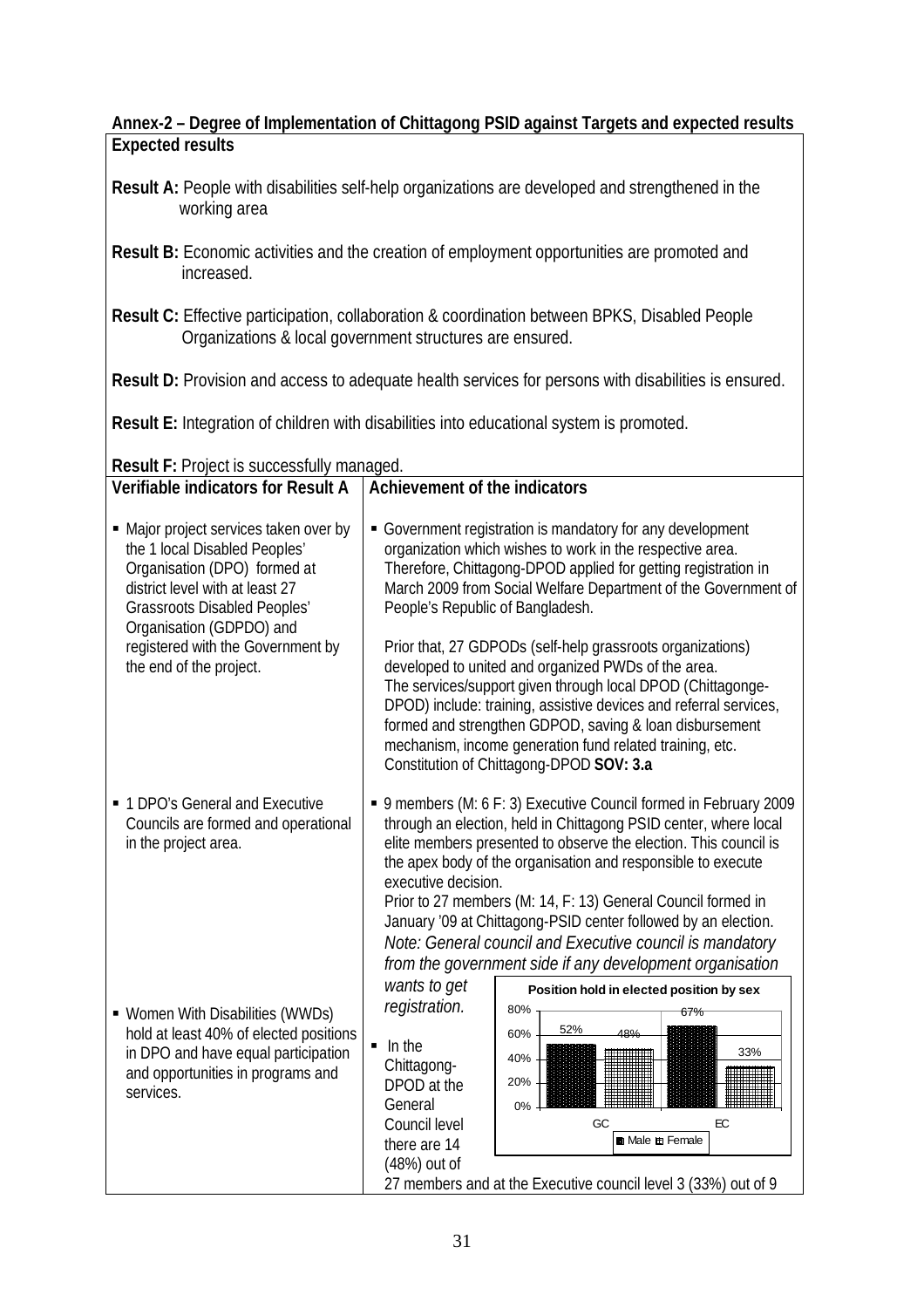| • Construct accessible Training and<br>Resource Centre (TRC) at a suitable<br>location under project area for use by<br>PWDs and their families by the end<br>of the project and improve<br>beautification of national training<br>center. | members are female. See figure the in last page.<br>There are total 13 out of 27 management committee members are<br>female that ensures WWDs participation and opportunity at<br>management level at least 35% participation in service delivery<br>and opportunities.<br>■ 2799.02 square feet (6.425 decimal) accessible Training and<br>Resource Center is under constructing on 3485 sq. feet (8<br>decimal) land from the month of June 2009. This center will be<br>handed over to Chittagong-DPOD and its PWDs members after<br>completion of the construction.<br>The building will be used as Chittagong-DPOD office, Training and<br>information center for PWDs, and it will become a focal point of<br>PWDs development of the area.                                                                                                                                                                                                                                                                                                                                                                                                                                                                                                                                                                                                                                                                     |
|--------------------------------------------------------------------------------------------------------------------------------------------------------------------------------------------------------------------------------------------|-----------------------------------------------------------------------------------------------------------------------------------------------------------------------------------------------------------------------------------------------------------------------------------------------------------------------------------------------------------------------------------------------------------------------------------------------------------------------------------------------------------------------------------------------------------------------------------------------------------------------------------------------------------------------------------------------------------------------------------------------------------------------------------------------------------------------------------------------------------------------------------------------------------------------------------------------------------------------------------------------------------------------------------------------------------------------------------------------------------------------------------------------------------------------------------------------------------------------------------------------------------------------------------------------------------------------------------------------------------------------------------------------------------------------|
| <b>Verifiable indicators for Result B</b>                                                                                                                                                                                                  | <b>Achievement of the indicators</b>                                                                                                                                                                                                                                                                                                                                                                                                                                                                                                                                                                                                                                                                                                                                                                                                                                                                                                                                                                                                                                                                                                                                                                                                                                                                                                                                                                                  |
| 200 PWDs under project<br>received economic supports for<br><b>Income Generating Activities</b><br>(IGA) by the end of the project.<br>(First year 54 and second year<br>54) (it was written mistake)                                      | • Total 189 PWDs (M: 100, F: 89) received income generating<br>activities support like: IGA training, loan, advice/mentoring etc.<br>during the project period. Before that 150 PWDs were accessed<br>for IGA support through the GDPOD weekly meeting with open<br>discussion.<br>PWDs engaged with IGA like: grocery shops, poultry, cow & goat<br>rearing, vegetable cultivation, small business (tea stall,<br>handicrafts, and vegetable trade), tailoring, etc.<br>The following support provided among 189 PWDs to promote<br>PWDs to engage on income generating activities:<br>54 PWDs (M: 23, F: 31) received home based IGA skill<br>✓<br>training;<br>$\checkmark$ 25 PWDs (M: 16, F: 9) received technical knowledge &<br>training support for community based IGA skill;<br>PWDs 10 (M: 8, F: 2) PWDs received the training from<br>✓<br>government and non-government institutions through referral<br>support of Chittagong-PSID center during the project period<br>for institution based IGA skill; and<br>Loan support provided among 100 cross PWDs (M: 53, F: 47)<br>✓<br>from Program Accelerating Fund for small business initiative.<br>IGA are implemented by respective PWDs, project staffs and<br>GDPOD members provided facilitation support in the initial stages if<br>it is necessary.<br>Follow up visit: Through the weekly GDPOD meeting and visit to<br>the IGA by project staff. |
| Economic supports recovery<br>rates by PWDs is at least 95%<br>by the end of the project.                                                                                                                                                  | • Loan support provided among 100 cross PWDs (M: 53, F: 47) from<br>Program Accelerating Fund for small business initiative with 91%<br>recovery rate through a small installment (installment depend on<br>received credit amount).<br>Rest of 4% did not yet recover due to some problems of their<br>business but they ensured all the installment will be pay gradually.<br>Type of business PWDs engaged:<br>Grocery shop, Poultry Farming, Cattle rearing, vegetable traders,<br>tee stall, tailoring, Handicraft, etc.                                                                                                                                                                                                                                                                                                                                                                                                                                                                                                                                                                                                                                                                                                                                                                                                                                                                                         |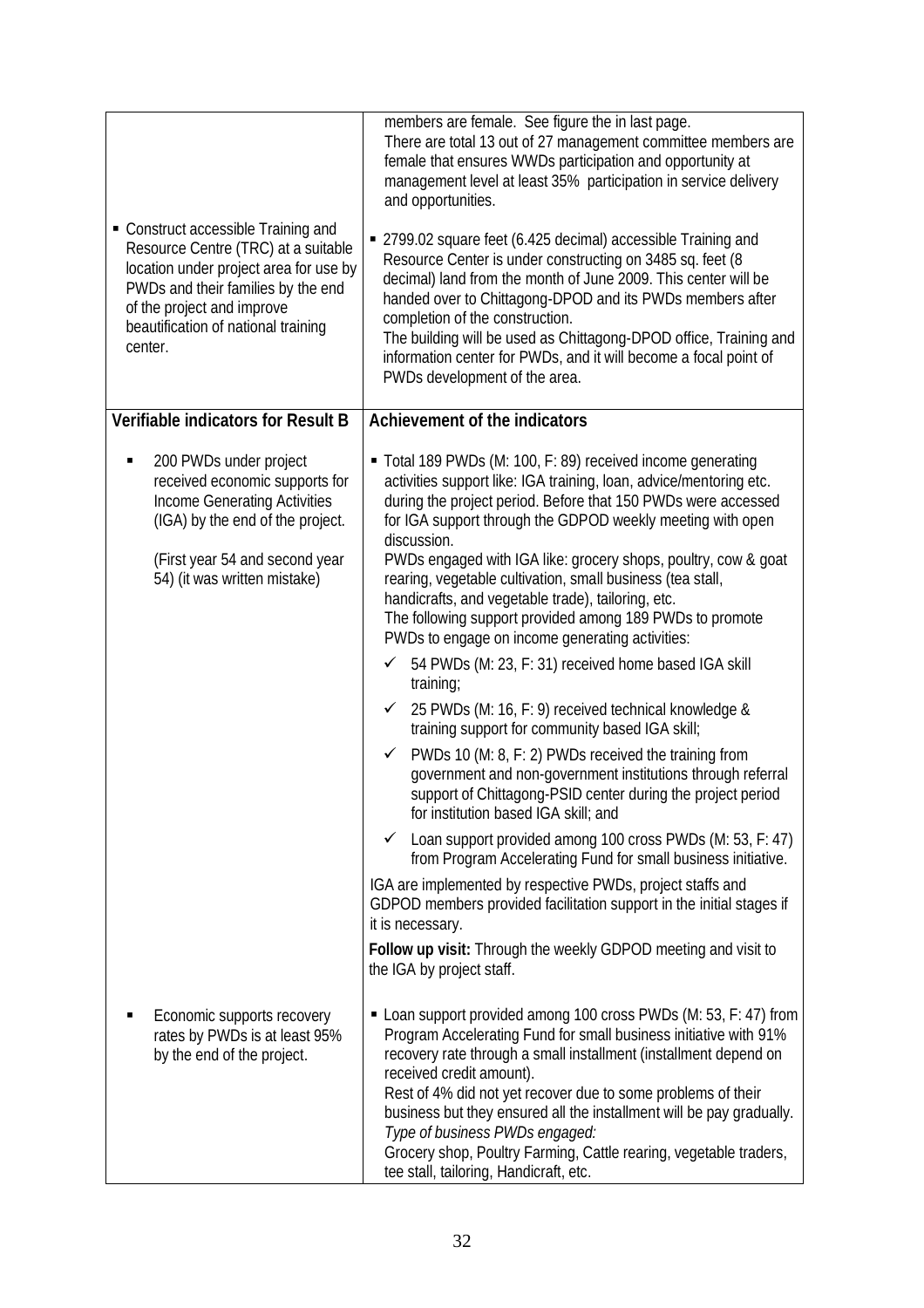| $\blacksquare$<br>П | 100 out of an estimated 1080<br>PWDs is engaged in<br>entrepreneurial activities and<br>jobs by the end of the project.<br>Prospective local employers<br>reached by project's activities to<br>created awareness about PWDs'<br>employment.                    | Total 137 PWDs (M: 73, F: 64) PWDs are engaged in different<br>٠<br>entrepreneurial activities like: small business, handicraft,<br>vegetable garnering, cattle rearing, etc.<br>For more details see: Activities B2.1, B2.2, & B2.3 under the<br>part 7.<br>Over 21 prospective local and central employers reached/<br>п<br>visited during the project period in order to create awareness<br>about PWDs employment.<br>The prospecting employers including: District Commissioner<br>(DC), Chittagong City Corporation, District social<br>welfare/agriculture/ education/livelihood officers, Health<br>Department, Information Department, Women Affairs<br>Department, Youth department, and local businesses<br>organizations. For more details see: Activities C1 &C2 under<br>the part 7.                                                                                                                                                                                                                                                                                                                                                                                          |
|---------------------|-----------------------------------------------------------------------------------------------------------------------------------------------------------------------------------------------------------------------------------------------------------------|---------------------------------------------------------------------------------------------------------------------------------------------------------------------------------------------------------------------------------------------------------------------------------------------------------------------------------------------------------------------------------------------------------------------------------------------------------------------------------------------------------------------------------------------------------------------------------------------------------------------------------------------------------------------------------------------------------------------------------------------------------------------------------------------------------------------------------------------------------------------------------------------------------------------------------------------------------------------------------------------------------------------------------------------------------------------------------------------------------------------------------------------------------------------------------------------|
|                     | <b>Verifiable indicators for Result C:</b>                                                                                                                                                                                                                      | <b>Achievement of the indicators</b>                                                                                                                                                                                                                                                                                                                                                                                                                                                                                                                                                                                                                                                                                                                                                                                                                                                                                                                                                                                                                                                                                                                                                        |
|                     | Active and effective participation<br>by representatives of Disabled<br>Peoples Organisations in<br>Government established District<br>Welfare Committees and sub-<br>district NGO Coordination<br>Committee meetings in the<br>project area end of the project | • Chittagong-DPOD is now affiliated members of the following<br>committee and networks at both national and local level:<br>a. District NGO coordination committee;<br><b>b.</b> Sub-district (upazila) NGO coordination committee;<br>c. Sub-district disability welfare committee.<br>Chittagong-DPOD is playing proactive role for betterment of PWDs<br>of the area through sharing practical knowledge and<br>information/data. For that reason, disabled people participation in<br>the government decision making structure had become a reality at<br>district level.<br>All committees and networks are the high authority of decision<br>making of respective area.<br>So, active participation as PWDs' organization means their have a<br>pace to share their opinions and opportunity to raise their rights to<br>contribute in the mainstream development process. Affiliation as<br>representative of PWDs organization in these forum treated as<br>achievement of the project.<br>Note: Here may note that after CDPOD registered by Government<br>then it will be member of the District Welfare Committees of<br>PWDs.<br>Committees meeting minutes enclosed in SOV: 1. |
|                     | Two (2) PWDs from project area<br>are elected as representatives to<br>the National Council of BPKS by<br>the end of the third year/end of<br>the project.                                                                                                      | • Two (2) PWDs leaders, (1 male and 1 female), selected from the<br>Chittagong-DPOD as representatives of National Council of BPKS<br>in March 2009.<br>In Executive council selected two members for representing in<br>BPKS national council but at lest one has to be female as per the<br>Chittagong-DPOD's constitution. From Chittagong-DPOD,<br>Chairman (male) and member (female) selected by Executive<br>council members for representing the organization. BPKS national<br>council meeting held once a year.                                                                                                                                                                                                                                                                                                                                                                                                                                                                                                                                                                                                                                                                   |
|                     | Number of effective activities<br>implemented in collaboration                                                                                                                                                                                                  | " 2 National Disability Days, 2 International Disability Days, 2<br>National Women Day and Education Week were observed by the                                                                                                                                                                                                                                                                                                                                                                                                                                                                                                                                                                                                                                                                                                                                                                                                                                                                                                                                                                                                                                                              |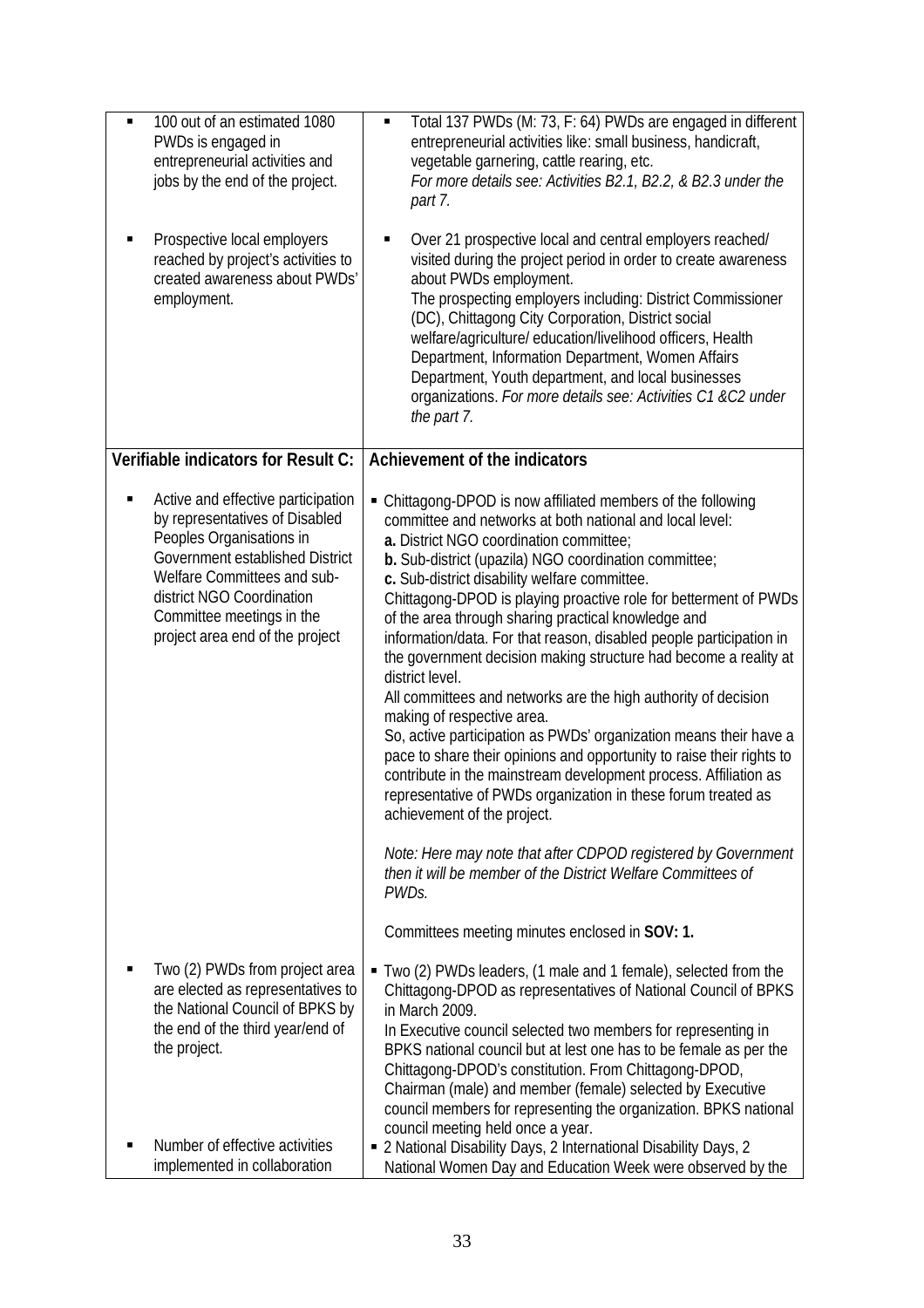| with Govt. in the area by the end<br>of project.                                                                                                                                      | project beneficiaries with cooperation of BPKS and local<br>government and elites representatives.<br>In addition, Chittagong-PSID actively participated in government<br>initiatives including tree plantation week, Health and Education<br>awareness campaign.<br>These collaboration activities demonstrated the government<br>recognition to the project.<br>For more details please see: Activity C1 under the part 7.<br>See some of the photographic enclosed as soft copy of C1 Run<br>community education campaigns under Annex: 3.                                                                                                                                            |
|---------------------------------------------------------------------------------------------------------------------------------------------------------------------------------------|------------------------------------------------------------------------------------------------------------------------------------------------------------------------------------------------------------------------------------------------------------------------------------------------------------------------------------------------------------------------------------------------------------------------------------------------------------------------------------------------------------------------------------------------------------------------------------------------------------------------------------------------------------------------------------------|
| One international seminar held<br>in February 2008 with 50<br>participations from 20 countries.                                                                                       | Seminar held successfully on 9-14th February 2008 to make clear<br>understanding and awareness of PSID program in order to<br>replicate PSID program in abroad. For this purpose a press<br>conference, 4 field visits, PSID related documents & information of<br>the seminar publication carried out. Report & video CD on the<br>seminar available in project coordinator.<br>One for All: International Seminar report enclosed in SOV: 9.                                                                                                                                                                                                                                           |
| Increased acceptance and<br>interest of PSID approach and<br>increased replication of PSID<br>approach in developing<br>countries with support from<br>donor agencies.                | • PSID Worldwide is a branch of BPKS that has been working since<br>November 2008 to replicate PSID in other developing counties of<br>the world as a result of the international seminar. For this purpose,<br>the Chief of PSID Worldwide has been hired from November 2008.<br>BPKS is very eager to start working in the other developing<br>countries to begin the replication of PSID within the next year.                                                                                                                                                                                                                                                                        |
| <b>Verifiable indicators for Result D:</b>                                                                                                                                            | <b>Achievement of the indicators</b>                                                                                                                                                                                                                                                                                                                                                                                                                                                                                                                                                                                                                                                     |
| Incidence of specific disabilities<br>in the community reduced by at<br>least 5% in the project area by<br>the end of project.                                                        | It is observed that incidence of disabilities reduced more than 3%<br>through the initiative of awareness program, health camps, referral<br>services, therapy support and etc.<br>17 PWDs over come their disability partially or fully with the<br>therapy and referral support under the project.<br>For more details see: Activity: D1.1 & D3.3 under the part 7.                                                                                                                                                                                                                                                                                                                    |
| 315 PWDs are able to effectively<br>function independently in the<br>area by the end of project.                                                                                      | • For improving independency and increasing mobility of PWDs the<br>project supported assistive devise among 343 (M: 181, F: 162)<br>PWD <sub>S</sub><br>Prior to the need was assessed in the GDPOD (PWDs grassroots<br>organisation) meeting by the members of respective GDPOD<br>members through the open discussion.<br>For more details see: Activity: D2 under the part 7.<br>List of AD recipients enclosed in SOV: 10.a                                                                                                                                                                                                                                                         |
| Percentage of people with<br>disabilities accessing<br>appropriate health services and<br>using effective devices<br>increased by at least 10% in the<br>areas by the end of project. | • At the initial period of the project the baseline survey found most of<br>the PWDs could not know how to manage and maintain the<br>assistive devise and where the appropriate health services are<br>provided and what are the right of them (PWDs).<br>This project took initiative to increase the percentage of PWDs<br>accessing appropriate health services and using effective devices<br>by 12% of total 1380 PWDs of the working area (source: survey<br>report) through the following intervention.<br>But this project conducted a 2 days training on "how to manage &<br>maintain assistive devise" among 126 PWDs. For more details<br>see: Activity: D2.11 under part 7. |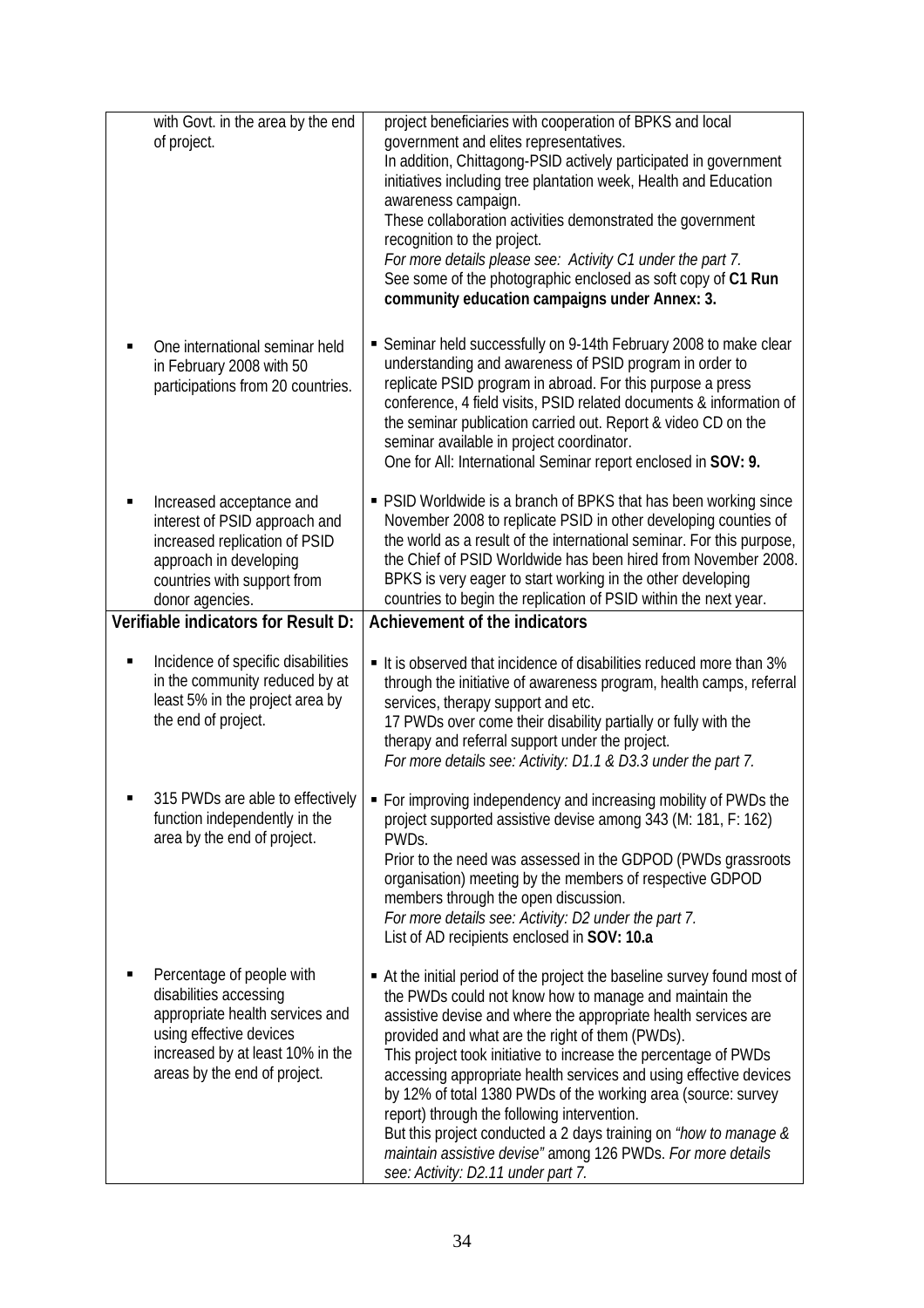|                |                                                                                                                                                  | The project also organized 2 types of health camps (ENT &<br>intellectual) and provided medical diagnosis and primary<br>medicines support as well as advice given to 30 PWDs to get<br>referral support form appropriate health center. For more details<br>see: Activity: D3 under the part 7.<br>Awareness rising intervention also provided a significant role in<br>this regard.                                                                                                                                                                                                                                                                                                                                                                                                                                                                                                                                                                                                                                                                                                                                                                                             |
|----------------|--------------------------------------------------------------------------------------------------------------------------------------------------|-----------------------------------------------------------------------------------------------------------------------------------------------------------------------------------------------------------------------------------------------------------------------------------------------------------------------------------------------------------------------------------------------------------------------------------------------------------------------------------------------------------------------------------------------------------------------------------------------------------------------------------------------------------------------------------------------------------------------------------------------------------------------------------------------------------------------------------------------------------------------------------------------------------------------------------------------------------------------------------------------------------------------------------------------------------------------------------------------------------------------------------------------------------------------------------|
|                | <b>Verifiable indicators for Result E:</b>                                                                                                       | <b>Achievement of the indicators</b>                                                                                                                                                                                                                                                                                                                                                                                                                                                                                                                                                                                                                                                                                                                                                                                                                                                                                                                                                                                                                                                                                                                                              |
| $\blacksquare$ | Enrolment of children with<br>disabilities in local mainstream<br>education increased by at least<br>40% in the area by the end of<br>project.   | • This project increased CWDs enrolment in the mainstream<br>education. Total 61 PWDs (41% increased in local mainstream<br>education) newly enrolled during the project period. Whereas in<br>the baseline survey (conducted April 2008) 152 CWDs found who<br>did not go to school.<br>And it was interesting finding that only 20 CWDs found (the<br>baseline data) who was the enrolled in school but not reqular. This<br>little numbers due to several reasons, like: schools not accessible,<br>teachers of school did not allowed CWDs to enroll in schools,<br>families members not like to invest money on CWDs, sacrificing<br>the education of their CWDs, social obstacle, etc.<br>Among the all newly enrolled CWDs in local mainstream education<br>system the following support provided during the project period:<br>Notebooks and pencils distributed among 42 CWDs;<br>$\checkmark$<br>$\checkmark$ Referred 9 CWDs for special education;<br>Provide tuition and nutrition fees among 10 poor and talented<br>$\checkmark$<br>students; and<br>Regular door to door counseling and etc.<br>$\checkmark$<br>For more details see: Activities E2 under part 7. |
|                | Drop-out rate of children with<br>disabilities not higher than<br>community's non-disabled<br>children of the areas by the end<br>of project.    | List of CWDs enrolled in schools enclosed in <b>SOV: 12.</b><br>• These activities also lead to reduce drop out rate from the<br>mainstream education system. For this purpose the project<br>conducted orientation and counseling sessions with school<br>teachers & management committee, counseling with parents of<br>CWDs & their families members, community people and non-<br>PWDs students. As a result no drop-out case found during the<br>project implementation period.<br>For more details see: Activities E: 1 under part 7.                                                                                                                                                                                                                                                                                                                                                                                                                                                                                                                                                                                                                                       |
|                | <b>Verifiable indicators for Result F:</b>                                                                                                       | <b>Achievement of the indicators</b>                                                                                                                                                                                                                                                                                                                                                                                                                                                                                                                                                                                                                                                                                                                                                                                                                                                                                                                                                                                                                                                                                                                                              |
|                | Two (2) accurate and<br>comprehensive reports that<br>meet development partner's<br>expectations delivered on time<br>during the project period. | • Quarterly reports (6 reports) sent to Cives Mundi. Also, every<br>month (18) monthly financial reports (CONTABANGLADESH).<br>Quarterly reports (6 reports) enclosed in SOV: 5                                                                                                                                                                                                                                                                                                                                                                                                                                                                                                                                                                                                                                                                                                                                                                                                                                                                                                                                                                                                   |
|                | Monthly coordination meetings<br>are held, progresses updated<br>and consulted on right tracking<br>of the project regularly.                    | • Program coordination meeting held in every month at Chittagong-<br>PSID center. Whereas 6 coordination meetings (one month in<br>every quarter) held at the BPKS Complex to develop & ensure<br>planning and reporting flow-up between the national and local<br>levels through.<br>Quarterly coordination meeting minutes enclosed in SOV: 13.                                                                                                                                                                                                                                                                                                                                                                                                                                                                                                                                                                                                                                                                                                                                                                                                                                 |
|                | Internal monitoring and                                                                                                                          |                                                                                                                                                                                                                                                                                                                                                                                                                                                                                                                                                                                                                                                                                                                                                                                                                                                                                                                                                                                                                                                                                                                                                                                   |